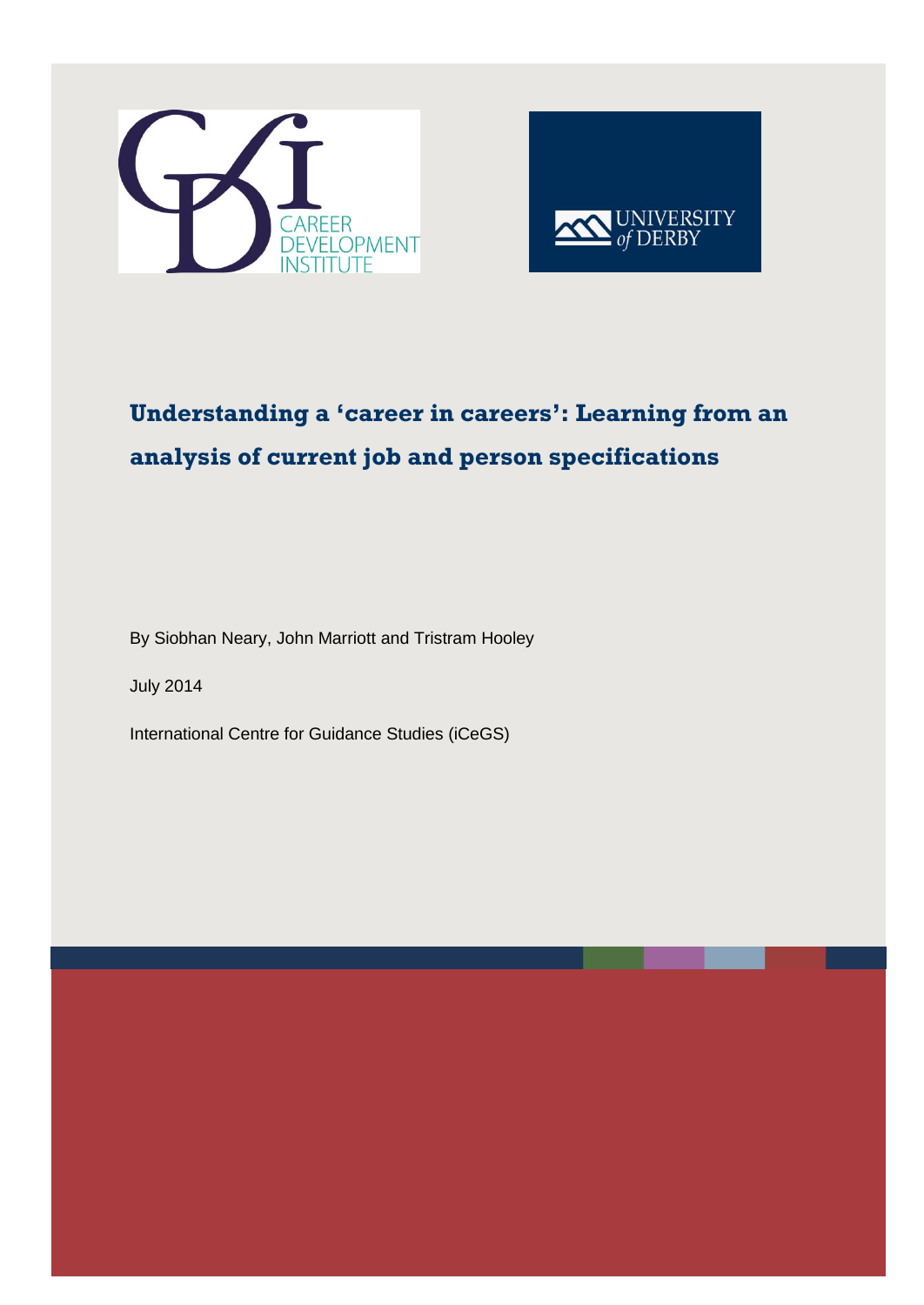# **Table of Contents**

| 1.1 |  |
|-----|--|
| 1.2 |  |
| 1.3 |  |
| 1.4 |  |
| 1.5 |  |
| 1.6 |  |
| 1.7 |  |
| 1.8 |  |
|     |  |
|     |  |
|     |  |
|     |  |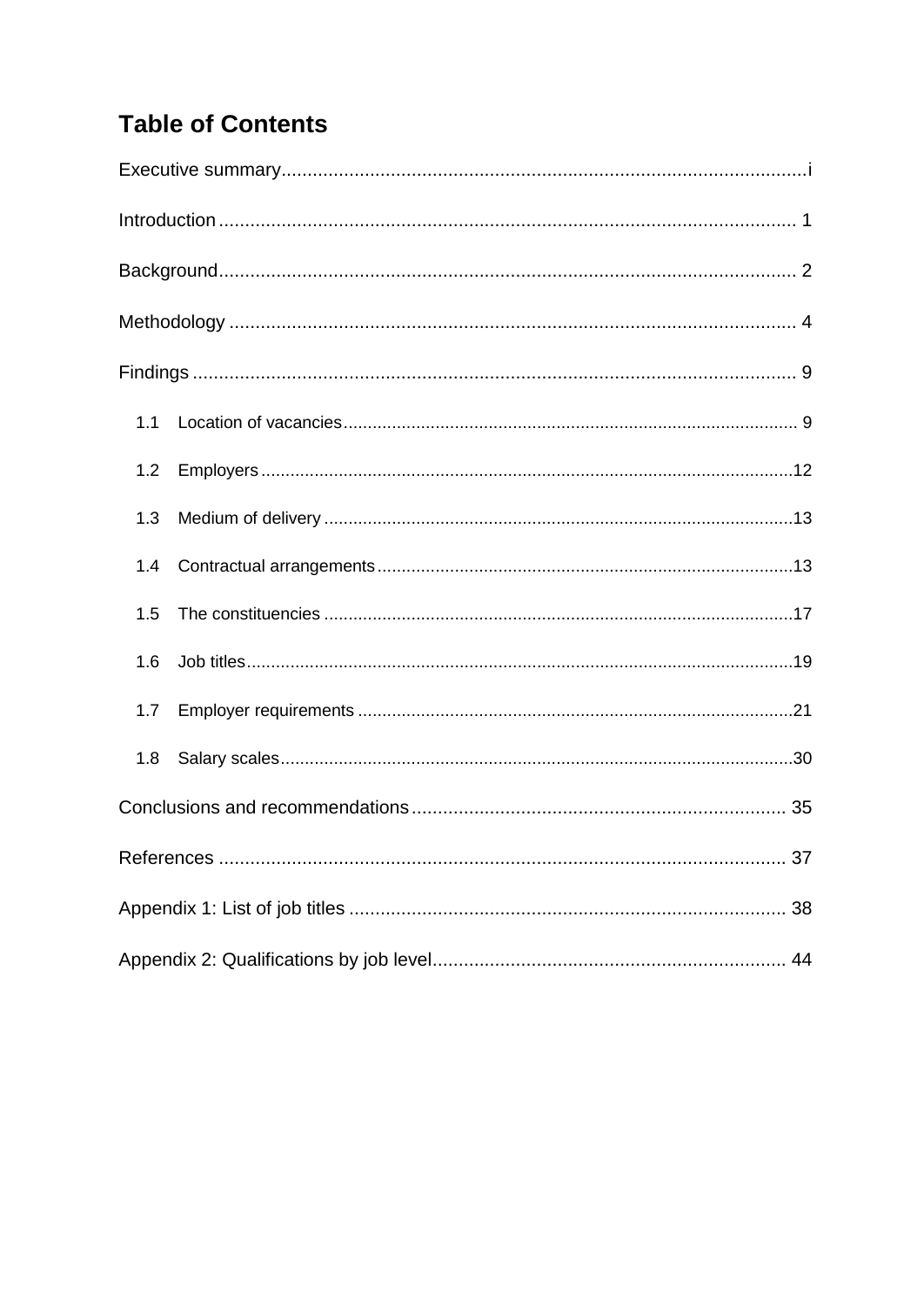# **Authors**

Siobhan Neary, John Marriott and Tristram Hooley International Centre for Guidance Studies (iCeGS) University of Derby, Derby, DE22 1GB [www.derby.ac.uk/icegs](http://www.derby.ac.uk/icegs)

## **Acknowledgements**

This work was supported and funded by the Career Development Institute. The authors would also like to thank Claire Johnson (Professional Development Manager, CDI) and Jan Ellis (Chief Executive, CDI) for the helpful comments that they gave on an earlier draft of this publication.

# **The Career Development Institute (CDI)**

The Career Development Institute (CDI) is a UK wide professional organisation representing those working in career education, career information, advice and guidance, career coaching and career management.

## **International Centre for Guidance Studies**

The International Centre for Guidance Studies (iCeGS) is a research centre with expertise in career and career development. The Centre conducts research, provides consultancy to the career sector, offers a range of training and delivers a number of accredited learning programmes up to and including doctoral level. For further information see [www.derby.ac.uk/icegs](http://www.derby.ac.uk/icegs)

# **iCeGS research papers**

This research is one of a series of publications by iCeGS. Recent examples include:

Hooley, T. (2013). *[Career Development in Canada](http://derby.openrepository.com/derby/handle/10545/305530)*. Derby: International Centre for Guidance Studies, University of Derby.

Hutchinson, J. (2013). *School Organisation and STEM Career-related Learning*. York: National STEM Centre.

Langley, E., Hooley, T., Bertuchi, D. (2014). *A Career Postcode Lottery? Local Authority Provision of Youth and Career Support Following the 2011 Education Act*. Derby: International Centre for Guidance Studies, University of Derby.

Neary, S. (2014). Reclaiming professional identity through postgraduate professional development: careers practitioners reclaiming their professional selves. *British Journal of Guidance & Counselling*, 42(2): 199-210.

Watts, A.G. (2014). *Recent Developments on the Roles of Employers and of Careers Professionals: A Pivotal Phase in Determining Future Careers Provision for Young People. Careers England Policy Commentary 26*. Careers England.

A complete list of iCeGS papers is available from [http://www.derby.ac.uk/icegs/publications.](http://www.derby.ac.uk/icegs/publications)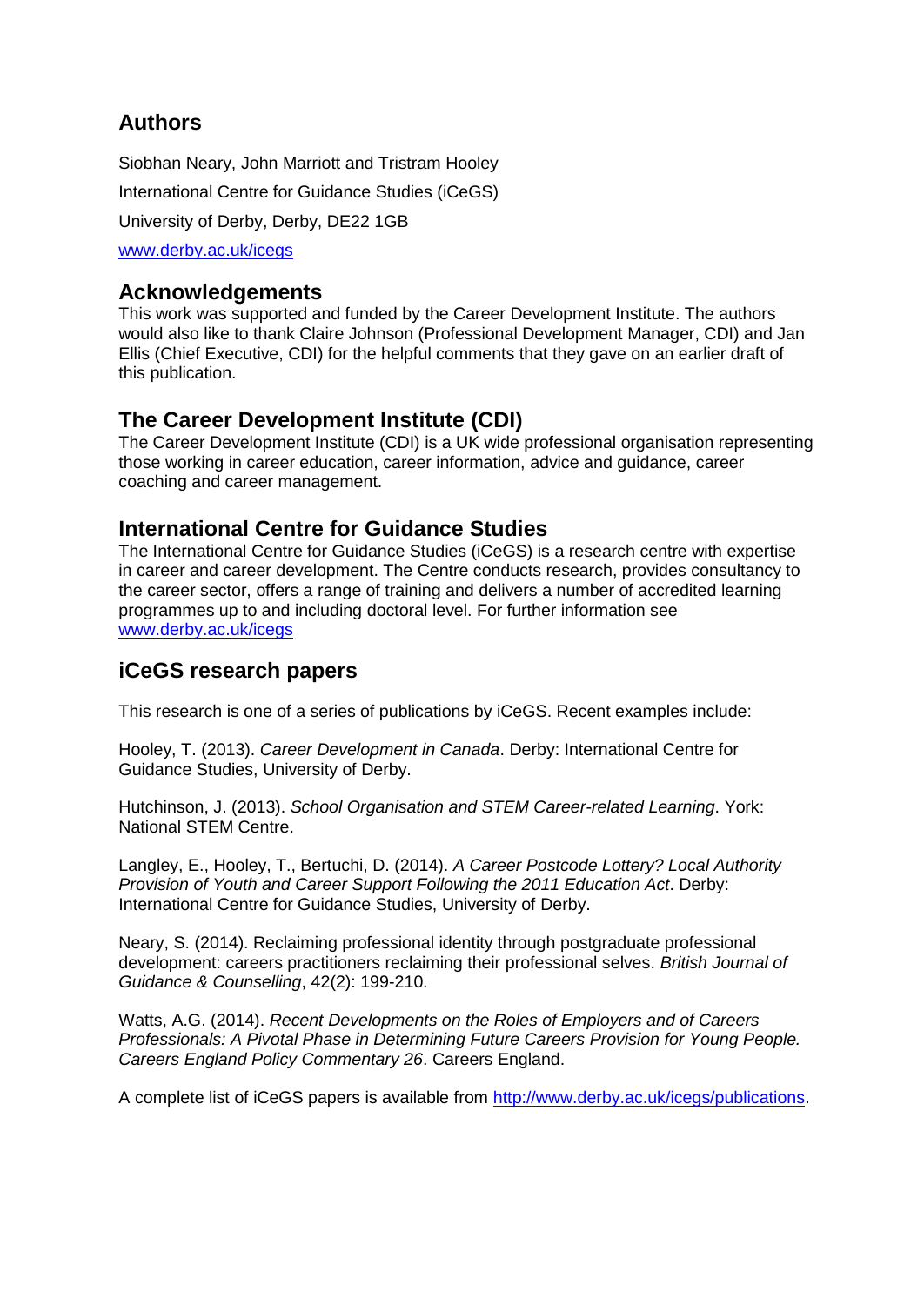## **Executive summary**

The Career Development Institute (CDI) is developing a career progression pathway for the career development sector. This report provides evidence which can inform the creation of such a framework. It is based on an analysis of 214 job and person specifications. These were drawn from all four UK nations and reflect the five CDI constituency groups as well as higher education and the welfare to work sector.

Key findings include the following:

- It was possible to identify six levels of vacancies in the career development sector: entry level; practitioner; advanced practitioner; manager and senior manager; and research and technical support.
- There were careers vacancies in every UK nation and in every English region. Nearly half of the vacancies were located in London and the South East.
- Over three-quarters of the job opportunities for the career development workforce were located within careers companies and the education sector.
- Just less than three quarters of the vacancies were full time positions.
- A clear majority of vacancies (69%) were permanent positions.
- Three-quarters of vacancies specified a careers qualification. Many job and person specifications either did not specify the level of the qualification or suggested diverse careers qualifications at different levels. A minority of vacancies did not require any qualifications and a small number did not require any specific careers qualifications.
- Job and person specifications set out a wide range of duties for careers workers. The most common were providing one to one career information, advice and guidance and organising and delivering group sessions.
- The behaviour, knowledge and skills most likely to be specified were interpersonal skills, the use of ICT and electronic systems (including CRM systems) and the ability to manage paperwork and work to targets.
- Salaries varied from £13,400 to £65,000 although the overwhelming majority of those that specified a salary were between £15,001- £35,000. Salary varied according to the level of the job, the sector it was based in and the qualifications that were required.
- The analysis revealed 103 different job titles. This is a significant increase on the 2009 mapping by LLUK which identified 43 job roles. Careers adviser/advisor was the job title most commonly cited.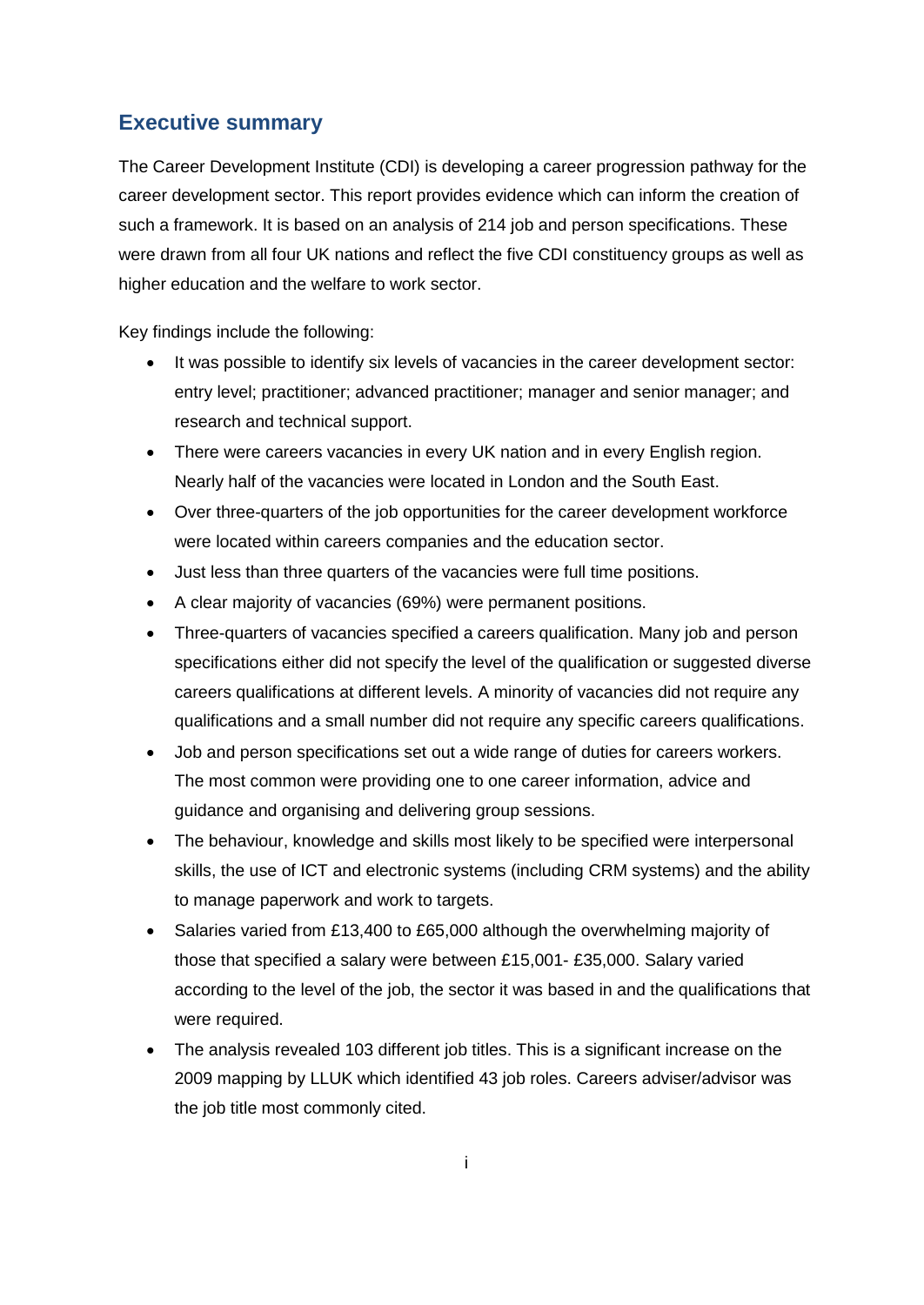## **Introduction**

-

The career development sector in the UK has historically been highly diverse. Different types of professionals, with a range of qualifications and experience support the careers of their clients in different ways. Until 2013 these professionals were represented by different professional bodies (or by none). However, the formation of the Career Development Institute (CDI) in 2013 combined four professional bodies: the Association for Careers Education and Guidance (ACEG); Association of Careers Professionals International (ACP International, UK); the Institute of Career Guidance (ICG); and the National Association for Educational Guidance for Adults (NAEGA)<sup>1</sup>.

The CDI has moved quickly to develop its membership (currently c.4200) and to establish the UK register of Career Development Professionals.<sup>2</sup> The next stage for the organisation is to create a "career progression pathway" to help to facilitate the integration of these diverse traditions and to define what a "career in careers" actually looks like. The career progression pathway will provide the career development sector with a clear and accessible route map documenting the various career paths into and through the profession from entry level through to leadership.

There has been very little published work that has sought to map the range of roles within the career development sector or to understand the relationships that exist between them. This paper will underpin the development of the career progression pathway by providing a greater understanding of the nature of the roles within the careers labour market. It is based on an analysis of 214 vacancies conducted by researchers at the International Centre for Guidance Studies (iCeGS) at the University of Derby in April 2014.

<sup>&</sup>lt;sup>1</sup> The Association of Graduate Careers Advisory Services (AGCAS) representing HE careers services elected not to be part of the new professional body as it was not an individual membership body.

<sup>&</sup>lt;sup>2</sup> See<http://www.thecdi.net/Professional-Register-> for further information on the CDI professional register.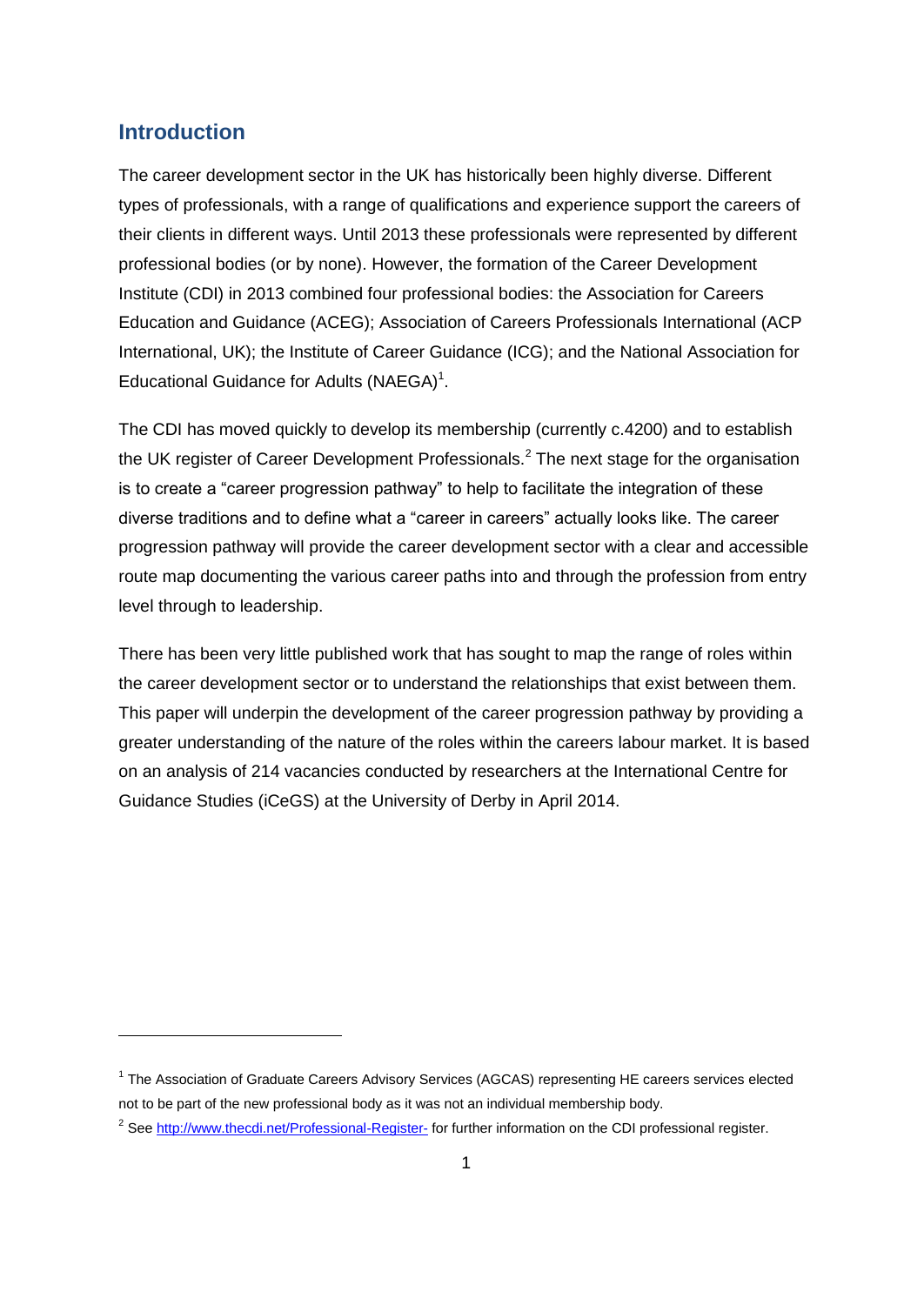## **Background**

There is currently limited evidence about the nature of the career development workforce in the UK. Although professional bodies and employers may have considerable intelligence about this, little has been recorded and there have been few opportunities to compare employment practices within the different parts of the sector. The capacity to investigate such issues has undoubtedly been diminished since the closure of the sector skills council with responsibility for the area, Lifelong Learning UK (LLUK).

In 2009 LLUK commissioned a number of research projects to better understand the career guidance labour market in preparation for the occupation's entry into the sector skills council's footprint. A gap analysis report (LLUK, 2009a) found that the careers workforce had grown and estimated that it consisted of over 26,000 individuals with a growing number employed on part-time or short-term contracts. It also found that qualifications within the sector had fallen. In 2004 69% of career guidance practitioners were qualified to NQF level 5/SCQF Level 8 or above, by 2009 this figure had dropped to 56%. The report identified that the most common role undertaken within the occupation was that of careers adviser.

The Occupational Map for Career Guidance developed for LLUK (2009b) acknowledged that there were many specific job roles within the career guidance occupation and that these were often related to the diverse sectors within which people worked. The report identified 43 job titles which were used to describe people working in the career guidance occupation with the most common being careers adviser and many other titles denoting a specialism e.g. adult careers adviser, graduate careers adviser. The report expressed concerns that this diversity of job titles diminished the coherence of the profession and obscured progression routes. This concern has been backed up by more recent research by Neary (2014) who argues that job titles are an important component of professional identity.

LLUK (2009a) also explored progression within the profession. It noted a distinct "trainee" role which was differentiated by the fact that the holder of the role had not completed a probationary period. It also found that some larger organisations included a "senior careers adviser" role, although in most organisations progression opportunities tended to be based on taking on management or supervisory roles or developing a specialism such as staff training. Such findings therefore suggest a profession within which it is difficult to progress whilst maintaining a focus on the professional core of careers.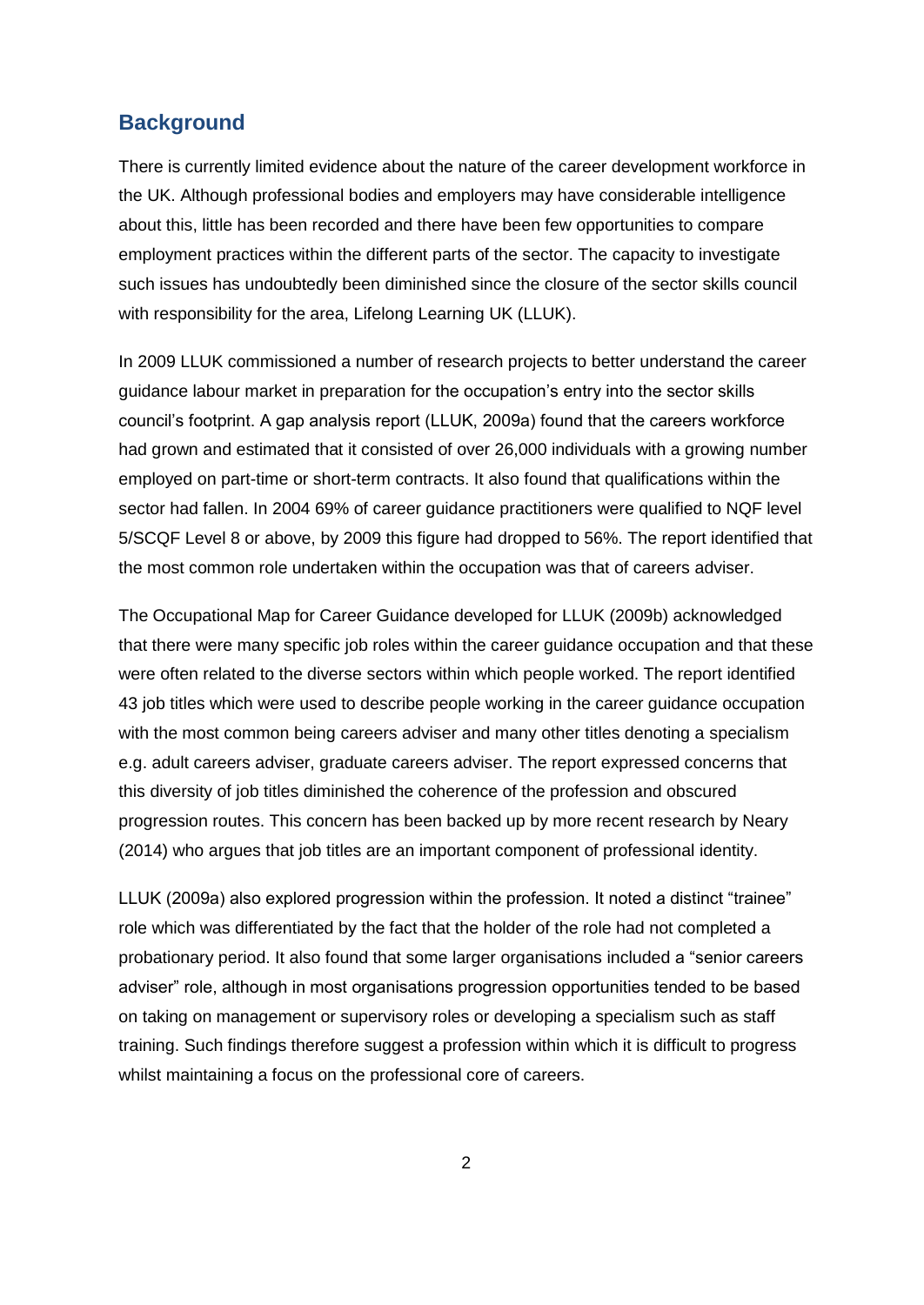Closely allied to discussions about progression within the career sector is an understanding of the remuneration available. The LLUK research (2009a) found that there was no nationally recognised pattern of remuneration differentiating roles within the sector. Since then there has been some observation of a downward pressure on salaries, particularly in England with the local authority controlled aspect of the profession due to the current Government's austerity policies and cuts to the Connexions service (Hooley and Watts, 2011).

The picture painted by LLUK in 2009 was therefore of a profession where progression pathways were complex and limited. Clarifying progression routes is likely to be an important part of strengthening the professionalism of the field. In particular it is important to recognise the multi-sectorial nature of career development and to recognise that professionals are likely to come from a range of backgrounds. The occupational footprint of the CDI is broader than that of LLUK and so it is important to conceptualise the new progression routes in ways which support the development of this broader profession.

As the career progression pathway takes shape it may also be useful to look to similar professions and examine how they address these issues of diversity and coherence. This echoes Watts' (2010) suggestion that there should be an attempt to increase the knowledge base about the existing profession by building a map of the courses that lead to professional qualifications alongside a map of the wider careers workforce, i.e. those whose primary task is not as a careers specialist but with whom careers professionals link.

In 2010 the Careers Profession Task Force produced a report which sought to support the professionalisation of the sector. The publication of this report provided a focus for professionalisation. It clarified the minimum professional qualification at level 6 (bachelor's degree level) and heightened awareness of professional issues within the sector. These issues have then been pursued by the Career Development Institute (CDI) since its formation in 2013. This report therefore seeks to provide an empirical basis for the CDI and its membership to develop a progression pathway for the sector.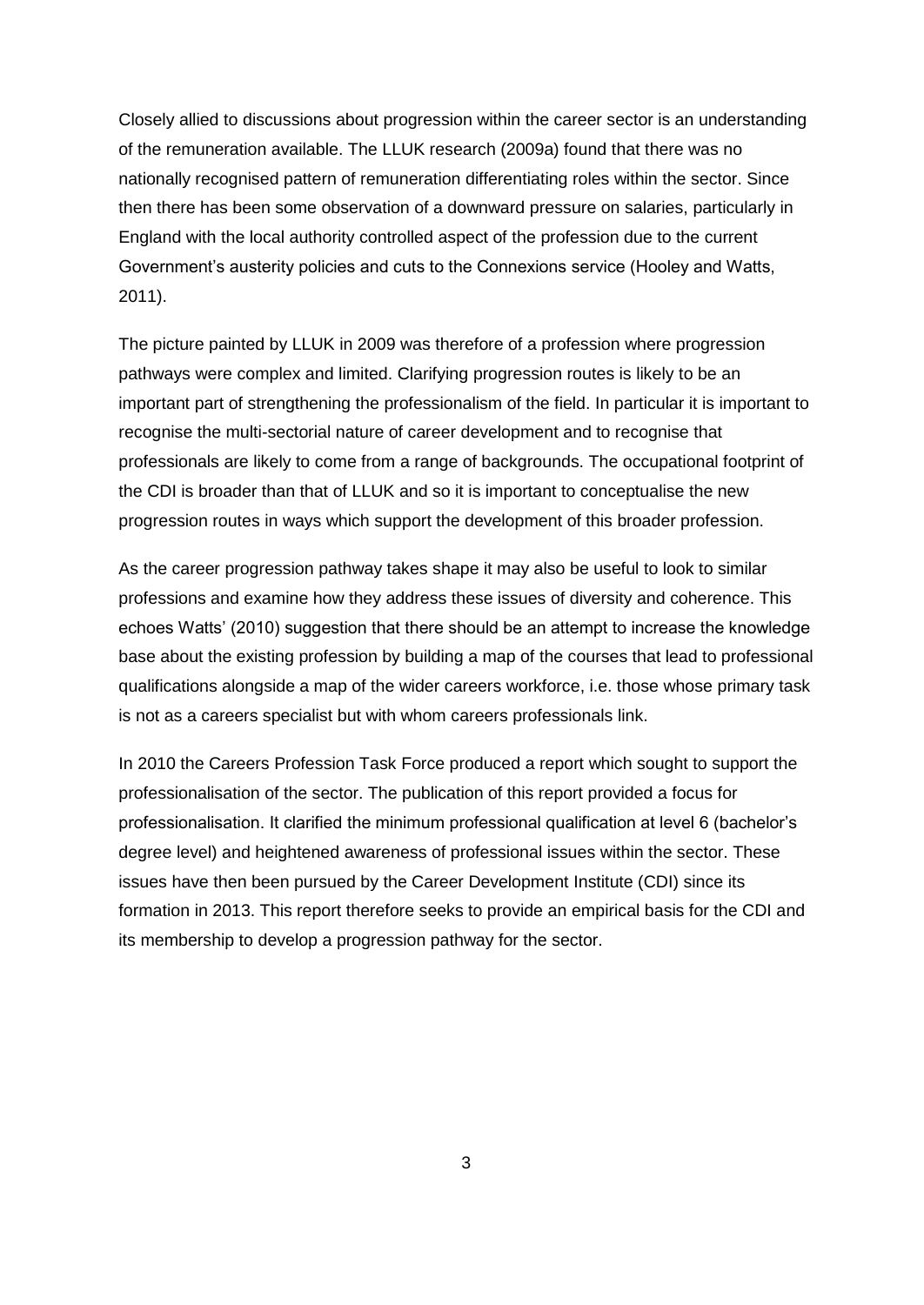## **Methodology**

This project surveyed 214 job and person specifications. This number reflects the maximum number of opportunities that could be identified over the four week window during which the research occurred (April 2014).

A wide range of jobs which were substantially about providing career development were included in the analysis. These jobs were drawn from all four UK nations, from diverse sectors and from all five CDI constituent groups (all age, young people, careers educators, adults and talent management). However, the current footprint of the CDI did not limit the selection of job and person specifications. Where jobs were found that were substantially concerned with career development in higher education or in the welfare to work sector they were also included.

The analysis was conducted through the following steps.

- 1. An initial analysis of job descriptions was undertaken by the research team to inform the creation of a framework for analysis.
- 2. This framework was used to develop an online questionnaire in Survey Monkey, which was used to collect the data based on reviewing and analysing job and person descriptions.
- 3. A search of the internet was undertaken to identify suitable jobs. This focused on the key sources given below. 145 vacancies were identified through these searches.
- 4. The sample identified from the internet was supplemented with historic (published during the last year) job and person specifications provided by Careers Wales (where recruitment is currently frozen) and by the CDI. 69 job and person specifications were sourced through this approach.
- 5. The data were then analysed in Excel.

The web based sources for the job descriptions were as follows:

- AGCAS Jobs <http://www.agcas.org.uk/vacancies>
- Jobs.ac.uk <http://www.jobs.ac.uk/>
- Education Guardian [http://jobs.theguardian.com/jobs/e](http://jobs.theguardian.com/jobs/education/) [ducation/](http://jobs.theguardian.com/jobs/education/)
- FE Jobs [http://www.fejobs.com/#](http://www.fejobs.com/)
- Fish4jobs <http://www.fish4.co.uk/>
- Indeed http://www.indeed.co.uk/
- Monster <http://www.monster.co.uk/>
- Personnel Todav <http://www.personneltoday.com/>
- Portico <http://www.thecdi.net/Jobs>
- Simply Hired <http://www.simplyhired.co.uk/>
- Trovit Jobs <http://jobs.trovit.co.uk/>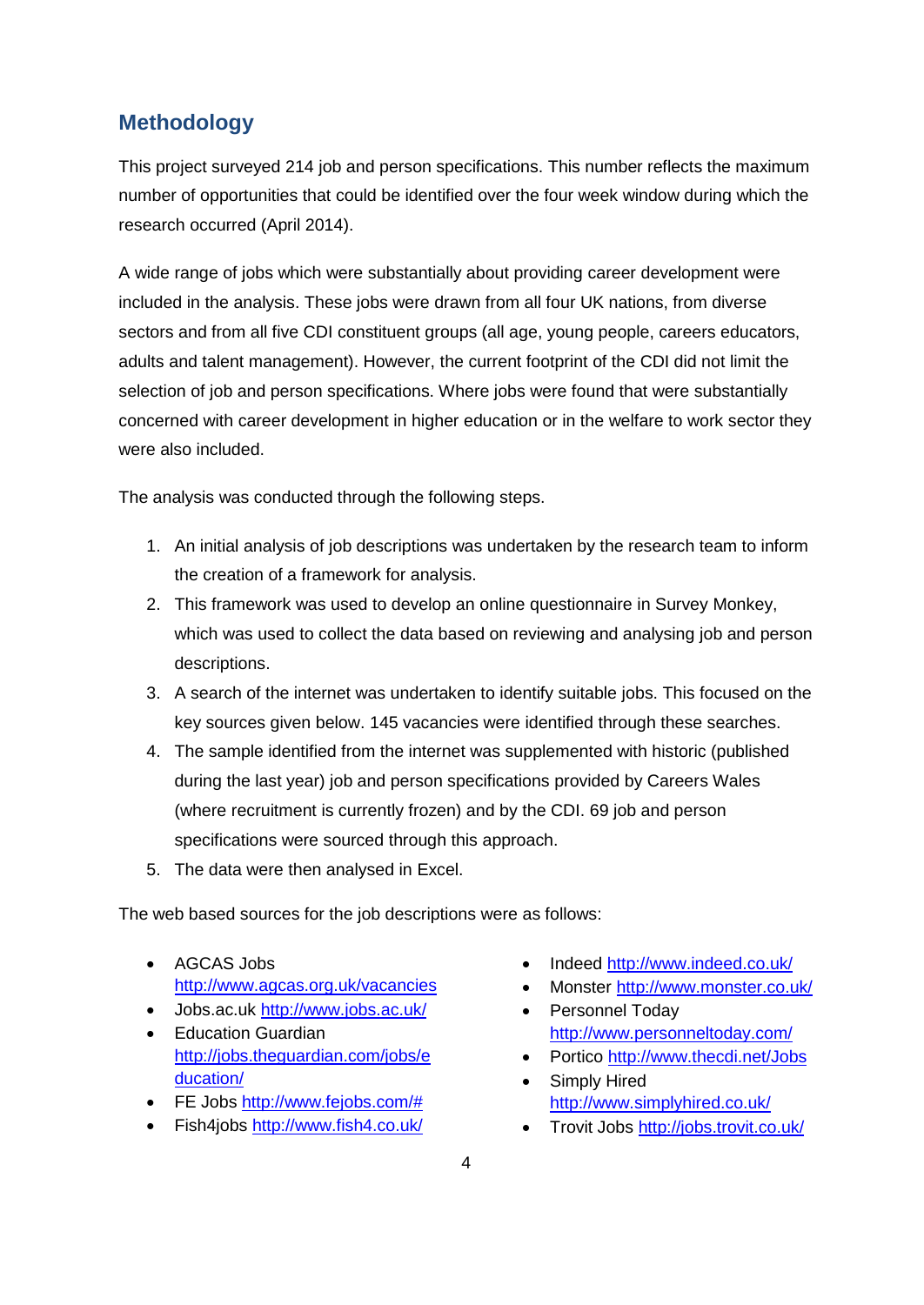The search terms employed to identify suitable jobs included a combination of the following: careers adviser, advisor, employment, employability, career education, job coach, career coach, information, advice, guidance, IAG, manager, officer, head, teacher, personal advisor, connexions, guidance, practitioner, national careers service, jobcentre plus, Careers Wales, Skills Development Scotland, Northern Ireland, Wales.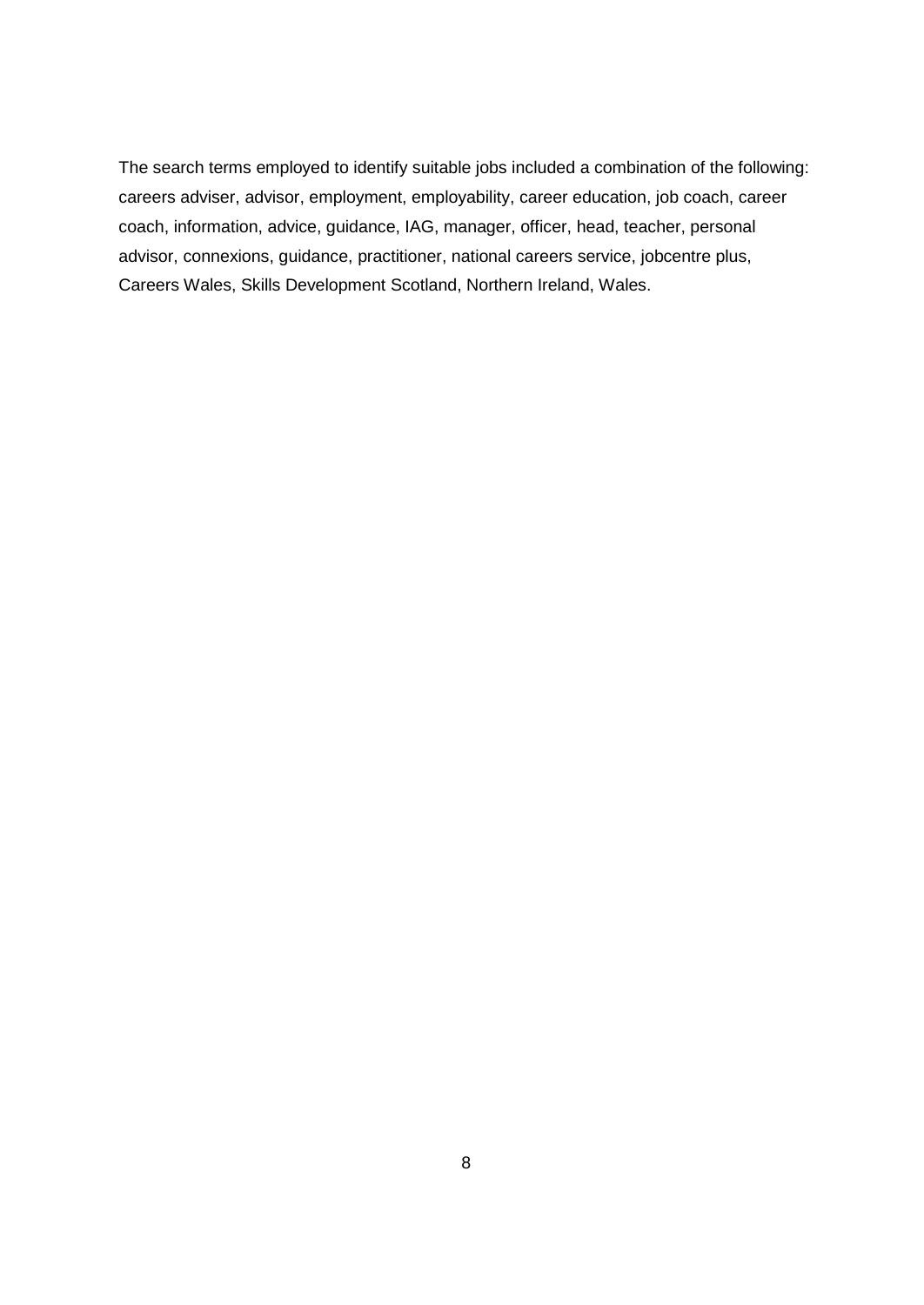## **Findings**

The results presented below should be understood as a snapshot, rather than a summative description of the career development sector. It is important to acknowledge that this dataset can only present a picture of the labour market during April 2014. It would be useful to follow this up with a longer term research project that collected job descriptions from at least a full annual cycle. It is likely that there are a number of cyclical and specific factors which influence the career development labour market. For example, many career development jobs are based within education and may therefore follow the cycle of the academic year. Perhaps most important for this sample, the job and person descriptions collected in this report were collected after the announcement of new National Careers Service contracts in some areas and not others. It is possible that this may have influenced the sample.

The research questions addressed by this study were primarily about the range and nature of jobs within the sector rather than about a quantification of labour market trends. Nonetheless, the analysis does provide an interesting insight into current levels of recruitment across the UK.

### **1.1 Location of vacancies**

The sample included vacancies from all four nations and from every English region.



**Figure 1: Number of vacancies by region**

One advert offered opportunities in multiple locations.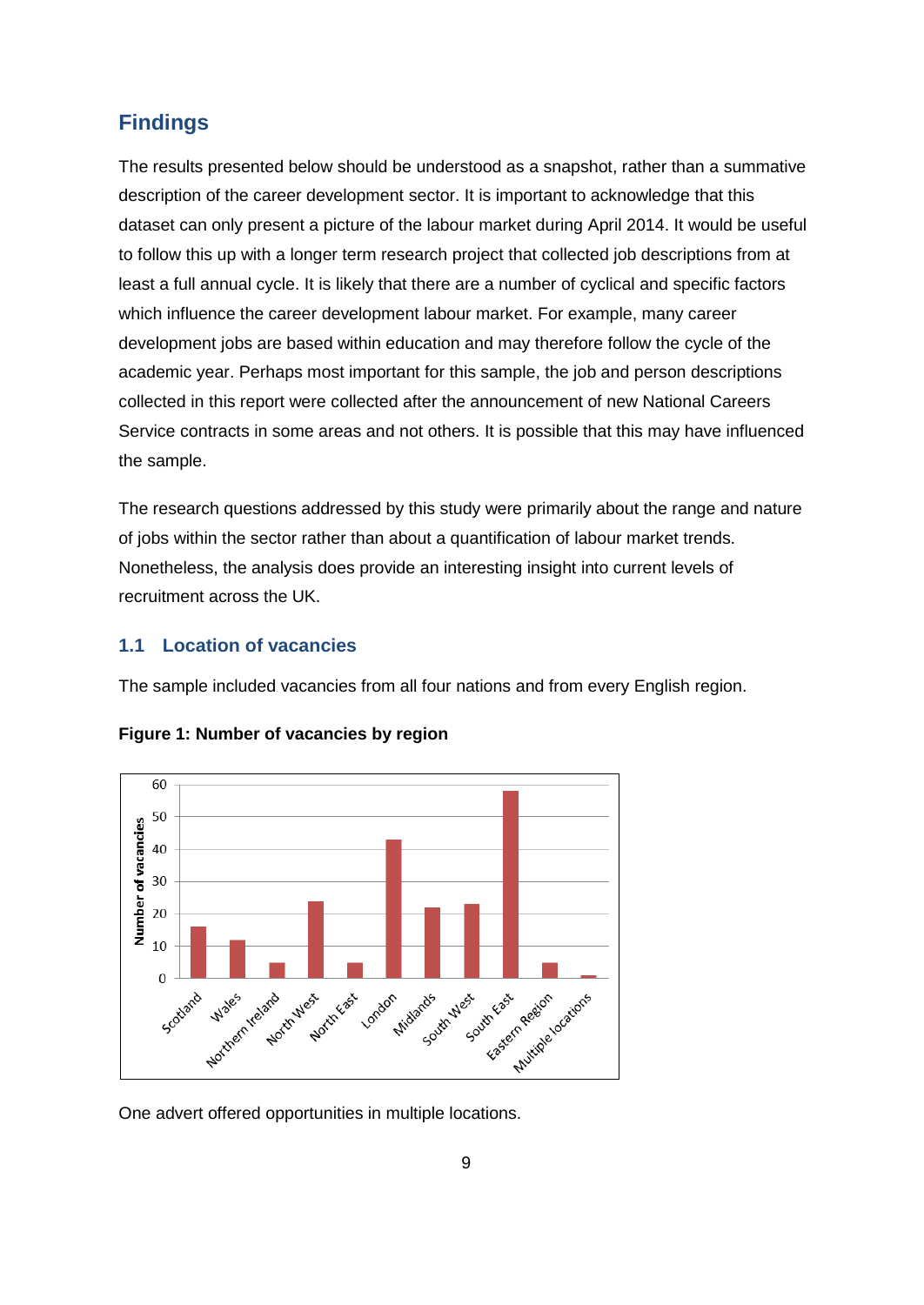Over half of the vacancies (131) specified a more detailed location. Figure 2 shows the geographical distribution of these jobs.



**Figure 2: The location of careers jobs in the UK**

Many of the jobs specified multi-site delivery and required careers workers to travel and work across a range of different contexts. Very few jobs were advertised as being home or internet based. However, this may be due to the fact that many practitioners who deliver services in this way are self-employed and as such there are likely to be fewer job adverts for these types of roles.

Figures 1 and 2 show that there is a considerable diversity in the number of jobs identified in different parts of the country. To better understand this it would be necessary to examine a larger sample (ideally collected over an annual cycle). It would also be necessary to analyse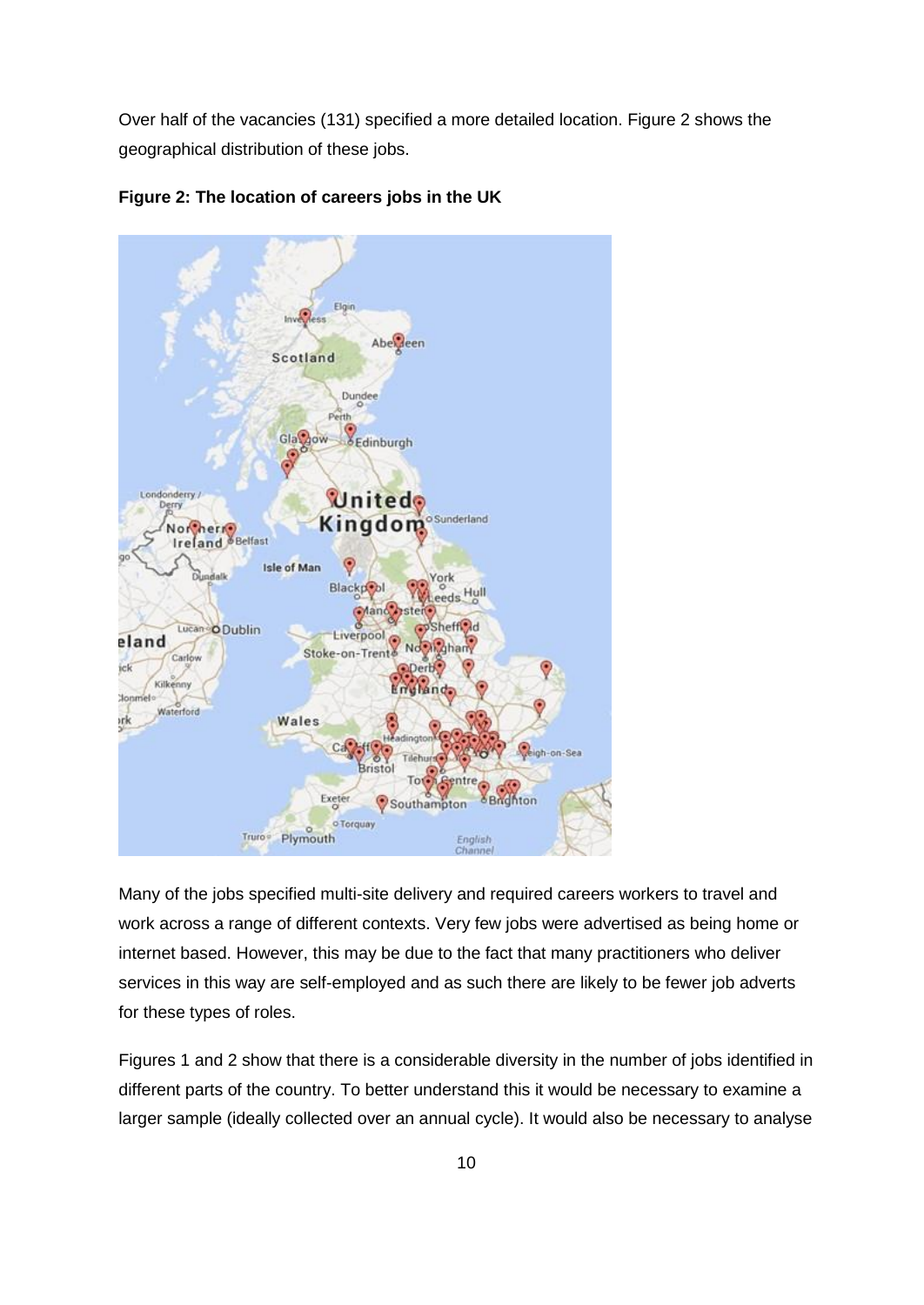these vacancies in the context of the local population and local labour markets. Nonetheless it is worth highlighting a number of national features that may have influenced the spread of vacancies.

In Wales the level of career development vacancies is strongly influenced by the recruitment activities of Careers Wales. Due to Careers Wales' recent restructuring there were limited vacancies during the period of the study. Consequently a number of historic job and person specifications were sourced from the organisation. Outside of Careers Wales career development vacancies were identified in universities and in the Student Loan Company.

In Scotland, the vacancies reviewed were current opportunities. The majority of vacancies were with Skills Development Scotland, the public sector careers provider. However there were also vacancies available in Scotland with universities, recruitment agencies, organisations such as Capita (business process outsourcing and professional support services) and Inspiring Futures.

Like the other devolved nations Northern Ireland also has a public sector careers service. The majority of vacancies were within Careers Service Northern Ireland. In addition to these there were also vacancies in universities and in recruitment and training providers.

The majority of the vacancies identified were from England. As in the devolved nations the public service provider (the National Careers Service) was an important source of these vacancies. However National Careers Service provision has been marketised and this means that within the service there are a large number of prime and sub-contractors who actually employ career development professionals. In addition in England there were a wide range of other employers including local authorities, community organisations, recruitment agencies, welfare to work providers, schools, colleges and universities.

This discussion of the differences between the four nations demonstrates the strong influence that public policy decisions have on the career development labour market. The fact that all four nations have taken different approaches to the delivery of careers work, with all age being dominant in three of the four, has resulted in distinct organisational arrangements and labour markets in the four countries.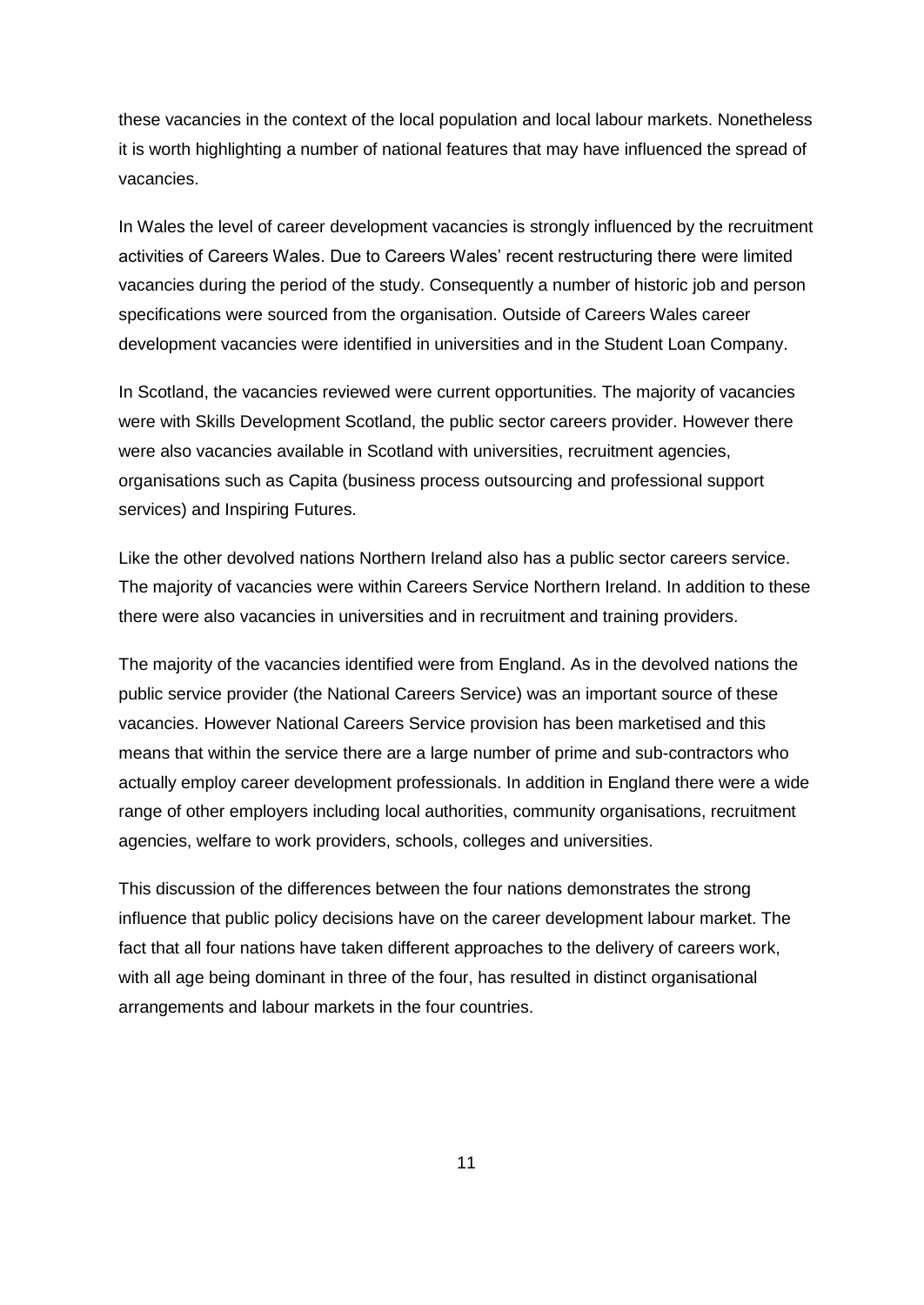#### **1.2 Employers**

Figure 3 provides an overview of the employers who were recruiting the career development workforce over the period of the job analysis.



#### **Figure 3: Employers<sup>3</sup>**

-

The 'other' category included organisations who may only recruit as a 'one off' or occasional position such as Engineering UK and Careers England. These organisations are not mainstream recruiters but provide interesting data concerning potential specialist employers. Careers company (International) represents companies with a broader portfolio than UK based careers work.

The range of different employers can be grouped into four main categories; careers providers (which includes the public sector careers services) (42%), education providers

 $3$  There were 32 vacancies which were advertised through recruitment companies where it was not possible to ascertain who the ultimate employer was.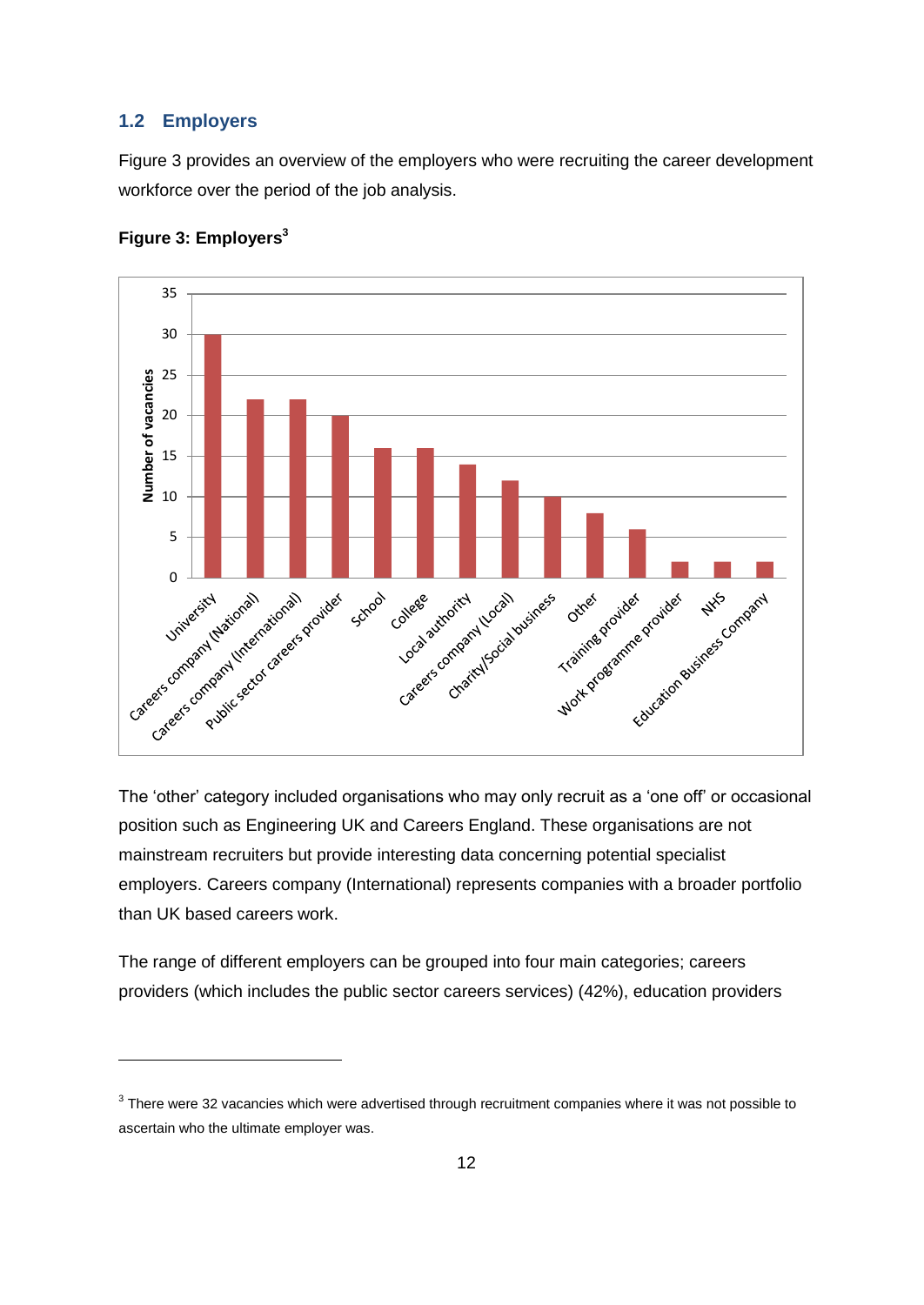(34%), local authorities (8%) and specialist employers (16%). This shows that the majority of vacancies in the field are split between careers providers and educational organisations.

### **1.3 Medium of delivery**

The primary media for delivery of career guidance are listed in table 1 below. This suggests that even though there has been a significant move to diversify the range of media through which careers work is delivered, the majority of jobs (94%) focus on face to face delivery. A small minority were focused on telephone or internet delivery. Although face to face was the primary delivery mode, providing services by phone and through the internet were also expected in 12% of the jobs advertised as a secondary delivery method.

#### **Table 1: Primary medium for delivery**

| <b>Primary Method of Delivery</b> | Total % |         |
|-----------------------------------|---------|---------|
| <b>Face to face</b>               | 202     | 94%     |
| <b>Internet</b>                   | 8       | 4%      |
| <b>Telephone</b>                  | 5       | 2%      |
| <b>Writing</b>                    | 1       | $< 1\%$ |

#### **1.4 Contractual arrangements**

The analysis provides some insights into the way in which employment works within the sector. It indicates that just less than three quarters of the vacancies (74%) were full time positions. Figure 4 sets out the breakdown between full-time, part-time and sessional work found in the adverts.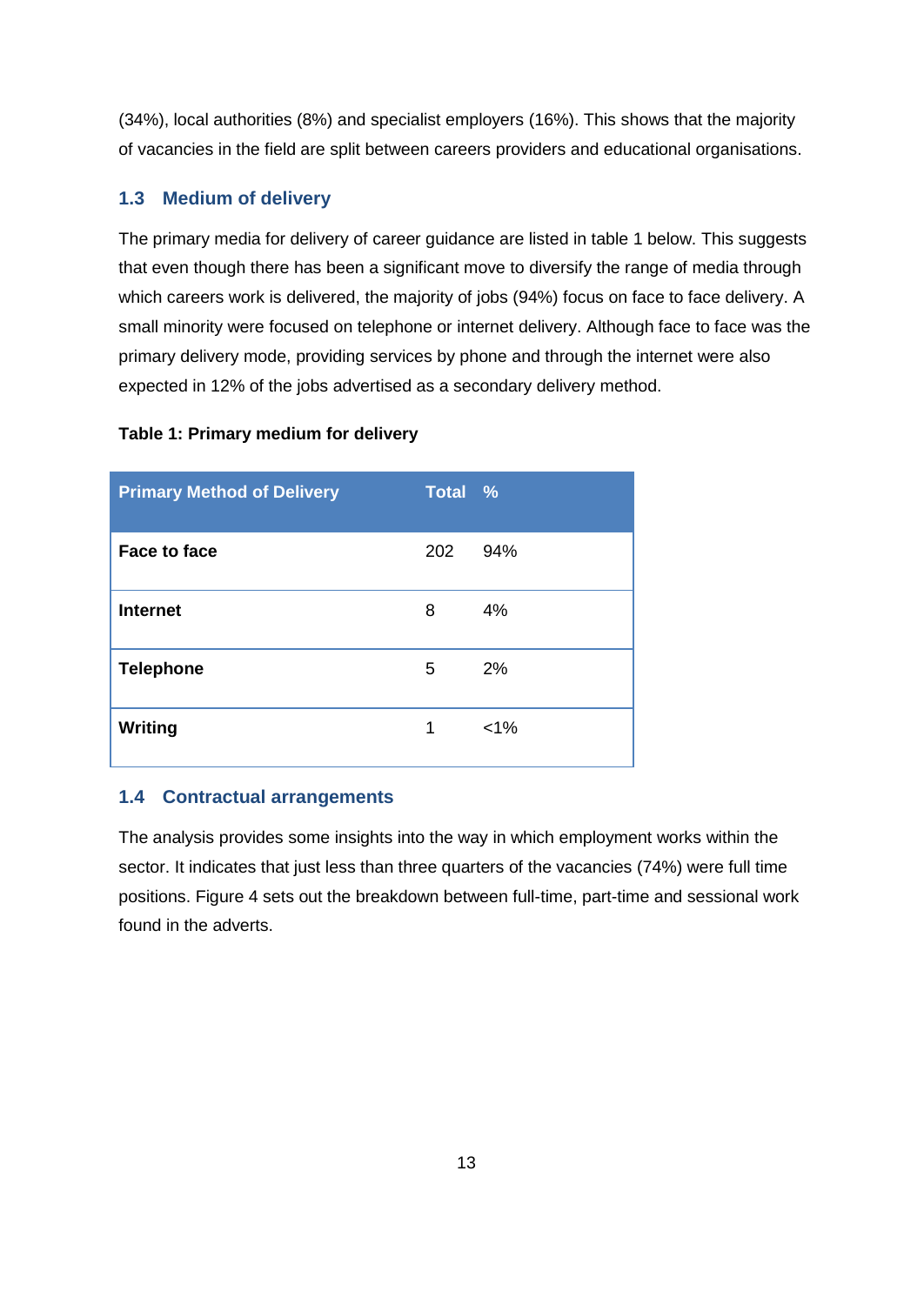#### **Figure 4: Type of contract**



Of the 12 jobs that were advertised on a sessional basis three jobs were based on zero hours contracts.

The majority (69%) of the jobs analysed were permanent positions with the rest offered on a fixed-term or sessional basis.

#### **1.4.1 Level and type of job**

It was possible to cluster the vacancies into six categories. These six categories describe the type of jobs that people were doing and set out the usual hierarchical relationship between them. The categorisation was defined by qualifications, salary, role requirements and responsibilities. Examples of the kinds of vacancies that were clustered into each of the categories are set out in Table 2.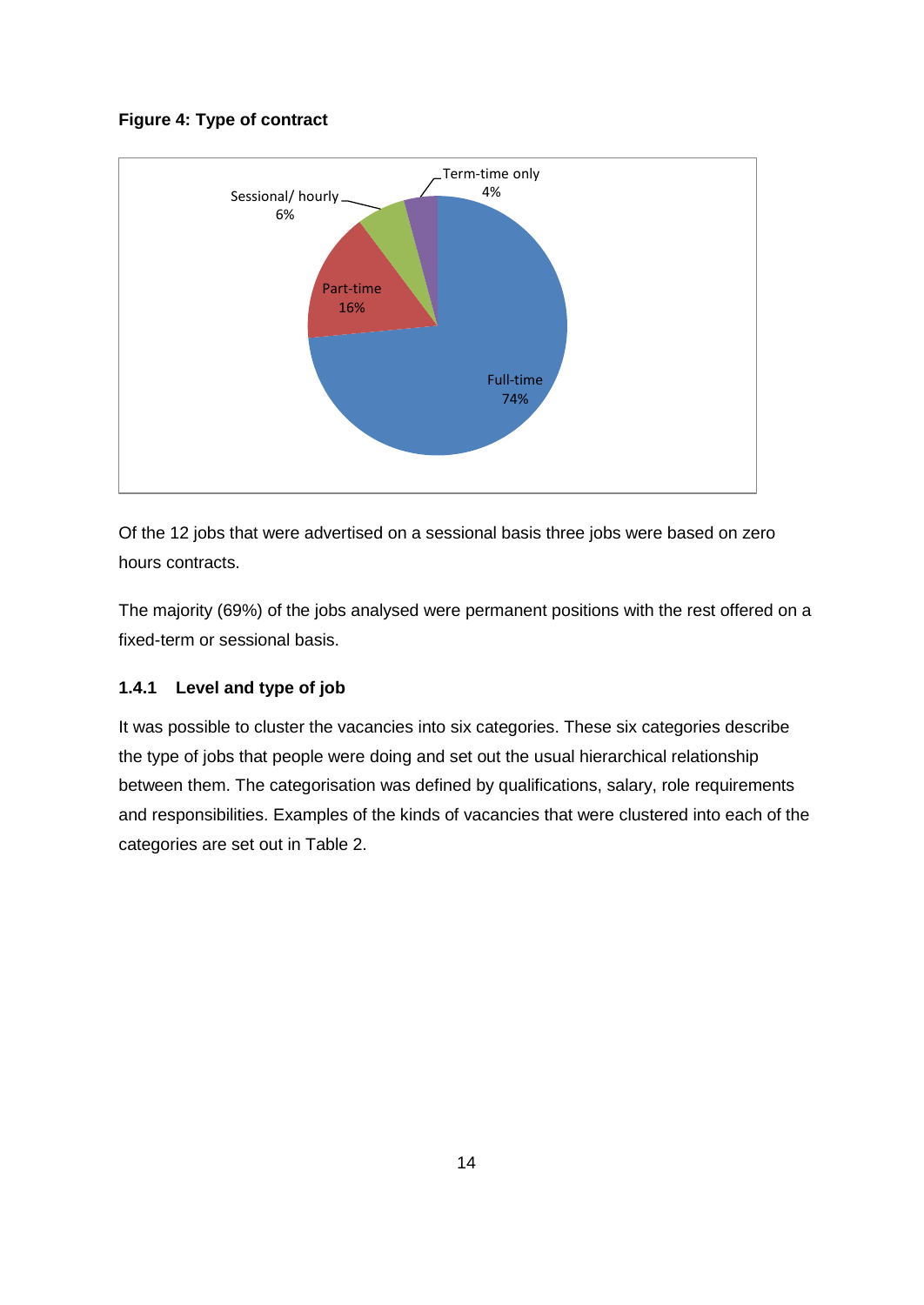## **Table 2: Examples of vacancies in the six categories of jobs**

| <b>Example vacancies</b>                                                                                                                  | <b>Job categories</b>          |
|-------------------------------------------------------------------------------------------------------------------------------------------|--------------------------------|
| Head of policy and strategy, chief executive,<br>head of careers, director of careers service                                             | Senior manager                 |
| Team manager, head of careers, careers<br>adviser, guidance services manager                                                              | Manager                        |
| Senior personal coach, senior careers<br>adviser, careers consultant, SEN pathways<br>adviser                                             | Advanced practitioner          |
| Careers adviser, careers advisor,<br>employability and careers coordinator,<br>learning difficulties and disabilities personal<br>adviser | Practitioner                   |
| IAG officer, work programme adviser,<br>careers assistant, employment advisor                                                             | Entry level                    |
| Labour market information officer, research<br>fellow, business coordinator                                                               | Research and technical support |

Figure 5 below summarises the primary characteristics of the different roles and shows how they typically relate to each other within a hierarchy.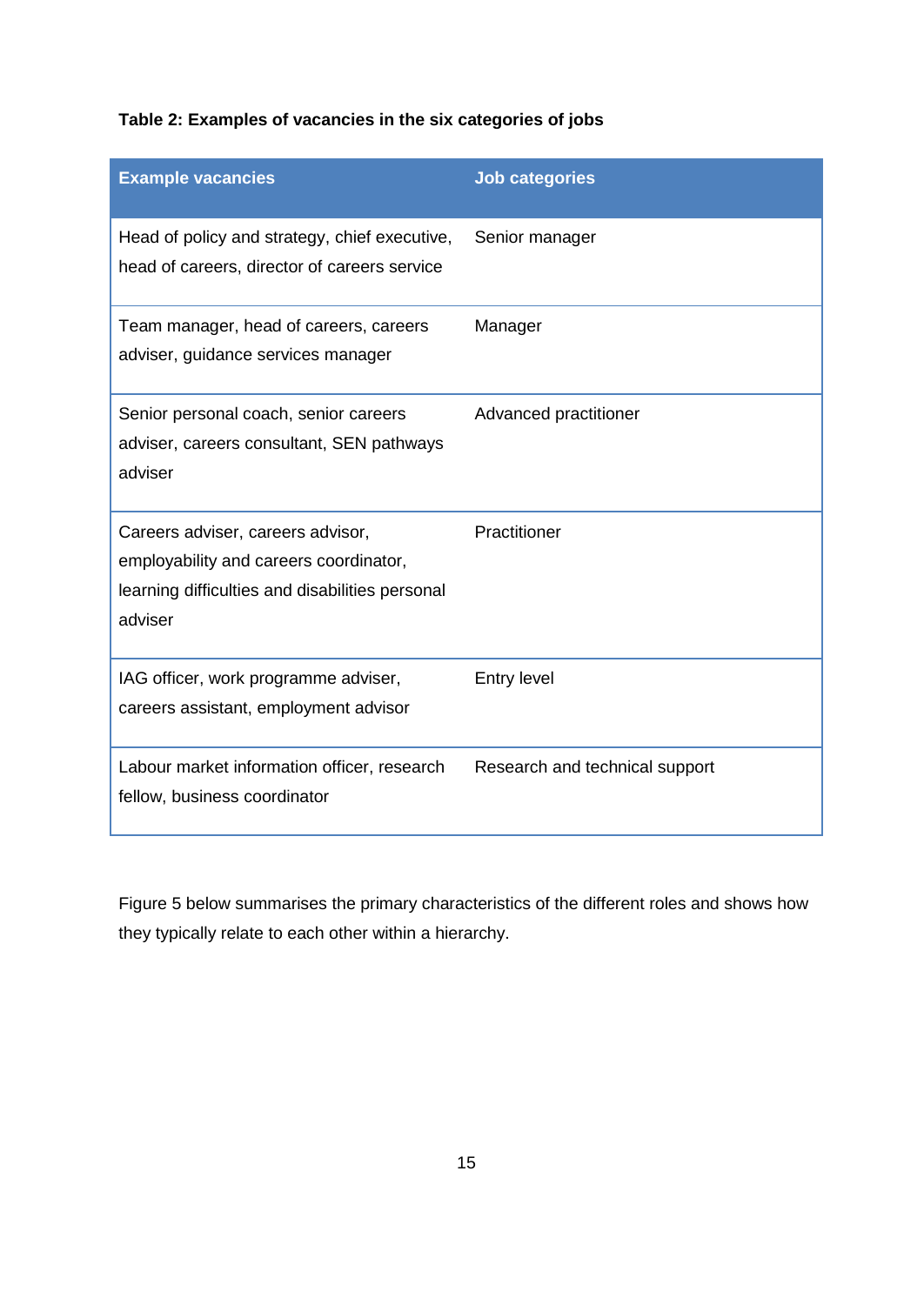#### **Figure 5: Level and type of job**



Figure 6 shows the number of jobs by level. It reveals that just over half of the jobs were identified as practitioner jobs and the smallest number were research and technical support positions.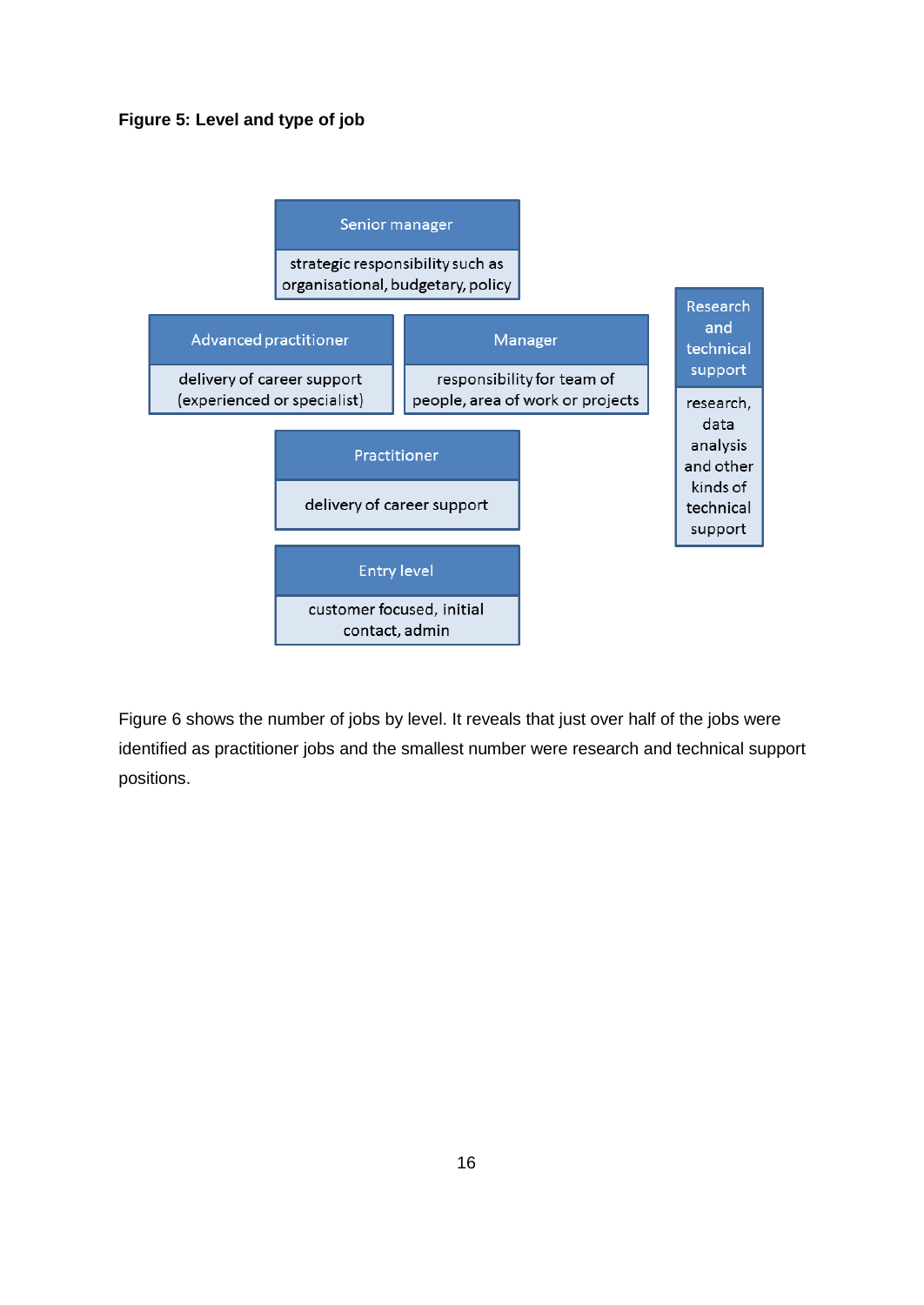

#### **Figure 6: Percentage of vacancies by level of job**

#### 1.5 The constituencies

Within the formation of the CDI a key issue was to ensure that the membership of the founding organisations was recognised within the structure of the new professional association. To ensure this, five constituencies were established; all age, young people, career educators, adult and talent management. Each of these constituencies is represented within the governance of the organisation and has representation on the Council and the Professional Standards Committee. Figure 7 presents an analysis of the job vacancies examined against the five constituency groups. An additional category 'other' was created to acknowledge jobs that did not fit within the constituencies.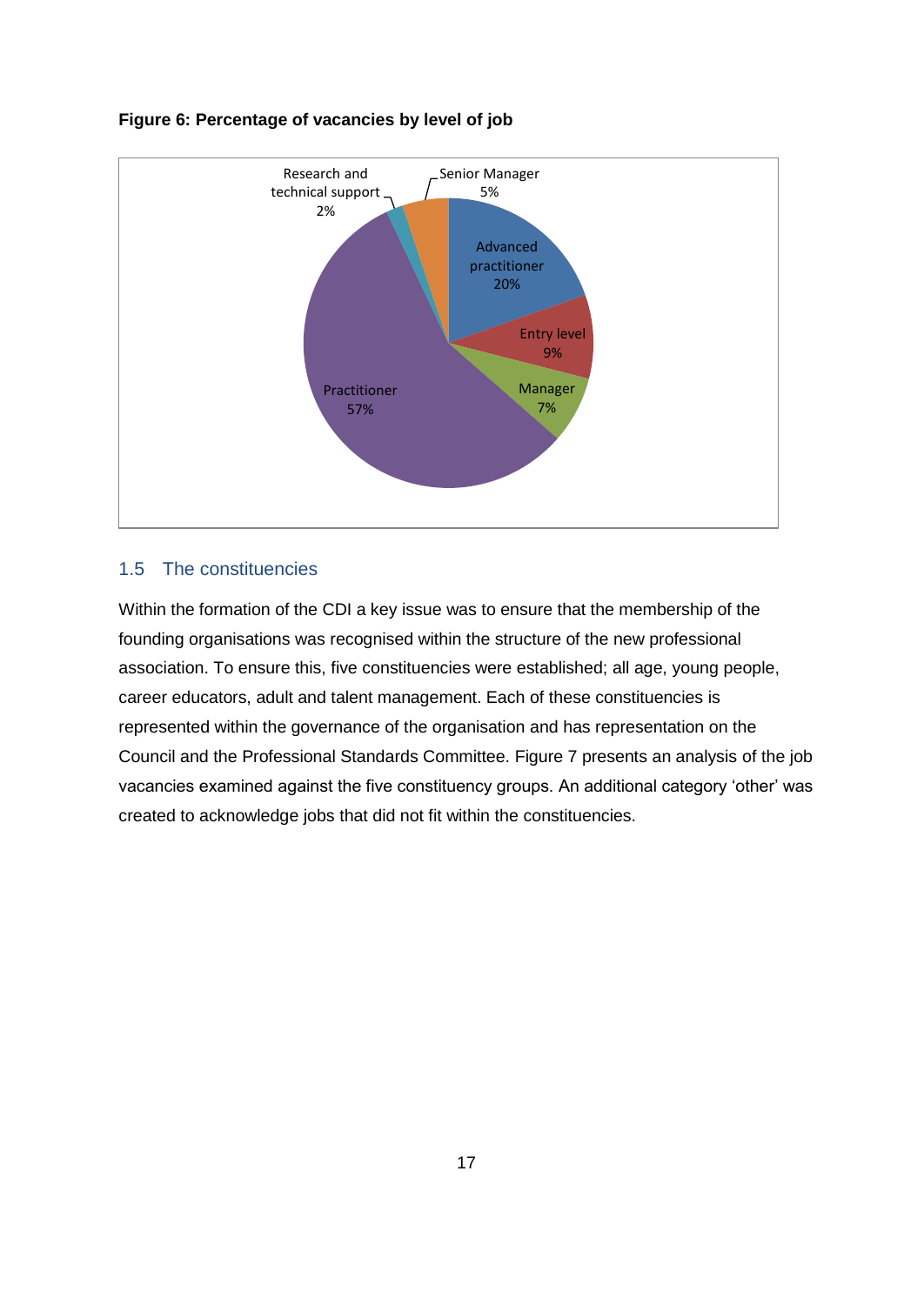

#### **Figure 7: Number of job vacancies within the CDI constituent groups**

The findings suggest that the majority of vacancies are related to either specific services for adults or for young people. The slightly higher number of vacancies for adults could be related to recent re-contracting for the National Careers Service. There were few vacancies for talent manager, which may be because practitioners within this part of the sector are likely to be self-employed.

The number of opportunities for careers educators appears low, however throughout the analysis it was often difficult to differentiate careers educator roles from school-based careers adviser roles. It is possible that a new role is growing in schools which combines both careers advice and careers education responsibilities into a broader careers coordinator role. For example, a vacancy for a school-based information, advice and guidance coordinator role had responsibility for one to one support, developing and delivering group activities and managing a team within the school.

Fitting vacancies into the existing constituencies was also difficult in relation to vacancies based in further and higher education. Within further education career development practitioners are likely to work with a range of service users from young teenagers through to mature students. Therefore, the work of these practitioners was classed as all age. Within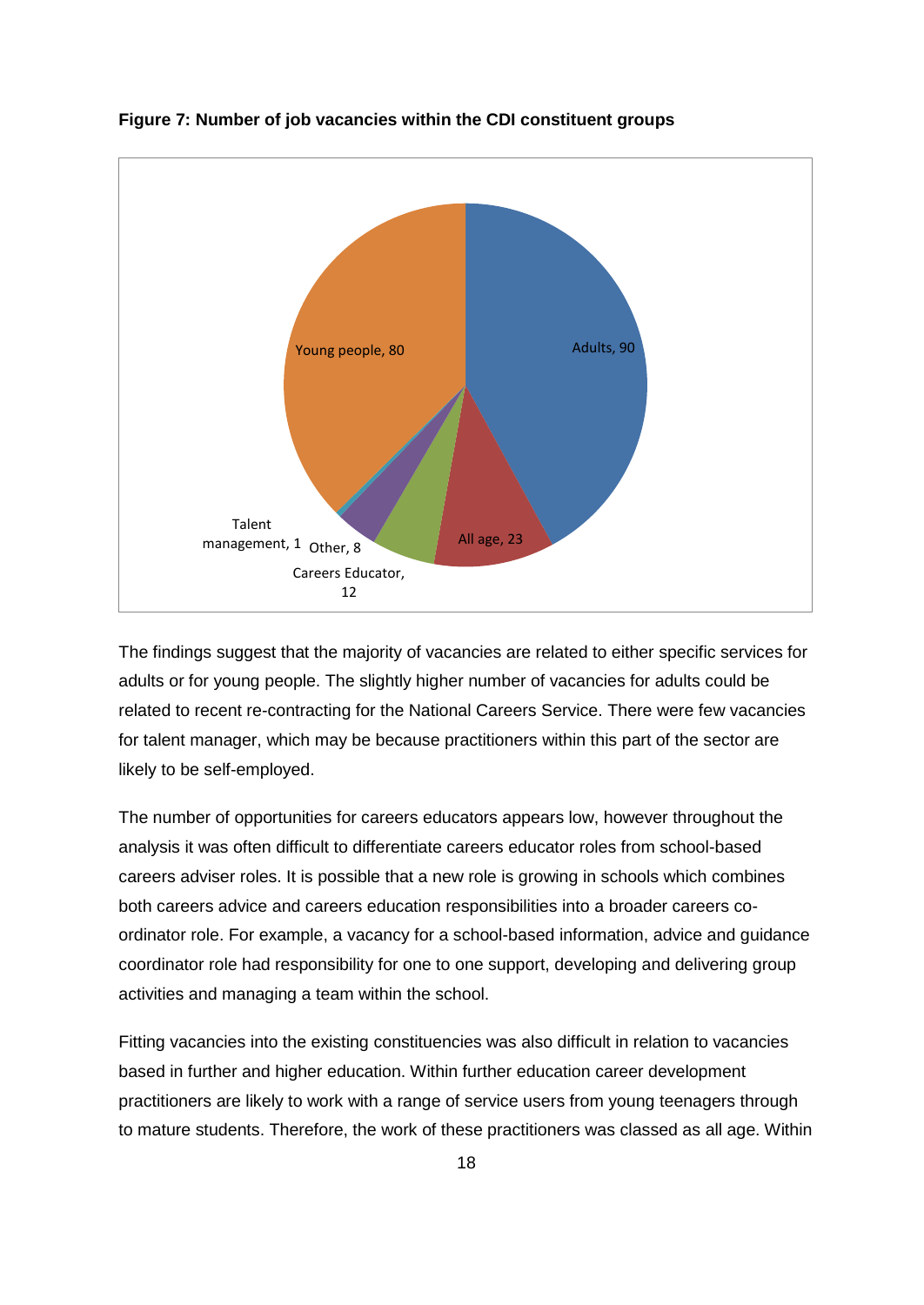higher education the vast majority of students are likely to be 19 and over and as such fit within the definition of adult guidance. Consequently they were coded within the adult constituency for the purpose of this project. An 'other' category was also identified to describe a range of roles including some management positions and research and technical support positions.

These issues with coding perhaps raise some wider issues about how far the CDI's constituencies are viable as long term descriptors of the structure of the career development sector. During the analysis we found many vacancies that could be situated in two or more categories and some that did not fit comfortably in any. It is suggested that this issue is considered further as the career progression pathway is developed.

#### **1.6 Job titles**

The analysis revealed 103 different job titles. Table 3 below shows the job roles and the frequency of occurrence within the data (a full list of job titles can be found in Appendix1). The most popular job title was careers adviser/advisor, but there was little uniformity after this with the majority of job titles only occurring once. There is also little uniformity in how adviser is routinely spelt.

The analysis revealed that within higher education roles the term employability is frequently used in job and person specifications. The term employability is also often included within the job titles, examples included, careers and employability consultant and employability project manager. The use of the term employability within job titles was also apparent in other parts of the career development sector including learndirect who recruit employability coaches and learning and skills providers who recruit employability tutors and in the welfare to work sector.

Within schools job titles were typically 'careers coordinator' or 'head of careers'. The term 'careers educator' was not used in the vacancies.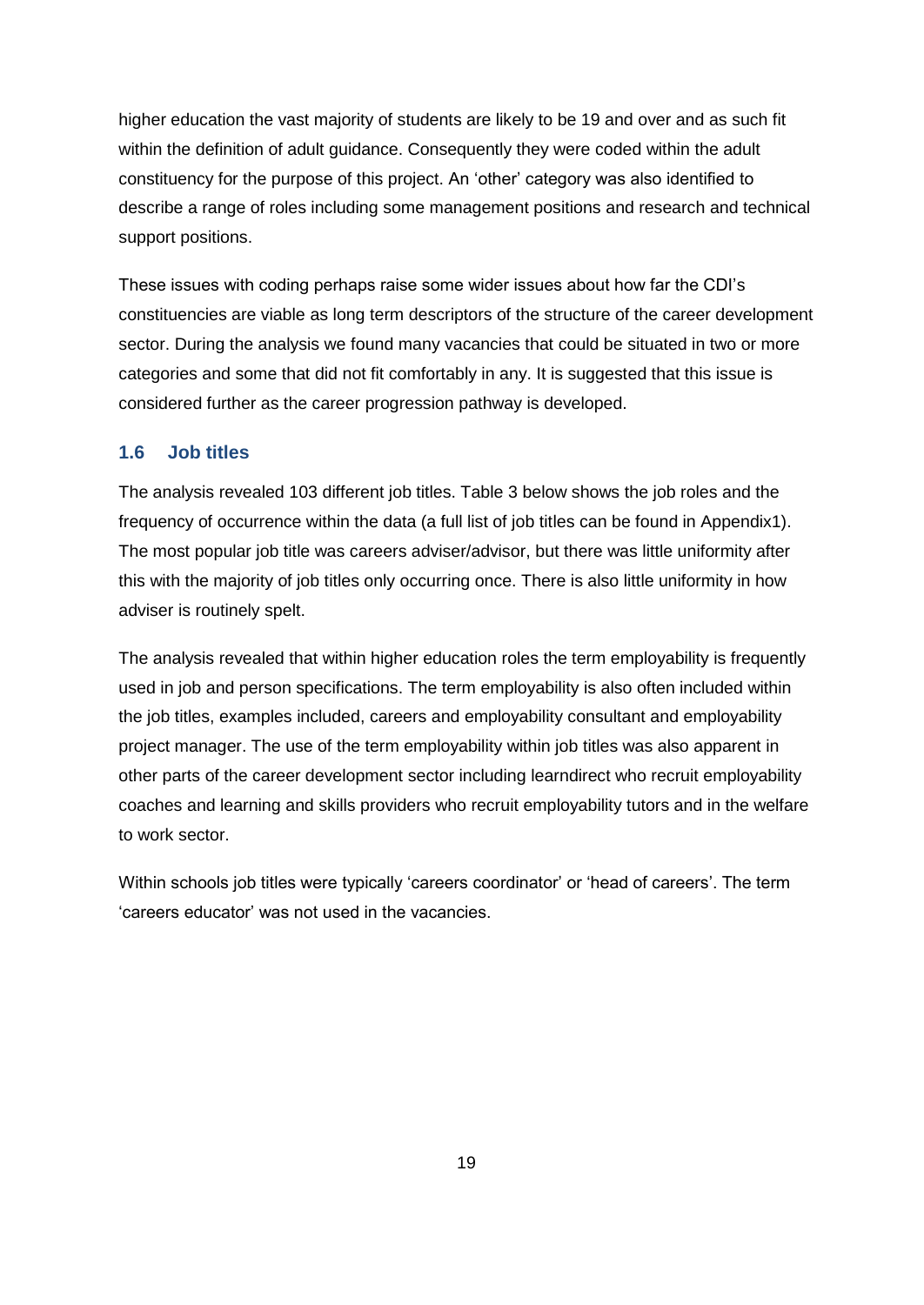#### **Table 3: Job titles**

| <b>Job Titles</b>                              | <b>Frequency</b> |
|------------------------------------------------|------------------|
| <b>Careers Adviser/Advisor</b>                 | 70               |
| <b>Personal Adviser</b>                        | 8                |
| <b>IAG Officer</b>                             | 7                |
| <b>Career Coach/Job Coach</b>                  | 6                |
| <b>Careers Consultant</b>                      | 5                |
| <b>Employment Adviser/Advisor</b>              | 4                |
| <b>Head of Careers</b>                         | 4                |
| <b>Employability and Careers Co-ordinator</b>  | 3                |
| <b>Employability Coach</b>                     | 3                |
| <b>IAG Adviser/Advisor</b>                     | 3                |
| <b>Senior Careers Adviser</b>                  | 3                |
| <b>Careers Information Assistant</b>           | 2                |
| <b>Employability Tutor</b>                     | 2                |
| <b>Head of Policy &amp; Strategy</b>           | 2                |
| <b>Labour Market Information (LMI) Officer</b> | $\overline{2}$   |
| Learning difficulties and disabilities (LDD)   | 2                |
| <b>Personal Adviser</b>                        |                  |
| <b>Student Advisor - Careers</b>               | 2                |

practitioner, while in other parts of the sector such as the local authorities and some careers The term 'coach' was used in a number of posts, particularly within Learndirect, these were often entry level posts requiring level 3 qualifications. The use of 'consultant' varies across the sector with some areas such as HE using it to describe an advanced or senior companies it was used more generically as a term for a careers practitioner.

The number of job titles demonstrates a marked increase from the 2009 mapping of job titles (LLUK, 2009b) where there were 43 job roles identified. This could be an indication either of increasing diversification of roles within the career development sector or of the broader footprint of the CDI in comparison with LLUK. This proliferation and variation within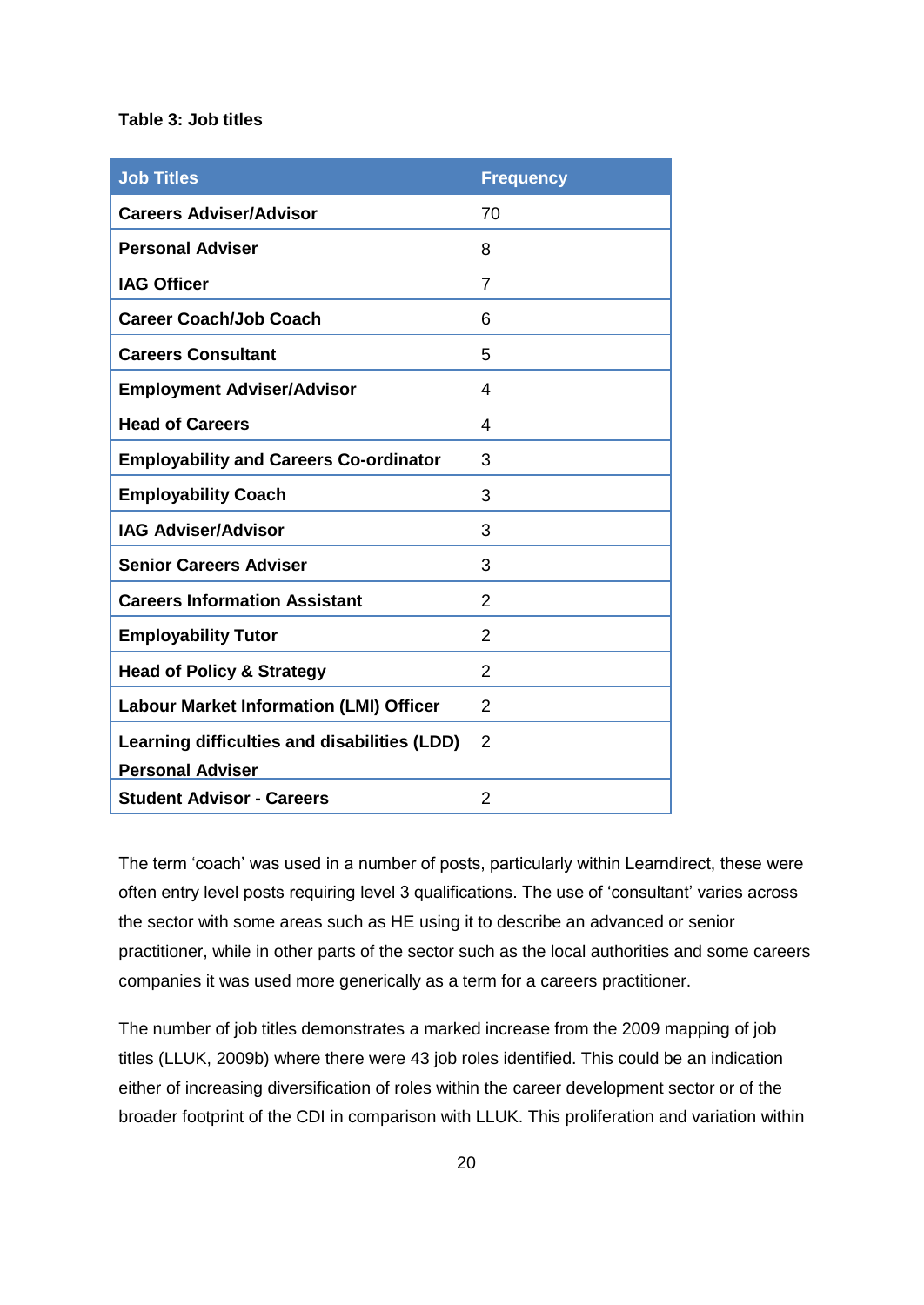job titles potentially contributes to both confusion and fragmentation in the sector. A lack of consistency in the way that jobs are described and job titles used is likely to be problematic for both practitioners and their clients. At present it is difficult to feel that job titles denote the nature of the roles or hierarchy within them particularly clearly.

## **1.7 Employer requirements**

The job and person specifications were analysed to ascertain employer requirements. Each job was analysed by qualification, behaviour, knowledge and skills requirements and experience.

## **1.7.2 Qualifications**

Three-quarters (76%) of vacancies in the career development sector specified a careers qualification as is shown in Figure 8. However, many job and person specifications either did not specify the level of the qualification or suggested diverse careers qualifications sometimes at different levels. These often included level 3, 4 and 6 qualifications all being listed in the same vacancy.



### **Figure 8: Qualification requirements**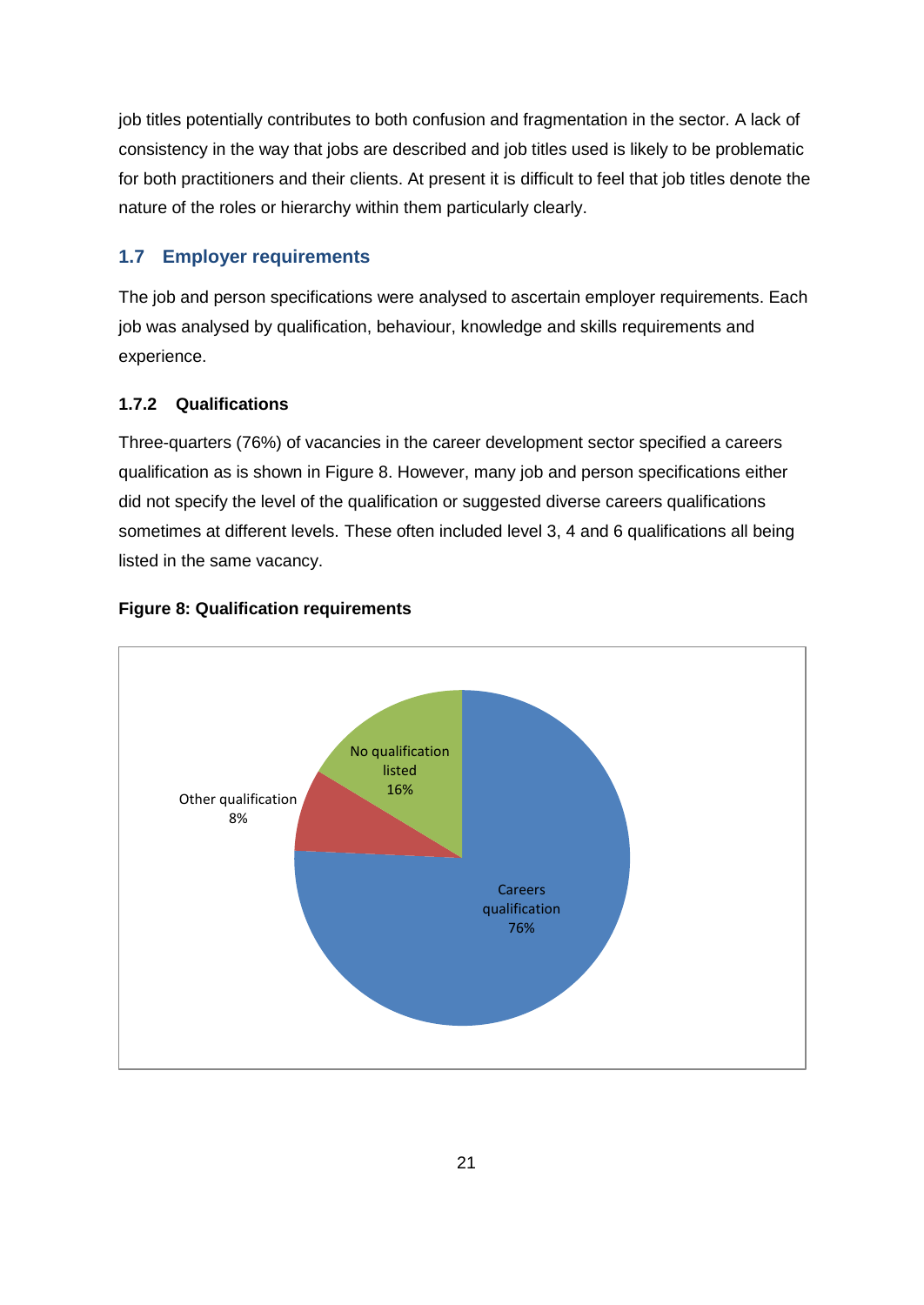The majority of the vacancies that did not require a qualification were in the adult and community sector and were aimed at entry level or practitioner level positions. The vacancies that specified a qualification other than a careers qualification included private sector roles and roles in further and higher education. The majority of these positions were practitioner level, although some manager roles did not require careers qualifications. When considering the development of the progression pathway the CDI may want to consider whether unqualified practitioners should be represented as a separate level. However, it is important to recognise that although there were relatively few vacancies for unqualified practitioners, those that did exist were not necessarily at a lower salary level or asking for a very different role to be undertaken.

Tables 4 and 5 present the most commonly requested qualifications organised into careers qualifications and other qualifications.

| Qualification                                                                                | Frequency n= |
|----------------------------------------------------------------------------------------------|--------------|
| Level 3 Learning and development qualification                                               | 7            |
| NVQ Level 3 Award for Supporting Clients to Overcome<br><b>Barriers to Learning and Work</b> | 16           |
| NVQ 4 Advice and Guidance                                                                    | 68           |
| Level 4 Diploma in Career Information and Advice                                             | 64           |
| Diploma in Career Guidance (Dip CG)                                                          | 43           |
| <b>Qualification in Careers Guidance (QCG)</b>                                               | 29           |
| Level 6 Diploma in Career Guidance and Development                                           | 34           |
| Prepared to work towards QCF Level 6 Diploma in Careers<br><b>Guidance and Development</b>   | 18           |
| <b>Relevant professional qualification in Career Guidance</b>                                | 65           |

#### **Table 4: Careers qualifications**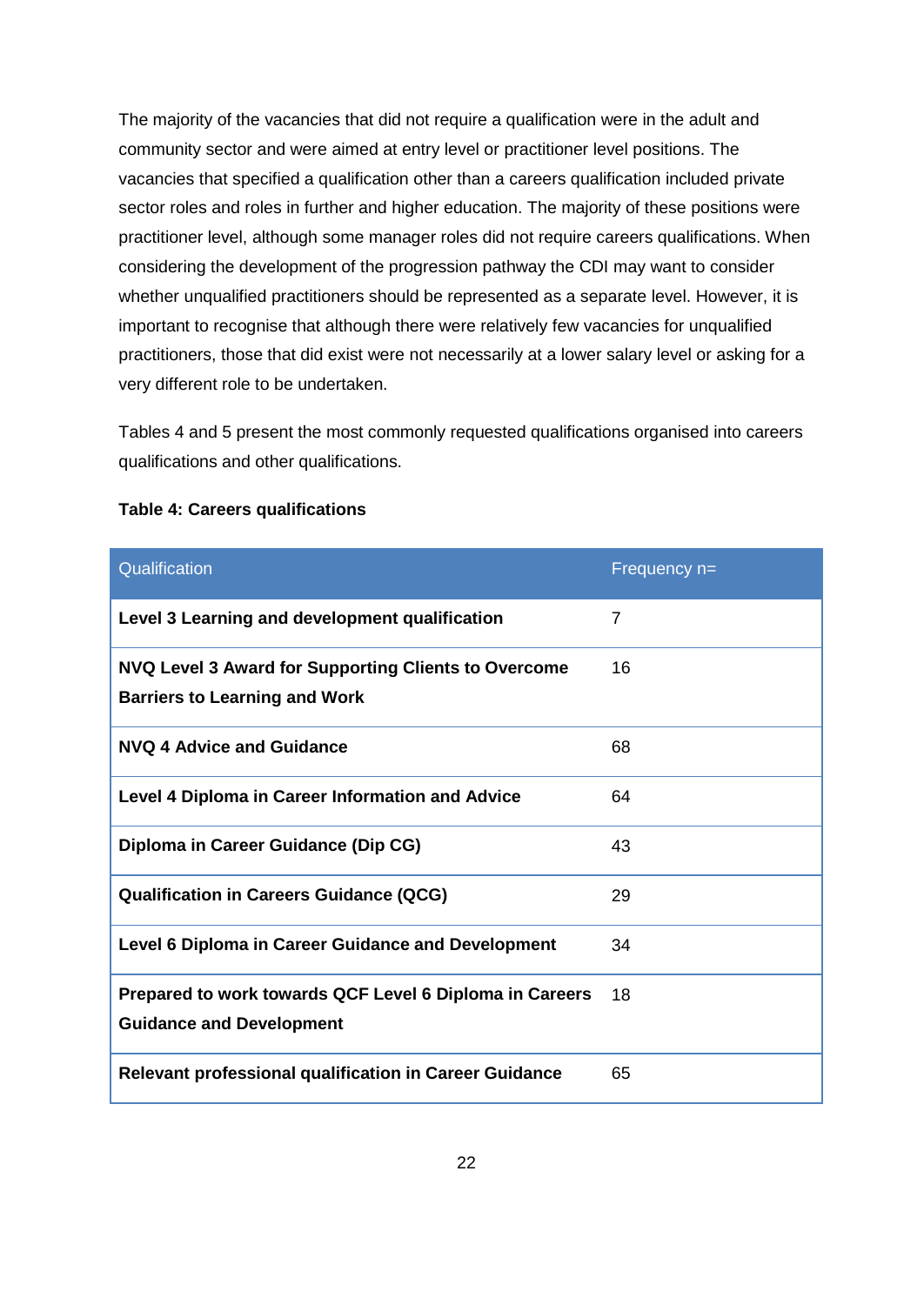Many of the recruiters identified a range of qualifications which they would consider. The occupational qualifications were reviewed and Table 5 below presents the other qualifications which were also requested alongside career guidance qualifications.

| Qualification                      | Frequency n=   |
|------------------------------------|----------------|
| <b>GCSEs</b>                       | 9              |
| <b>Basic skills level 2</b>        | $\overline{2}$ |
| A levels                           | 2              |
| Undergraduate degree               | 54             |
| <b>Management qualification</b>    | 7              |
| <b>Postgraduate qualifications</b> | 1              |
| No qualifications listed           | 35             |

### **Table 5: Other qualifications**

Only 1% of the vacancies specifically required membership of the CDI or professional registration, those who requested this included Careers Wales, a sixth form college and a school. The data suggests that there is little differentiation in the qualification levels required for a practitioner or advanced practitioner although there may be differences in duties and in the experience required. A more detailed breakdown of qualification by job level is included as Appendix 2.

### **1.7.3 Duties and responsibilities**

Table 6 summarises the activities that practitioners working in the career development sector can be involved in. It includes a wide range of duties which highlight the breadth of the career development sector.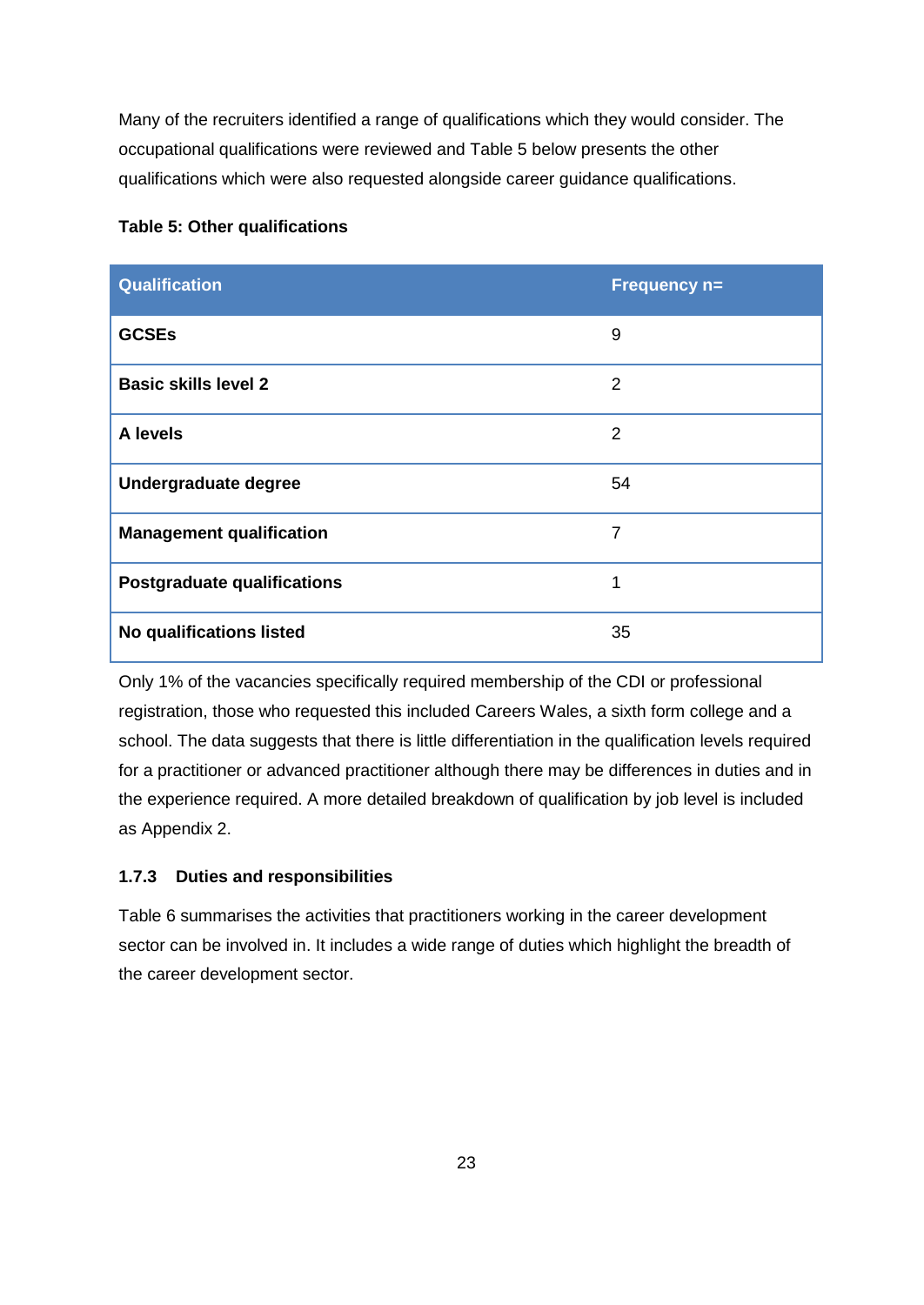| <b>Duties and Responsibilities</b>                             | <b>Frequency n=</b> | $\frac{9}{6}$ |
|----------------------------------------------------------------|---------------------|---------------|
|                                                                |                     |               |
| Providing one to one career<br>information advice and guidance | 174                 | 81%           |
| Organising and developing group<br>sessions                    | 128                 | 60%           |
| <b>Customer service</b>                                        | 90                  | 42%           |
| <b>Training and support</b>                                    | 75                  | 35%           |
| <b>Referral to other agencies</b>                              | 74                  | 35%           |
| Manage a case load                                             | 47                  | 22%           |
| <b>Managing a team</b>                                         | 35                  | 16%           |
| <b>Supporting careers sessions in</b><br>the curriculum        | 30                  | 14%           |
| <b>Administer assessment tools</b>                             | 27                  | 13%           |
| Action planning and using action<br>plans                      | 24                  | 11%           |
| Coaching                                                       | 20                  | 9%            |
| <b>Mentoring</b>                                               | 15                  | 7%            |
| <b>CV writing</b>                                              | 8                   | 4%            |
| <b>Employability skills training</b>                           | 8                   | 4%            |
| <b>Marketing</b>                                               | 6                   | 3%            |
| <b>Research</b>                                                | 6                   | 3%            |
| <b>Outreach</b>                                                | 5                   | 2%            |
| <b>Strategic planning</b>                                      | 5                   | 2%            |
| <b>Teaching career management</b>                              | 5                   | 2%            |
| <b>Strategic policy planning</b>                               | 4                   | 2%            |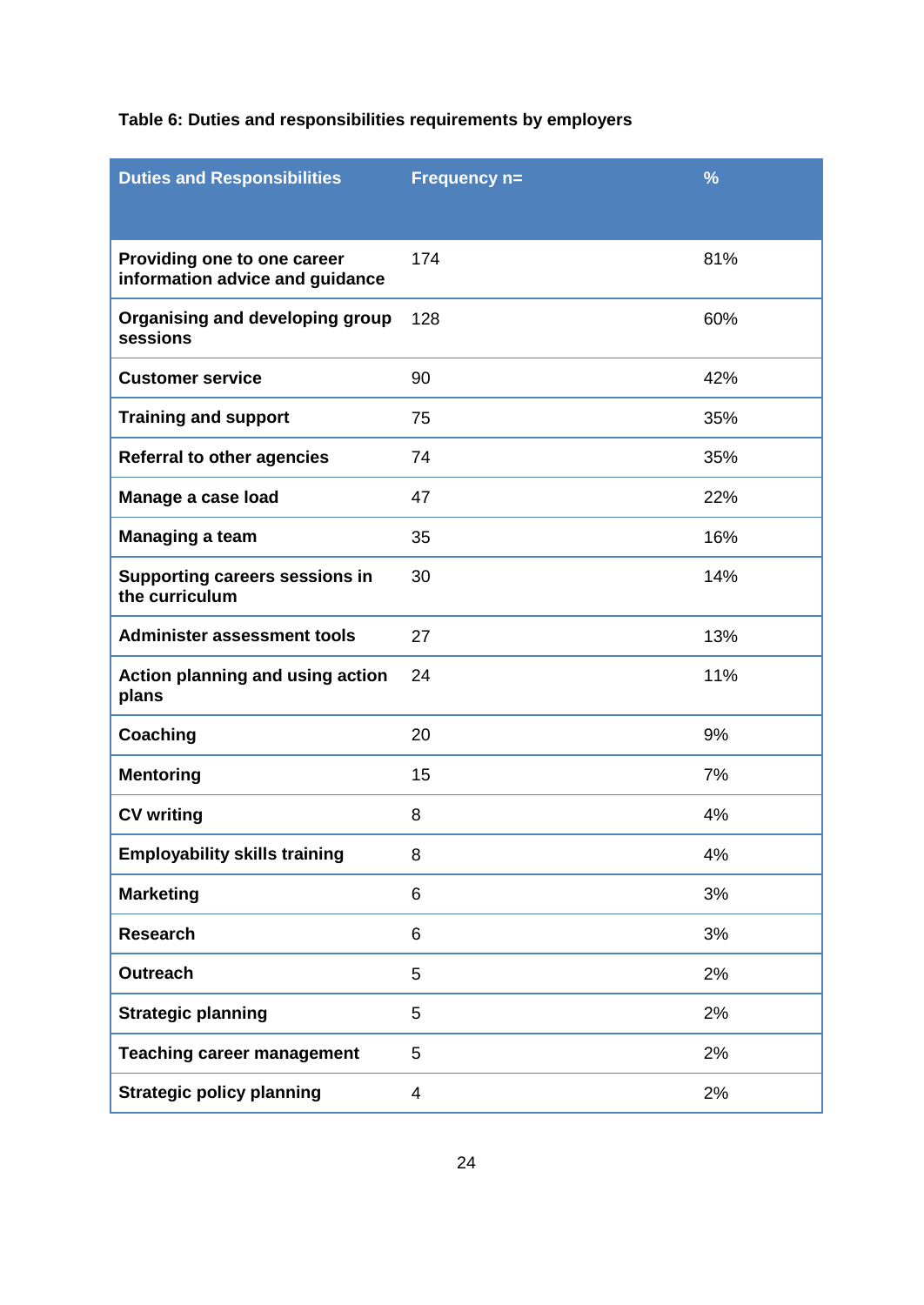| <b>Organising work experience</b> | 4              | 2%      |
|-----------------------------------|----------------|---------|
| <b>Project management</b>         | 4              | 2%      |
| <b>UCAS applications</b>          | $\overline{4}$ | 2%      |
| <b>Organising work experience</b> | 4              | 2%      |
| <b>Budgeting</b>                  | 3              | 1%      |
| Alumni liaison                    | $\overline{2}$ | 1%      |
| <b>Managing careers events</b>    | $\overline{2}$ | 1%      |
| <b>Attending events</b>           | 1              | $< 1\%$ |
| <b>CPD training</b>               | 1              | $< 1\%$ |
| DLHE <sup>4</sup>                 | 1              | $< 1\%$ |
| <b>Evaluating service</b>         | 1              | $< 1\%$ |
| <b>Newsletter</b>                 | 1              | $< 1\%$ |
| <b>Presenting</b>                 | 1              | $< 1\%$ |
| <b>Training teachers</b>          | 1              | $< 1\%$ |
| <b>Website design</b>             | 1              | 1%      |

Providing one to one career information, advice and guidance was the most common activity (found in 81% of the vacancies analysed), followed by organising and delivering group sessions (60%). Customer service was also specified in 42% of the vacancies. Activities within customer service included being friendly, approachable and professional when working with clients.

The differences between practitioner level roles and advanced practitioner level roles were not as clear as might be expected in terms of different activities. Advanced practitioners were more likely to have supervisory, training, project management and some specialisms (e.g. UCAS applications). It can only be assumed that the advanced practitioner role is

-

<sup>&</sup>lt;sup>4</sup> Destination of Leavers of Higher Education (DLHE) the statistical return from universities documenting the destinations of undergraduate students.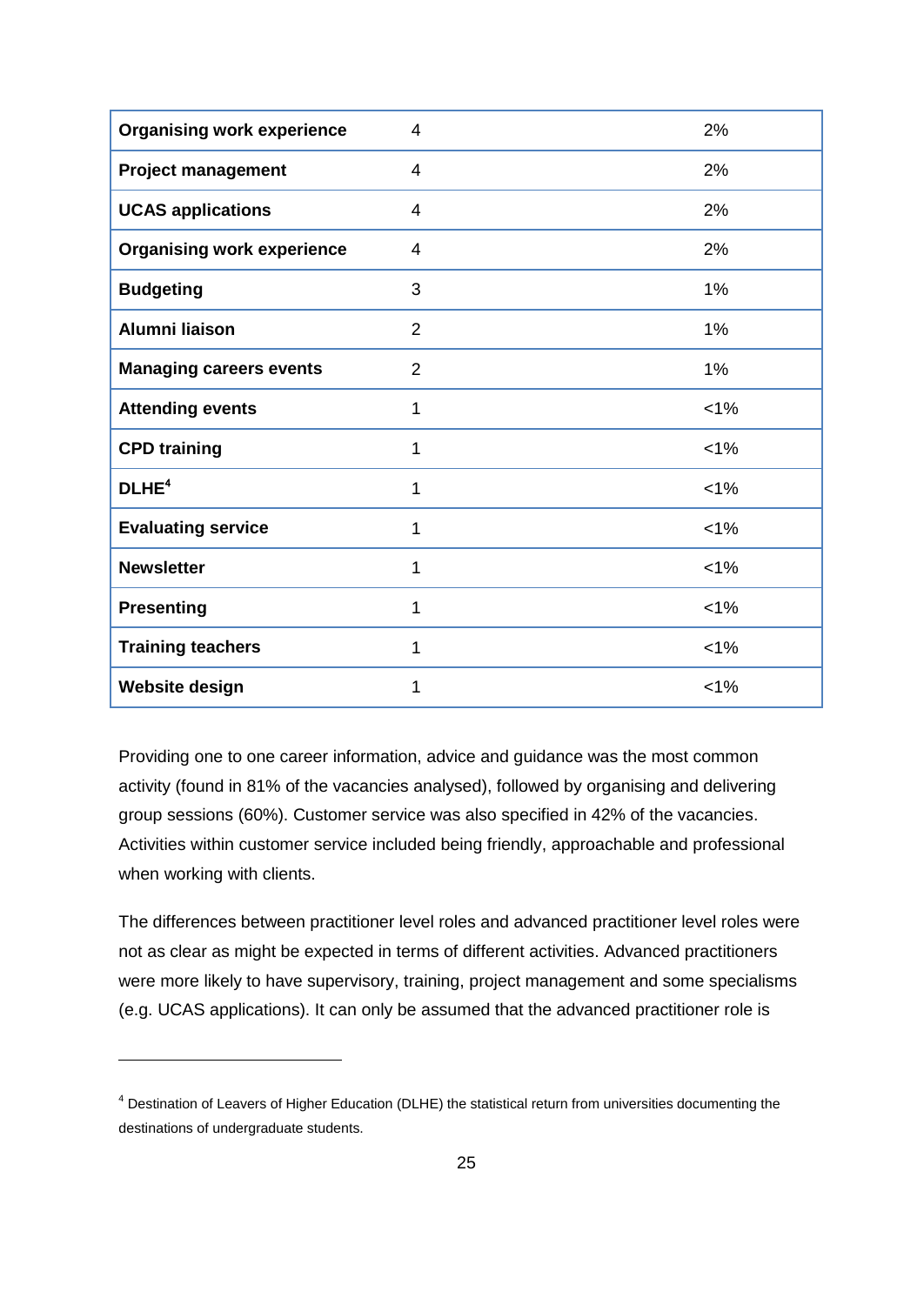expected to perform similar activities at a higher level. There was also some evidence to suggest that the higher the level of the job the greater the number of duties and responsibilities attached to it.

#### **1.7.4 Experience**

Table 7 suggests that over half of the vacancies are seeking applicants with experience of working with young people (52%); a quarter working with adults (24%); additionally working with teachers (2%), parents (2%) and NEET young people (1%) are also elements of working with young people. Experience of working with employers was sought in 26% of vacancies. Experience of working with employers was most important within schools, (n=12), Higher Education (HE) (n=9) and adults (n=6).

#### **Table 7: Experience required**

| <b>Experience</b>                  | <b>Frequency n=</b> | %              |
|------------------------------------|---------------------|----------------|
| Working with young people          | 111                 | 52             |
| Working with excluded groups       | 59                  | 28             |
| <b>Working with employers</b>      | 56                  | 26             |
| <b>Working with adults</b>         | 51                  | 24             |
| <b>IAG</b>                         | 36                  | 17             |
| <b>Partnership working</b>         | 33                  | 15             |
| General work experience in sector  | 28                  | 13             |
| <b>Higher education</b>            | 11                  | 5              |
| <b>SEN groups</b>                  | 11                  | 5              |
| People of different backgrounds    | 9                   | 4              |
| <b>Working with teachers</b>       | 5                   | $\overline{2}$ |
| <b>Parents</b>                     | $\overline{4}$      | $\overline{2}$ |
| 2 years plus experience IAG        | 3                   | 1              |
| <b>Recruitment &amp; selection</b> | 3                   | 1              |
| Senior management                  | 3                   | 1              |
| <b>NEET young people</b>           | 3                   | 1              |
| <b>Connexions</b>                  | $\overline{2}$      | 1              |
| <b>Government agencies</b>         | $\overline{2}$      | 1              |
| <b>Teaching</b>                    | $\overline{2}$      | 1              |
| <b>Managing a company</b>          | 1                   | >1             |
| Minimum 3 years in Education       | 1                   | >1             |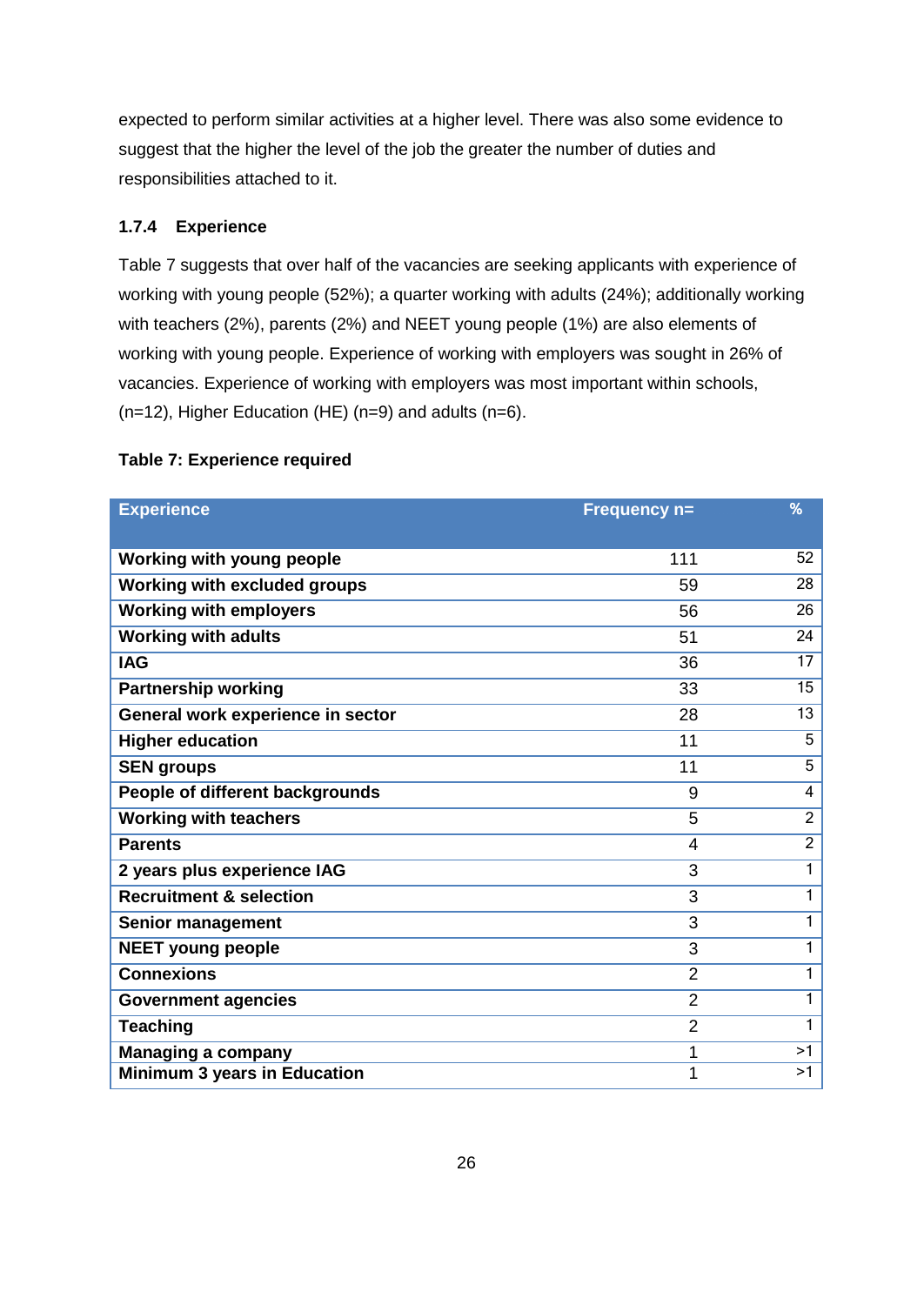Many vacancies highlighted the importance of having experience in the sector in which the role is based. For example, in the HE sector, the most important experience is working with young people  $(n=13)$ , this was followed by previous experience of the HE sector  $(n=11)$  and work with employers (n=9). Experience of delivering information, advice and quidance came next (n=5). This suggests that for those wanting to work in HE, experience of working with employers and in the HE sector may be more advantageous than experience of delivering careers development.

In general the job and person specifications reveal that experience of working with the specified client group is more important than experience of delivering careers development. However, it is important to remember that this is within the context of three-quarters of the vacancies requiring a qualification in the field.

The experience required differed somewhat by the sector that the job was based in and the job type and level. For example, for those in a senior manager role, experience of partnership working was important (n=8), followed by working with employers (n=5) which was more important than experience of working with clients. Previous experience of senior management (n=3) and managing a company (n=3) were also equally important. For managers the experiences required were similar but typically required experience that was more focused on the current sector.

#### **1.7.5 Behaviour, knowledge and skills**

Table 8 presents the behaviour, knowledge and skills identified in the analysis of the vacancies. Over three-quarters of vacancies (78%) sought interpersonal skills as a key requirement for the role. Interpersonal skills is used as an overarching term to include communication skills both verbally and in written form with colleagues, clients and a range of stakeholders. Examples tended to focus on communicating and presenting to a range of client groups in a confident manner, presenting in a theatre style to clients, communicating with internal and external stakeholders and more generic statements about having outstanding communication and interpersonal skills. A particular focus was demonstrating excellent communication skills whilst interviewing and talking to clients. This was true across all of the sectors and all of the job levels.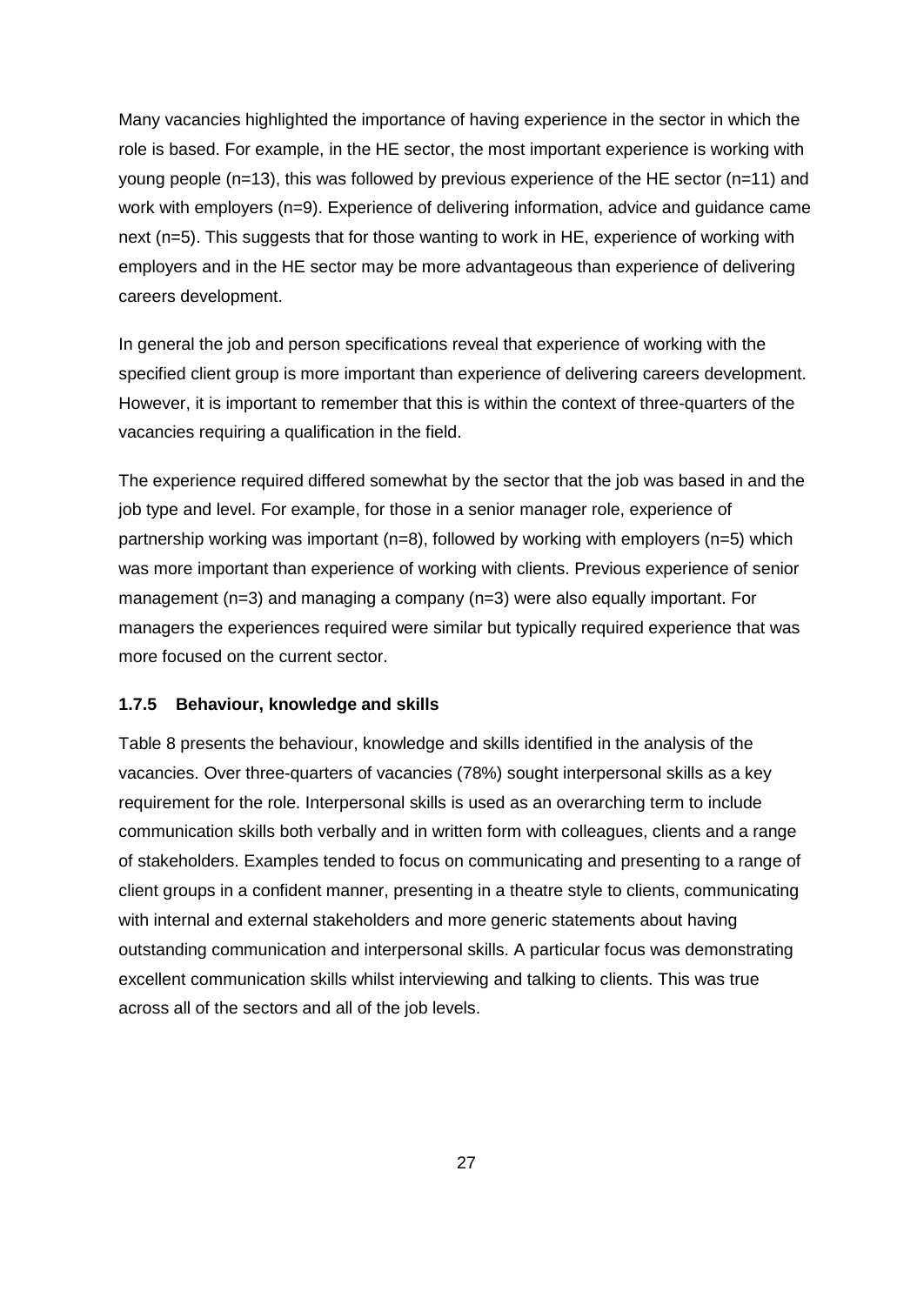# **Table 8: Behaviour, knowledge and skills required by employers**

| Behaviour, knowledge, skills                      | Frequency n= | $\frac{9}{6}$ |
|---------------------------------------------------|--------------|---------------|
| <b>Interpersonal skills</b>                       | 167          | 78%           |
| Use of ICT and electronic systems                 | 122          | 57%           |
| <b>Flexible</b>                                   | 105          | 49%           |
| <b>Manage paperwork</b>                           | 98           | 46%           |
| <b>Work to targets</b>                            | 74           | 35%           |
| <b>Team work</b>                                  | 71           | 33%           |
| <b>Labour market information</b>                  | 60           | 28%           |
| <b>Customer focus</b>                             | 59           | 28%           |
| <b>Career choice</b>                              | 54           | 25%           |
| <b>Meet quality standards</b>                     | 52           | 24%           |
| Manage a team                                     | 38           | 18%           |
| <b>Higher education</b>                           | 37           | 17%           |
| Options at transitions stage (typically 16 or 18) | 36           | 17%           |
| <b>Work related learning</b>                      | 35           | 16%           |
| <b>Effective leadership</b>                       | 31           | 14%           |
| <b>Motivate staff</b>                             | 29           | 14%           |
| <b>Safeguarding and legislation</b>               | 21           | 10%           |
| <b>Travel, driving licence</b>                    | 21           | 10%           |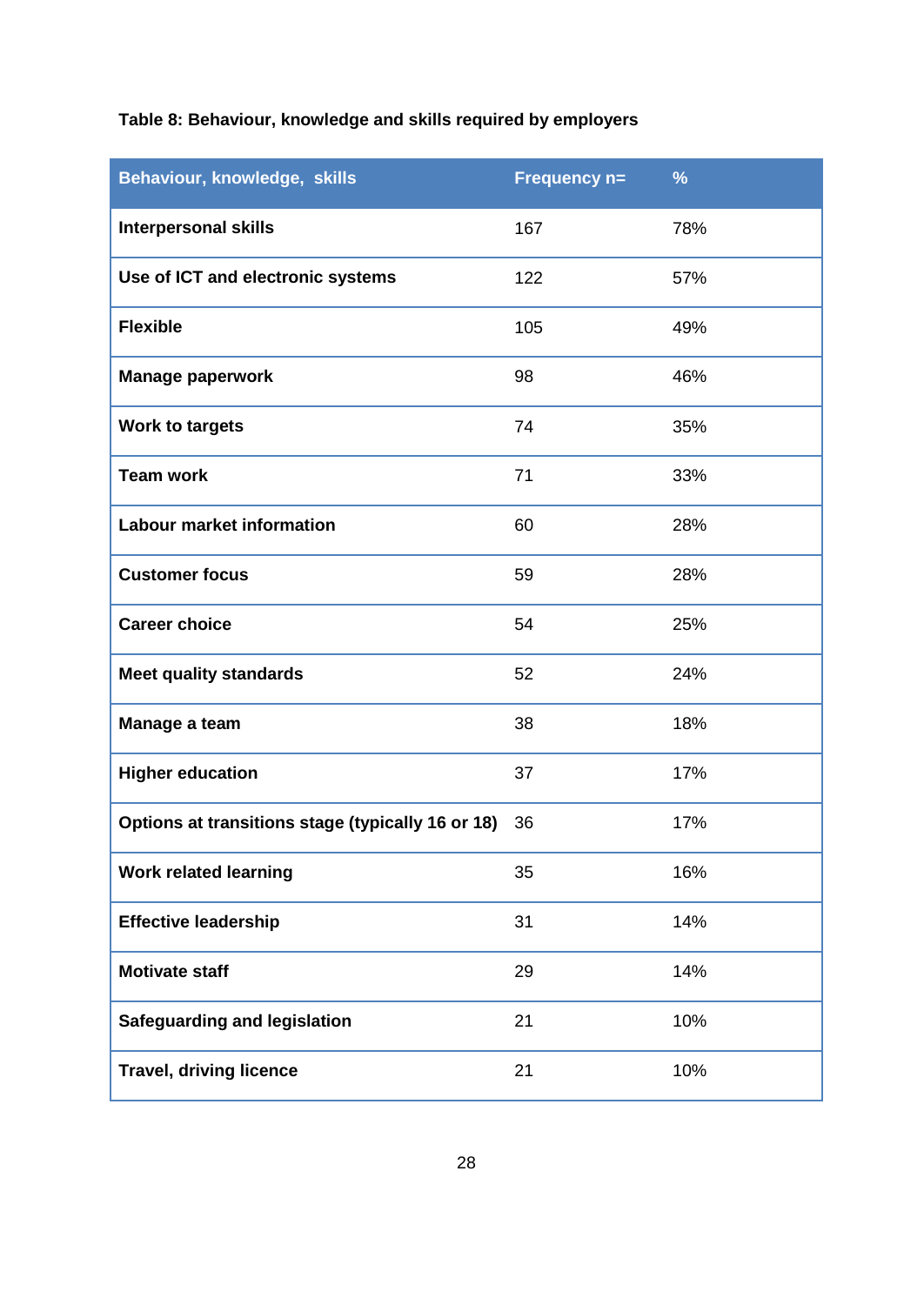| Policy and practice knowledge | 11             | 5%      |
|-------------------------------|----------------|---------|
| <b>Presentation skills</b>    | 11             | 5%      |
| <b>CPD commitment</b>         | 5              | 2%      |
| Language skills               | 3              | 1%      |
| <b>Networking</b>             | 3              | 1%      |
| Creative/dynamic              | $\overline{2}$ | 1%      |
| <b>Digital technology</b>     | 1              | $< 1\%$ |
| <b>Time management</b>        | 1              | $< 1\%$ |
| <b>Ethics knowledge</b>       | 1              | $< 1\%$ |

The behaviours, knowledge and skills that are most frequently highlighted tend to focus on processes and contract compliance activities. Use of ICT and electronic systems was the second most commonly identified of the behaviours, knowledge and skills and was included in 57% of vacancies. This may cover a multitude of activities including, CRM systems, as well as supporting job search through the internet and digital literacy. Many vacancies also sought applicants who were able to manage paperwork (46%) and work to targets (35%).

Nearly half of the vacancies identified "flexibility" as a key behaviour that was sought. Flexibility was sought in relation to a wide range of things including where the role was delivered and willingness to travel, working hours and changing priorities and responsibilities.

In general process skills and wider employability skills are highlighted more regularly than specific professional skills such as knowledge of labour market information, how people make career choices and understanding qualifications and transition processes. Furthermore, commitment to CPD and knowledge of ethics were rarely included in job descriptions, the majority of examples of where these metaprofessional values of personal development and ethical practice were highlighted were in the public careers providers in the devolved administrations.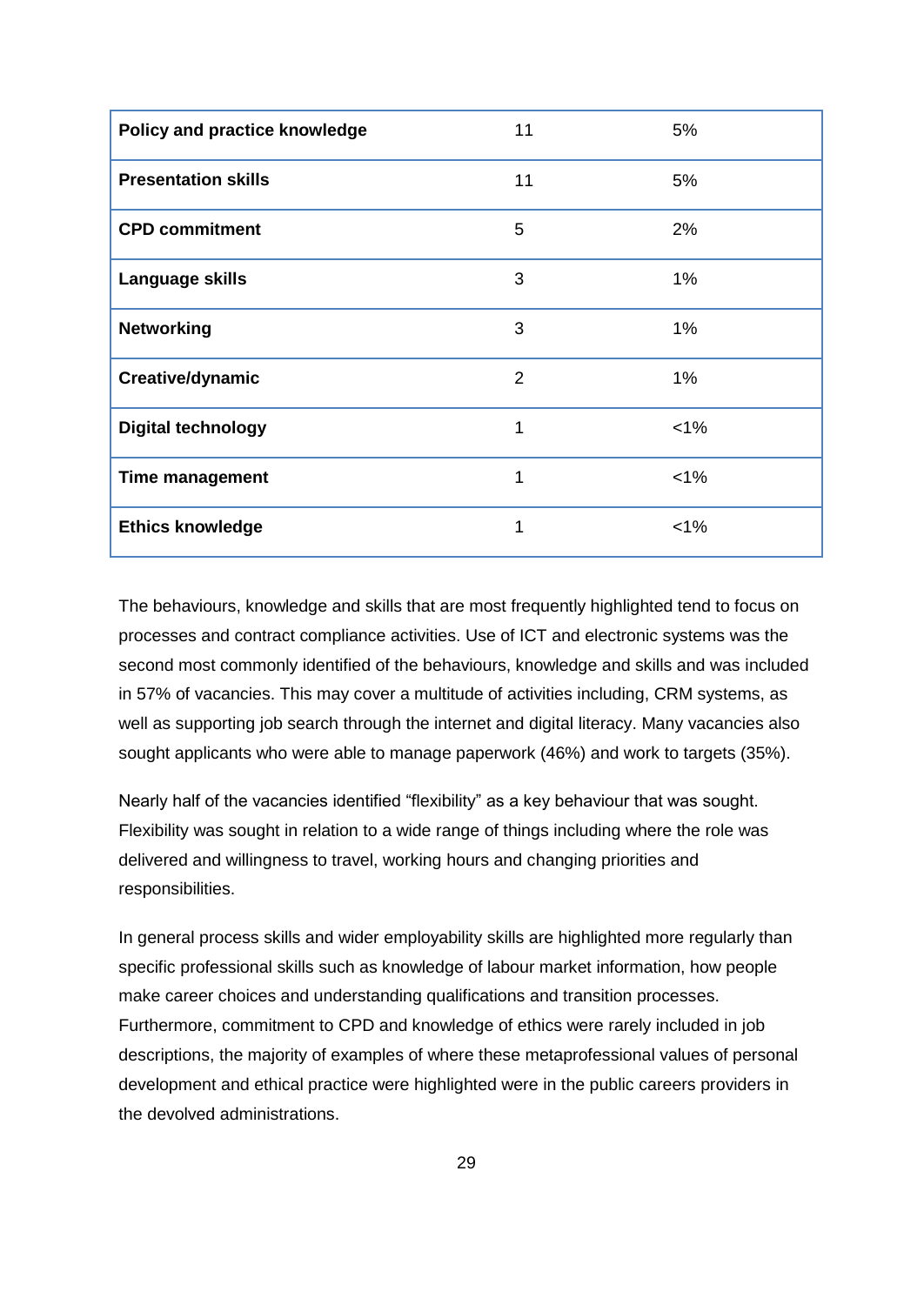#### **1.8 Salary scales**

Pay within the career development sector seems to be very consistent. The overwhelming majority (89%) of vacancies for which a salary was listed were advertised within salary bands ranging from £15,001- £35,000.

20% of vacancies had no listed salaries. In these job adverts a 'competitive salary' was offered, this occurred across all the levels of job role and was not specific to higher level roles.



**Figure 9: Salary ranges listed in vacancies**

Table 9 shows the salary range for all levels of job. As would be expected the salaries increased depending on the level of the vacancy. This suggests that there is a financial progression between roles, although this of course can vary considerably depending on the employer. There are gaps between the maximum salary of a practitioner and the starting salary of advanced practitioners and between managers and senior managers.

On the basis of this sample, the salary range across the sector appears quite limited. The lowest salary in the dataset was in the further education sector and was advertised with a minimum salary of £13,400 with a maximum of £14,400. The highest salary in the dataset was £65,000 for the director of a university careers service. Further research in this area based on either a larger dataset of vacancies or on actual salary data would be useful to confirm these findings and allow for further clarity about salaries in the career development sector.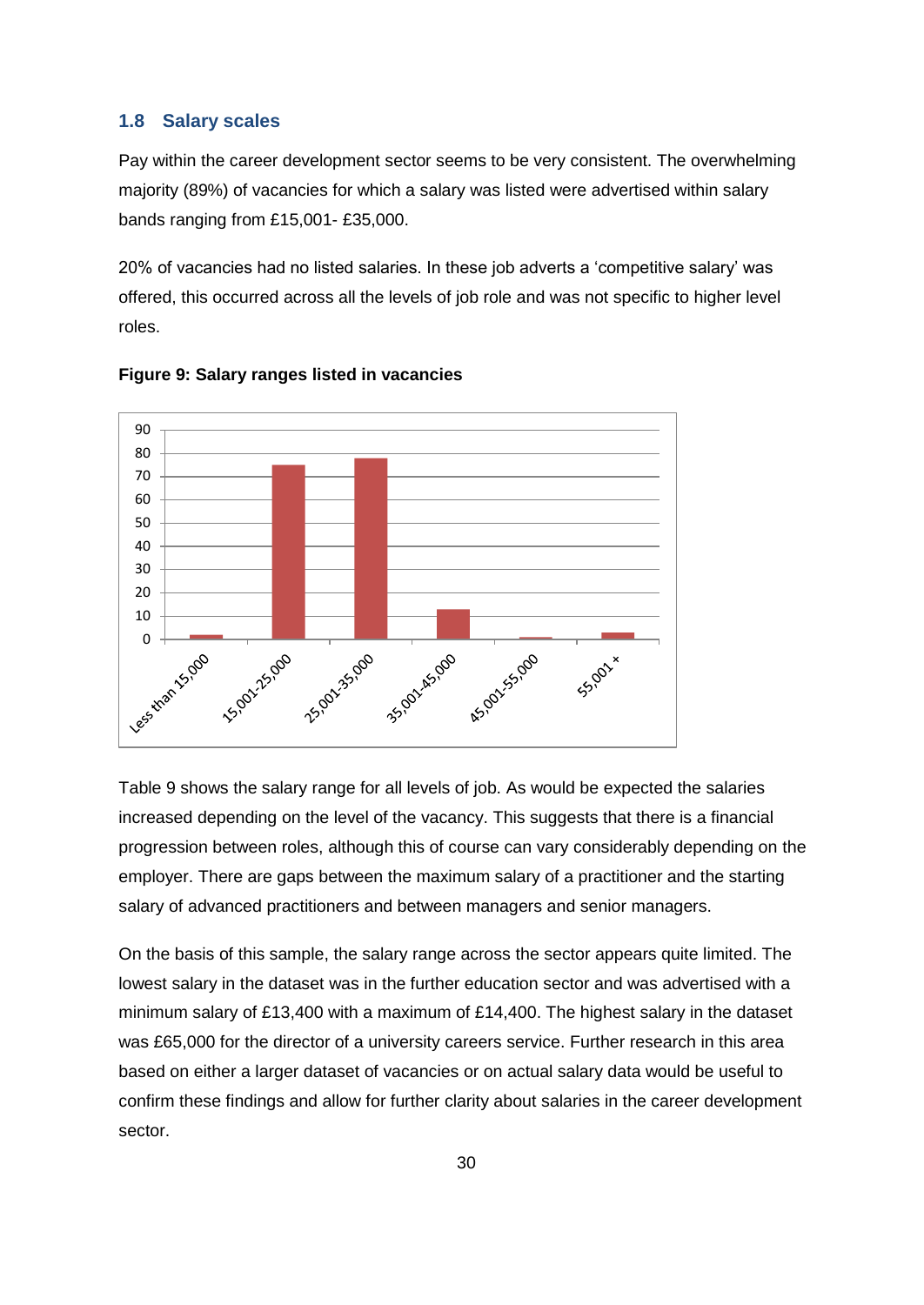#### **Table 9: Average salary for level of job role**

| <b>Level of Job</b>                   | <b>Number of</b><br>job<br>descriptions | <b>Average of</b><br><b>Salary lowest</b> | <b>Average of</b><br><b>Highest</b> |  |
|---------------------------------------|-----------------------------------------|-------------------------------------------|-------------------------------------|--|
| <b>Entry level</b>                    | 20                                      | £20,016                                   | £22,339                             |  |
| <b>Practitioner</b>                   | 121                                     | £23,191                                   | £25,420                             |  |
| <b>Research and technical support</b> | 4                                       | £26,450                                   | £29,293                             |  |
| <b>Manager</b>                        | 16                                      | £29,323                                   | £31,910                             |  |
| <b>Advanced practitioner</b>          | 42                                      | £30,370                                   | £33,773                             |  |
| <b>Senior Manager</b>                 | 11                                      | £44,457                                   | £48,500                             |  |

In considering the salaries by sector (see Table 10) it is revealed that the highest paid sectors are the health service and higher education, with the adult sector making up the lowest paid jobs. Careers work in prisons attracts particularly low salaries. The public sector, all age guidance service refers to the guidance services in Wales, Northern Ireland and Scotland.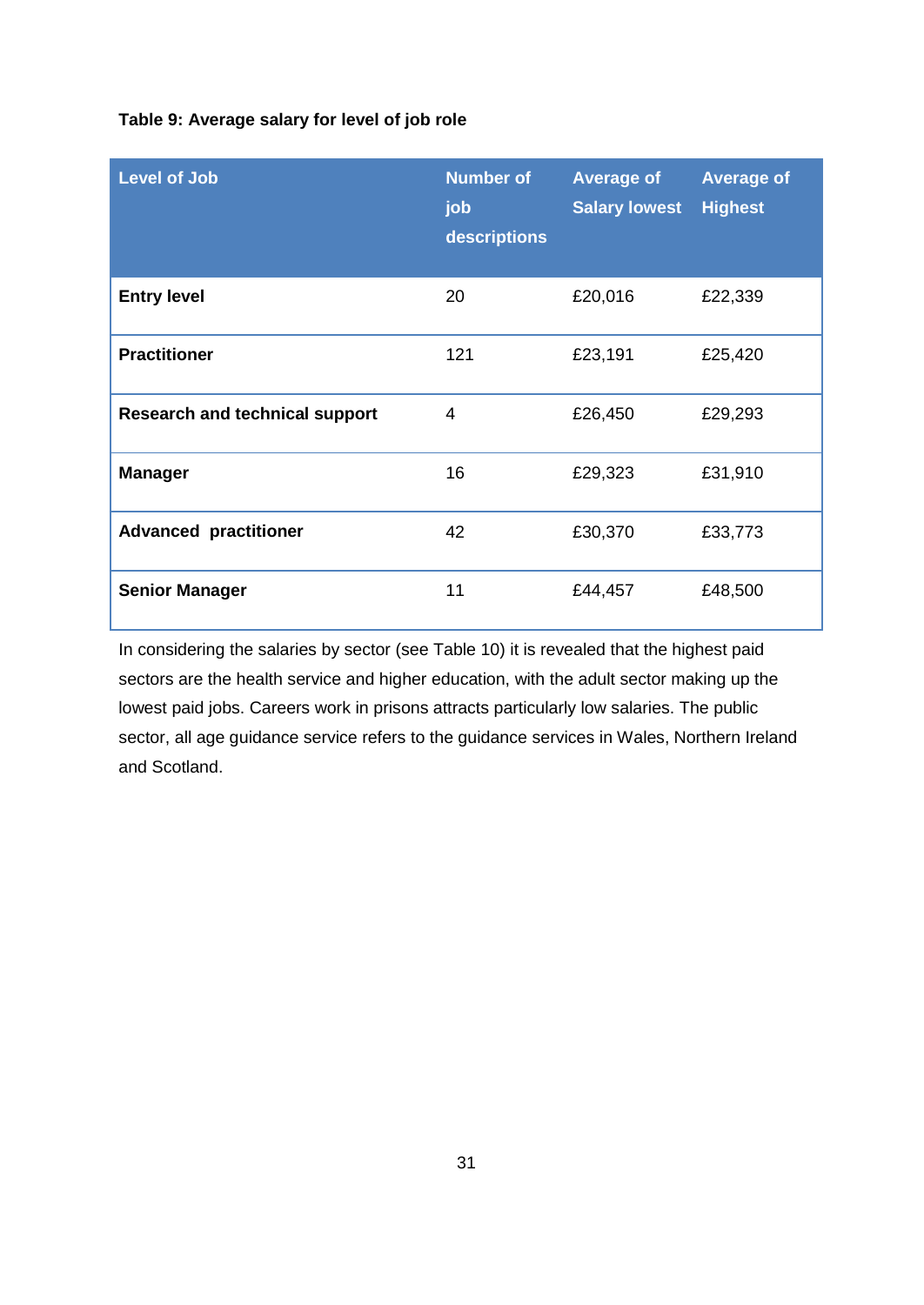# **Table 10: Average salary for each sector job role**

| <b>Sector</b>                                | <b>Number of job</b><br>descriptions | <b>Average of</b><br><b>Salary lowest</b> | <b>Average of</b><br><b>Highest</b> |
|----------------------------------------------|--------------------------------------|-------------------------------------------|-------------------------------------|
| <b>Health service</b>                        | $\overline{2}$                       | 36,740                                    | 44,364                              |
| <b>Higher Education</b>                      | 26                                   | 33,897                                    | 39,439                              |
| <b>Ministry of Defence</b>                   | $\overline{2}$                       | 31,000                                    | 31,000                              |
| <b>Private sector</b>                        | 11                                   | 29,444                                    | 31,081                              |
| <b>School</b>                                | 41                                   | 25,597                                    | 27,567                              |
| Public sector - all age<br>service           | 20                                   | 25,426                                    | 28,526                              |
| <b>Local authority</b>                       | 15                                   | 25,183                                    | 27,484                              |
| <b>Further education</b>                     | 31                                   | 24,535                                    | 26,616                              |
| <b>Charity/voluntary</b><br>community        | 17                                   | 24,452                                    | 26,150                              |
| <b>Adult sector</b>                          | 37                                   | 22,266                                    | 24,411                              |
| <b>Adult sector-Jobcentre</b><br><b>Plus</b> | 5                                    | 21,676                                    | 23,963                              |
| <b>Prison</b>                                | $\overline{7}$                       | 18,033                                    | 20,362                              |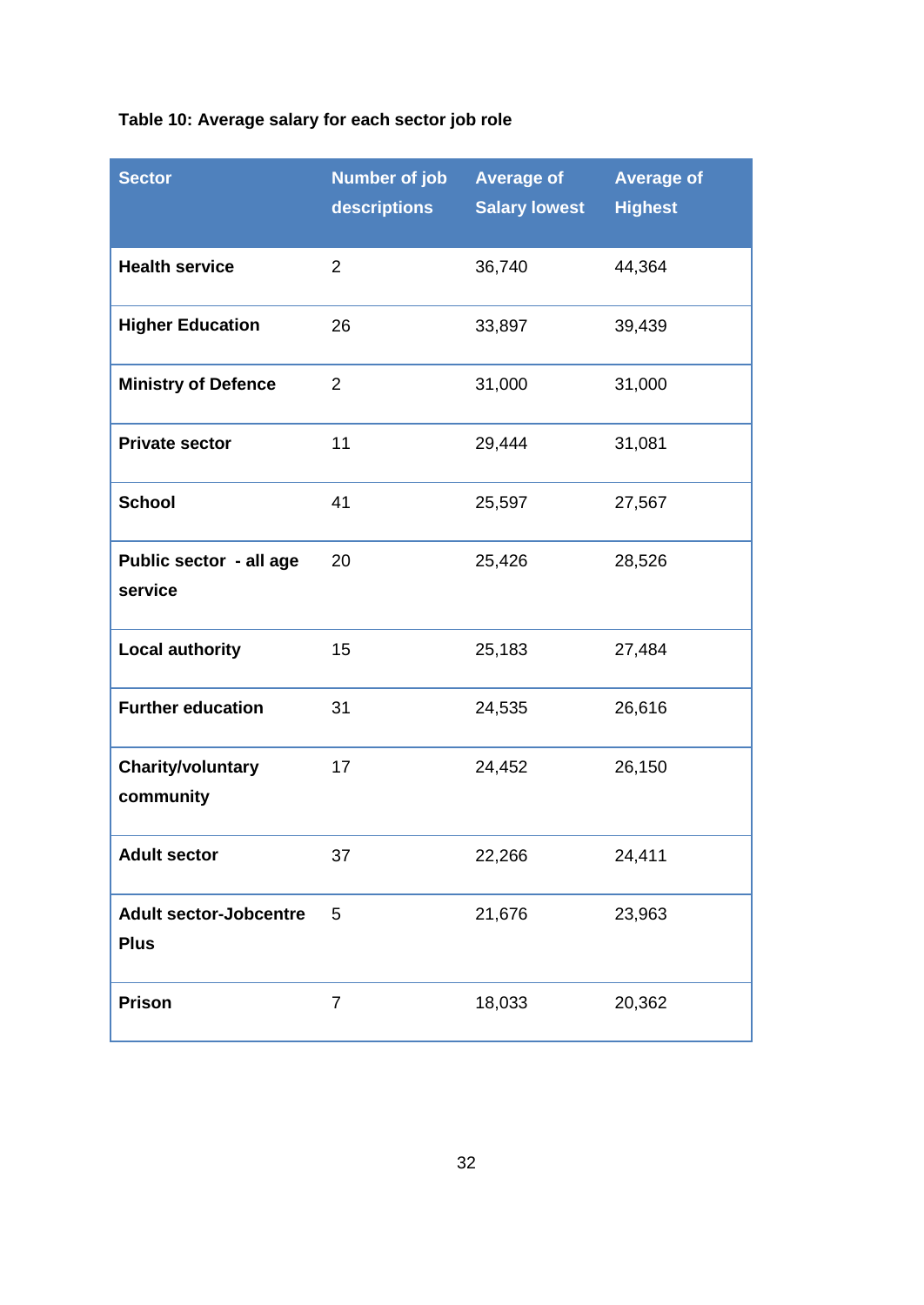Table 11 compares the salaries with the main career guidance qualifications that were requested in the vacancies. Broadly this finds that higher level qualifications correlate with higher salaries.

| <b>Qualification</b>                                                                                | <b>Average</b><br>salary<br>(lowest) | <b>Average</b><br>salary<br>(highest) |
|-----------------------------------------------------------------------------------------------------|--------------------------------------|---------------------------------------|
| <b>NVQ Level 3 Award for Supporting Clients to</b><br><b>Overcome Barriers to Learning and Work</b> | £21,007                              | £23,801                               |
| Prepared to work towards QCF Level 6 in Careers<br><b>Information and Advice</b>                    | £21,500                              | £22,500                               |
| Level 3 Learning and Development qualification                                                      | £22,523                              | £26,883                               |
| <b>NVQ 4 Advice and Guidance</b>                                                                    | £24,243                              | £26,654                               |
| QCF Level 4 Diploma in Career Information and<br><b>Advice</b>                                      | £25,785                              | 28,171                                |
| Prepared to work towards QCF Level 6 Diploma in<br><b>Careers Guidance and Development</b>          | £25,966                              | £28,062                               |
| <b>Qualification in Careers Guidance/Development</b><br>(QCG/D)                                     | £26,066                              | £28,040                               |
| Diploma in Career Guidance (Dip CG)                                                                 | £26,315                              | £28,588                               |
| QCF Level 6 Diploma in Career Guidance and<br><b>Development</b>                                    | £27,731                              | £29,749                               |

## **Table 11: Salaries and qualification levels**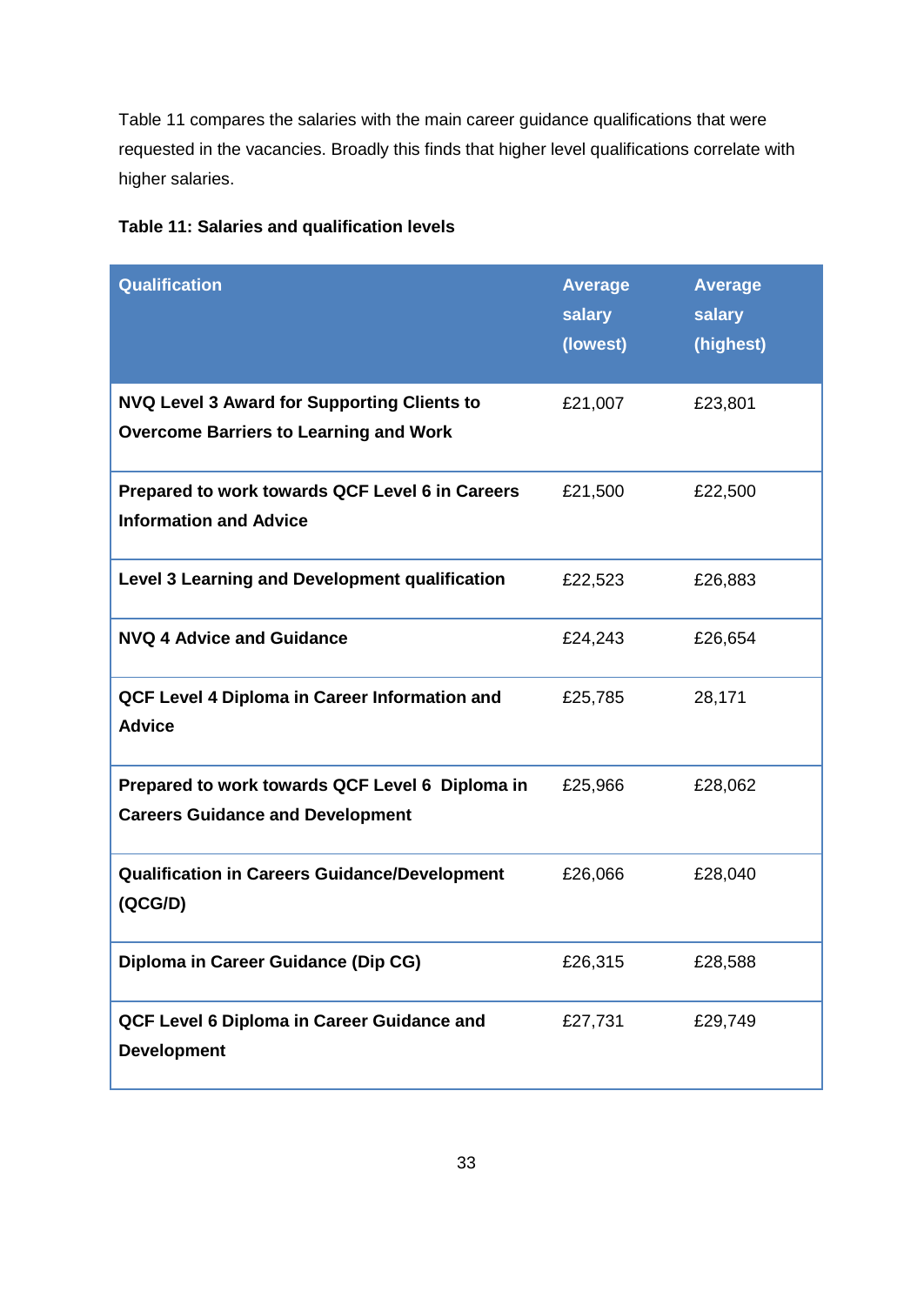| <b>Relevant professional qualification in Career</b> | £27,979 | £30,840 |
|------------------------------------------------------|---------|---------|
| <b>Guidance</b>                                      |         |         |

In addition the analysis suggested that the jobs requiring an undergraduate degree attract the highest salaries; however this requirement also frequently coincided with management positions.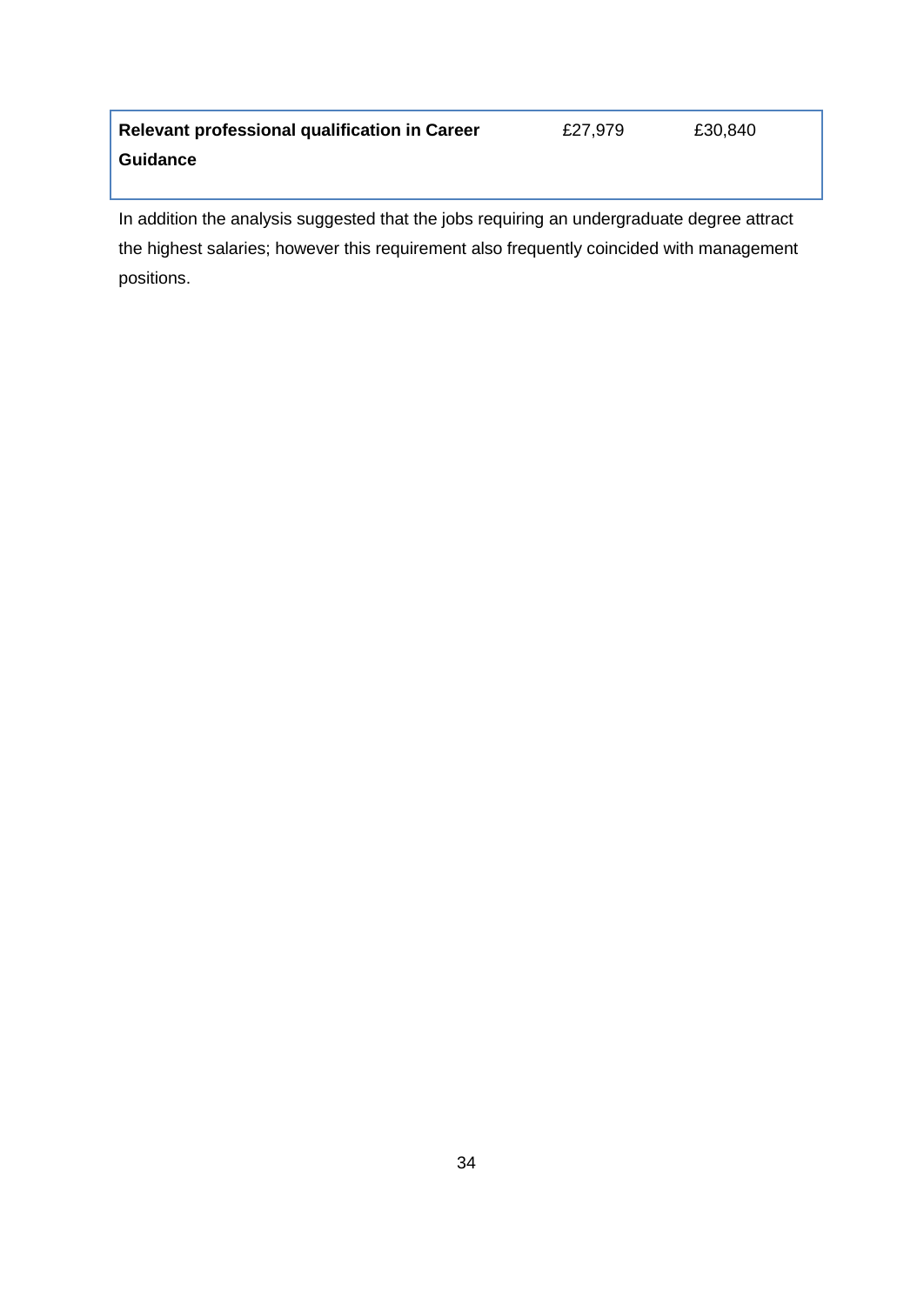## **Conclusions and recommendations**

This report provides an overview of current vacancies in the UK career development sector. It explores the location of the vacancies, the employment context the work is undertaken in, the skills, knowledge, qualifications, behaviours, salaries and the type and level of jobs currently available.

The analysis finds that there are jobs available for careers professionals across the country. It also finds that careers professionals work in a range of sectors and contexts, although they are frequently asked to work across different contexts. While the majority of those recruited are practitioners, there were also a lot of management positions. Most staff are employed full-time although there is also a sizeable part-time workforce.

The analysis also identified 103 job titles. Although the term careers adviser (and variations on it) was commonly used, there was also a wide variation of other terms in use. Three quarters of the vacancies required a careers qualification. However, this is often loosely defined and a range of qualifications at different levels are seen as satisfying this requirement. However, there was also some evidence of a link between qualification type and level and salary.

The vacancies sought staff who knew the client group that they were going to work with and who were flexible and focussed on meeting targets. Ethical knowledge and commitment to CPD were rarely specified. This may be an area that needs further promotion with employers.

This report provides the CDI with a clear description of what vacancies in the career development sector look like at this moment in time. These findings offer a robust foundation that will contribute to the career progression pathway. However it would be possible to build on these findings, both through the development of a larger vacancy dataset and through complimentary methodologies such as reviewing career progression frameworks that exist within organisations. To achieve this data on vacancies would need to be collected and reviewed over a much longer period, ideally an entire annual cycle. This would offer greater depth and an opportunity to explore a much wider range of jobs within the career development sector.

With respect to the current project of building a career development pathway there are a number of ideas that have emerged through this project which may be useful. These are as follows.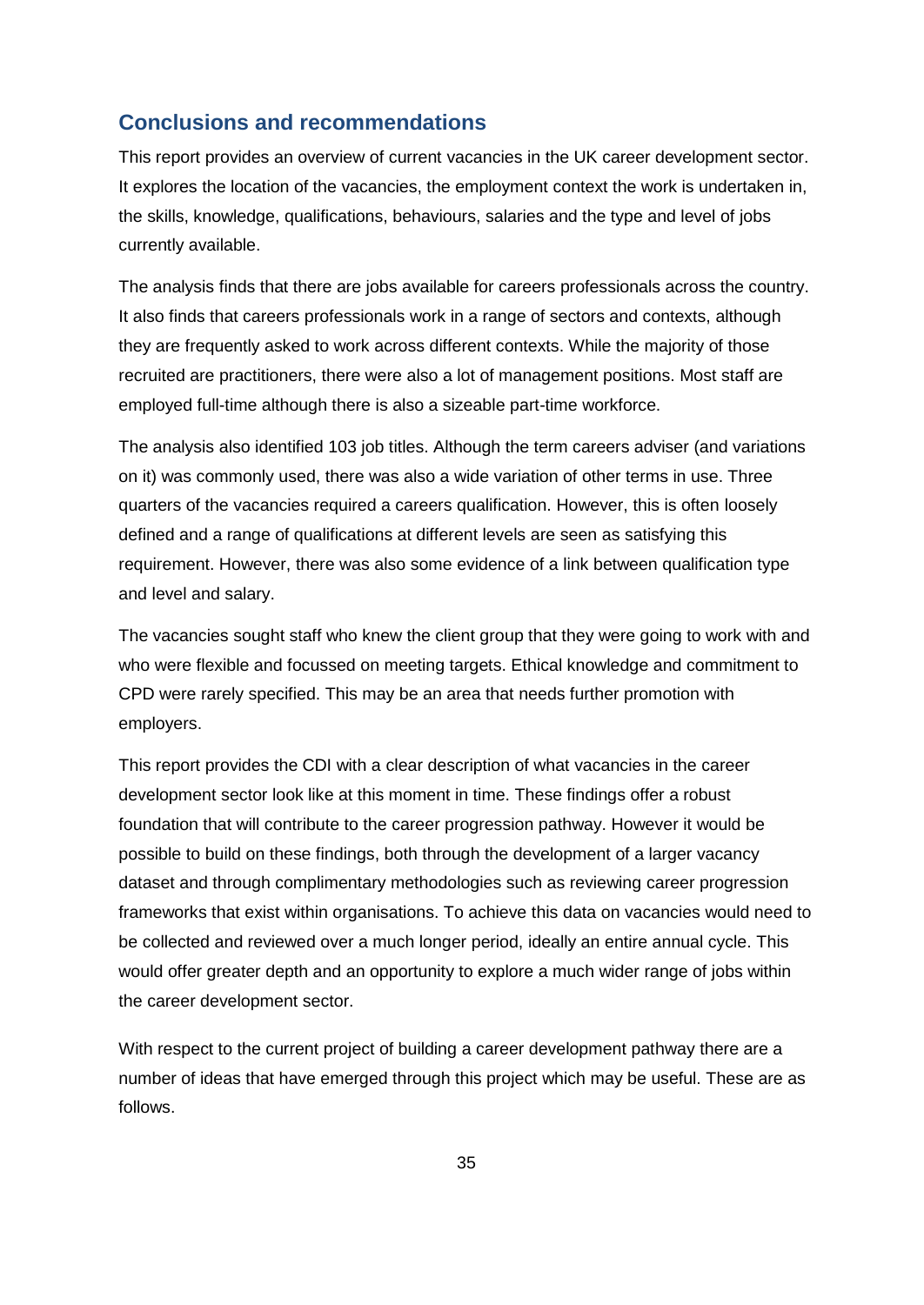- The CDI could review the career progression frameworks previously developed by; Cedefop (2009); LLUK (2010); Schiersmann *et al.*, (2012); and Scottish Government (2012) as part of the process of developing the new career progression pathway.
- There may be value in more formally categorising the job titles in the career development sector and linking this to qualification and job level. There would be considerable value in increasing the level of uniform terminology across the sector and this would contribute to bringing together the profession and enhancing the professional identity of practitioners.
- Table 2 and Figure 5 set out the way in which the different vacancies analysed have been clustered together and demonstrate the relationship between them. As such this may provide a useful starting point for the development of the career progression pathway.
- The research demonstrates the existence of a minority of vacancies for unqualified practitioners. This raised the question of whether this is an issue that should be addressed in the career progression pathway?
- The research shows a real but imperfect link between qualification and progression. How far should qualification be formally linked to progression?
- There are some important differences in the labour markets between the different UK nations largely due to the continued existence of all age public career services in the devolved administrations. CDI should consider whether this poses any barriers to the development of the career progression pathway particularly relating to professionals moving from one nation to another.
- The CDI constituencies do not seem to mirror the career development labour market particularly well. It is important to consider this in relation to the career progression pathway to decide whether these constituencies should be picked up or abandoned for this purpose.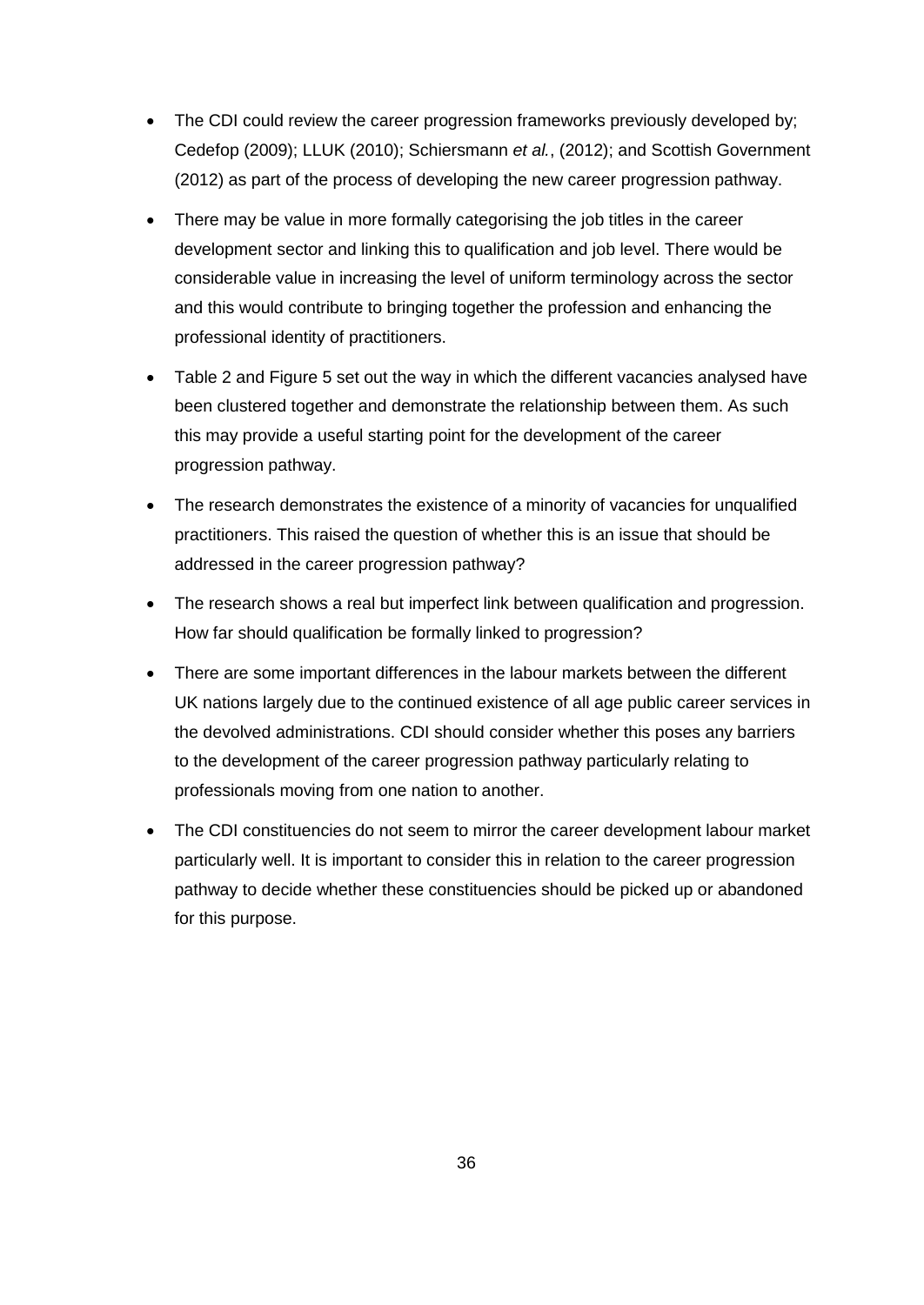## **References**

Careers Profession Task Force (2010) *Towards a strong careers profession*. Runcorn; Department for Education.

Cedefop (2009). *Professionalising Career Guidance: Practitioner Competences and Qualification routes in Europe*. Luxembourg: Office for Official Publications of the European Communities.

Hooley, T. & Watts, A.G. (2011). *[Careers Work with Young People: Collapse or Transition?](http://derby.openrepository.com/derby/handle/10545/196706)* Derby: International Centre for Guidance Studies, University of Derby.

Lifelong Learning UK (2009a). *Skills Needs and Training Supply for Career Guidance. A Gap Analysis*. London: LLUK.

Lifelong Learning UK (2009b). *Occupational Map for Career Guidance.* London: LLUK.

Lifelong Learning UK (2010). *Career Progression Framework for Adult Career Guidance Workforce in England*. London: LLUK.

Neary, S. (2014). Reclaiming professional identity through postgraduate professional development: careers practitioners reclaiming their professional selves, *[British Journal of](http://www.tandfonline.com/doi/abs/10.1080/03069885.2013.869790#.Us0iE_vXPbI)  [Guidance & Counselling](http://www.tandfonline.com/doi/abs/10.1080/03069885.2013.869790#.Us0iE_vXPbI)*, 42(2): 199-210.

Schiersmann, C., Ertelt, B-J., Katsarov, J., Mulve, Reid, H. & Weber, P. (2012). *NICE Handbook for the Academic Training of Career Guidance and Counselling.* Heidelberg: Heidelberg University.

Scottish Government (2012). *A Qualifications and Continuous Professional Development Framework for The Career Development Workforce in Scotland*. Edinburgh: Scottish Government.

Watts, A.G. (2010). *The Careers Profession in the UK: A Preliminary Mapping Exercise. Paper Prepared for the Task Force*.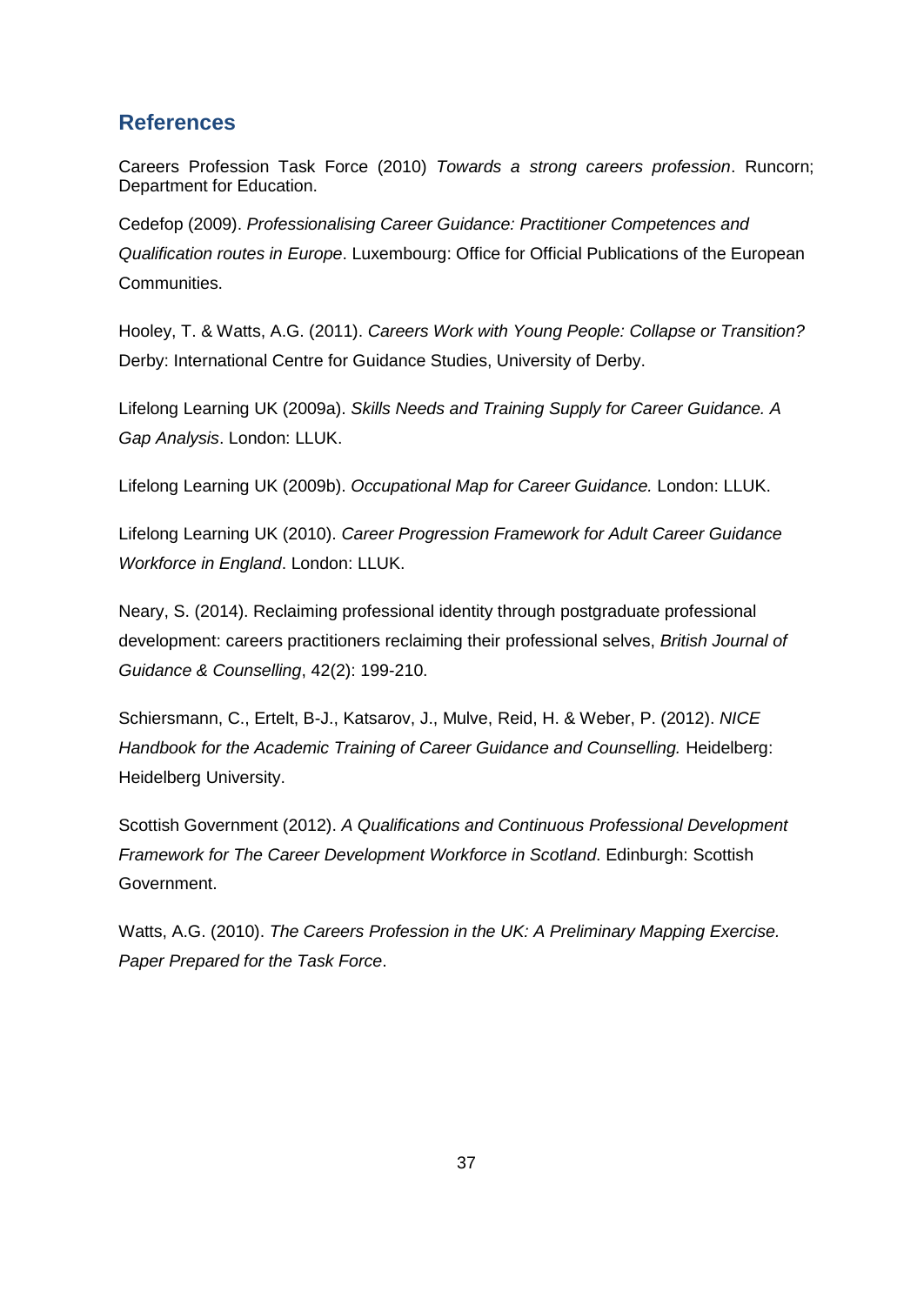# **Appendix 1: List of job titles**

| <b>Job title</b>                                              | $N=$            | %     |
|---------------------------------------------------------------|-----------------|-------|
| <b>Careers Adviser/Advisor</b>                                | 70              | 32.4% |
| Personal Adviser                                              | 8               | 3.7%  |
| IAG (Information, Advice and Guidance) Officer                | $\overline{7}$  | 3.2%  |
| Career Coach/Job Coach                                        | 6               | 2.8%  |
| <b>Careers Consultant</b>                                     | $5\phantom{.0}$ | 2.3%  |
| Employment Adviser/Advisor                                    | $\overline{4}$  | 1.9%  |
| <b>Head of Careers</b>                                        | $\overline{4}$  | 1.9%  |
| <b>Employability and Careers Co-ordinator</b>                 | 3               | 1.4%  |
| <b>Employability Coach</b>                                    | 3               | 1.4%  |
| IAG Adviser/Advisor                                           | 3               | 1.4%  |
| Senior Careers Adviser                                        | 3               | 1.4%  |
| <b>Careers Information Assistant</b>                          | $\overline{2}$  | 0.9%  |
| <b>Employability Tutor</b>                                    | $\sqrt{2}$      | 0.9%  |
| Head of Policy & Strategy                                     | $\overline{2}$  | 0.9%  |
| Labour Market Information (LMI) Officer                       | $\mathbf{2}$    | 0.9%  |
| Learning Difficulties and Disabilities (LDD) Personal Adviser | $\mathbf{2}$    | 0.9%  |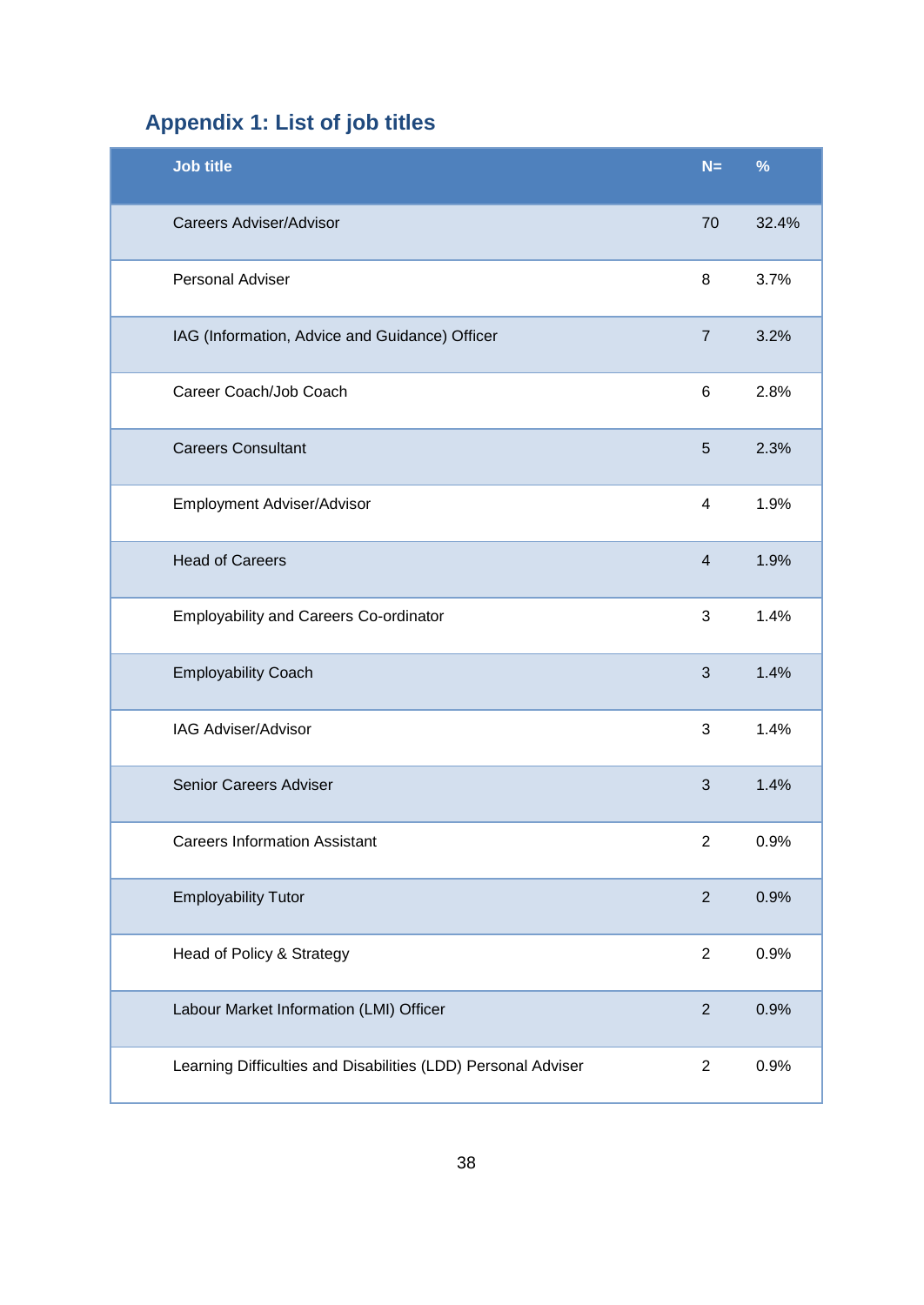| <b>Student Advisor - Careers</b>                   | $\overline{2}$ | 0.9% |
|----------------------------------------------------|----------------|------|
| 16-19 Transition Officer                           | 1              | 0.5% |
| Special Educational Needs Pathway Adviser          | $\mathbf{1}$   | 0.5% |
| <b>Adult Careers Adviser</b>                       | 1              | 0.5% |
| Apprenticeship Information Officer                 | $\mathbf{1}$   | 0.5% |
| Area Director                                      | 1              | 0.5% |
| Area Manager                                       | 1              | 0.5% |
| Assistant regional Director                        | 1              | 0.5% |
| <b>Associate Careers Advisers</b>                  | 1              | 0.5% |
| Associate Director - Employability and Progression | 1              | 0.5% |
| <b>Career Consultant</b>                           | $\mathbf{1}$   | 0.5% |
| <b>Career Development Consultant</b>               | 1              | 0.5% |
| <b>Career Practitioner</b>                         | $\mathbf 1$    | 0.5% |
| Careers and Employability Adviser                  | $\mathbf{1}$   | 0.5% |
| Careers and Industrial Placement Officer           | 1              | 0.5% |
| Careers and Placements Team Leader                 | 1              | 0.5% |
| <b>Careers and UCAS Coordinator</b>                | $\mathbf{1}$   | 0.5% |
| <b>Careers Assistant</b>                           | $\mathbf{1}$   | 0.5% |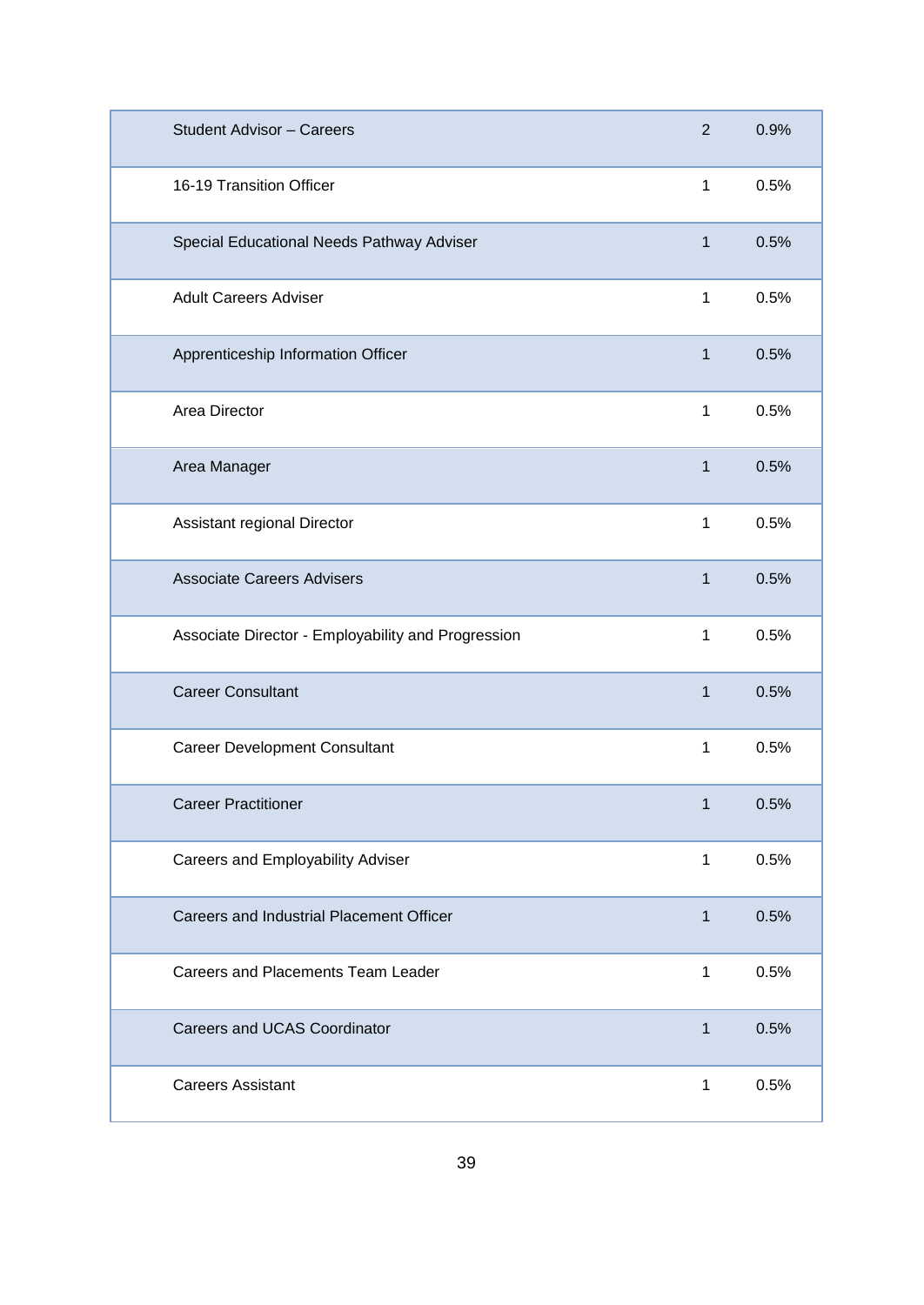| <b>Careers Co-ordinator and Adviser</b>                | 1            | 0.5% |
|--------------------------------------------------------|--------------|------|
| <b>Careers Education Coordinator</b>                   | 1            | 0.5% |
| <b>Careers Education Support Adviser</b>               | $\mathbf{1}$ | 0.5% |
| Careers Guidance and Employability Worker              | 1            | 0.5% |
| Careers IAG Co-ordinator                               | $\mathbf{1}$ | 0.5% |
| Careers Information, Advice and Guidance (IAG) Officer | 1            | 0.5% |
| <b>Careers Manager</b>                                 | 1            | 0.5% |
| <b>Careers Partner</b>                                 | 1            | 0.5% |
| <b>Careers Researcher</b>                              | 1            | 0.5% |
| <b>Careers Service Administrator</b>                   | 1            | 0.5% |
| <b>Careers Service Manager</b>                         | 1            | 0.5% |
| CEIAG and WRL Programme Manager                        | 1            | 0.5% |
| <b>Chief Executive</b>                                 | 1            | 0.5% |
| <b>College Careers Adviser</b>                         | 1            | 0.5% |
| Director of the Career Development Service             | 1            | 0.5% |
| E-Careers And Employability Adviser                    | 1            | 0.5% |
| <b>Employability Project Manager</b>                   | 1            | 0.5% |
| <b>Employment and Learning Adviser</b>                 | 1            | 0.5% |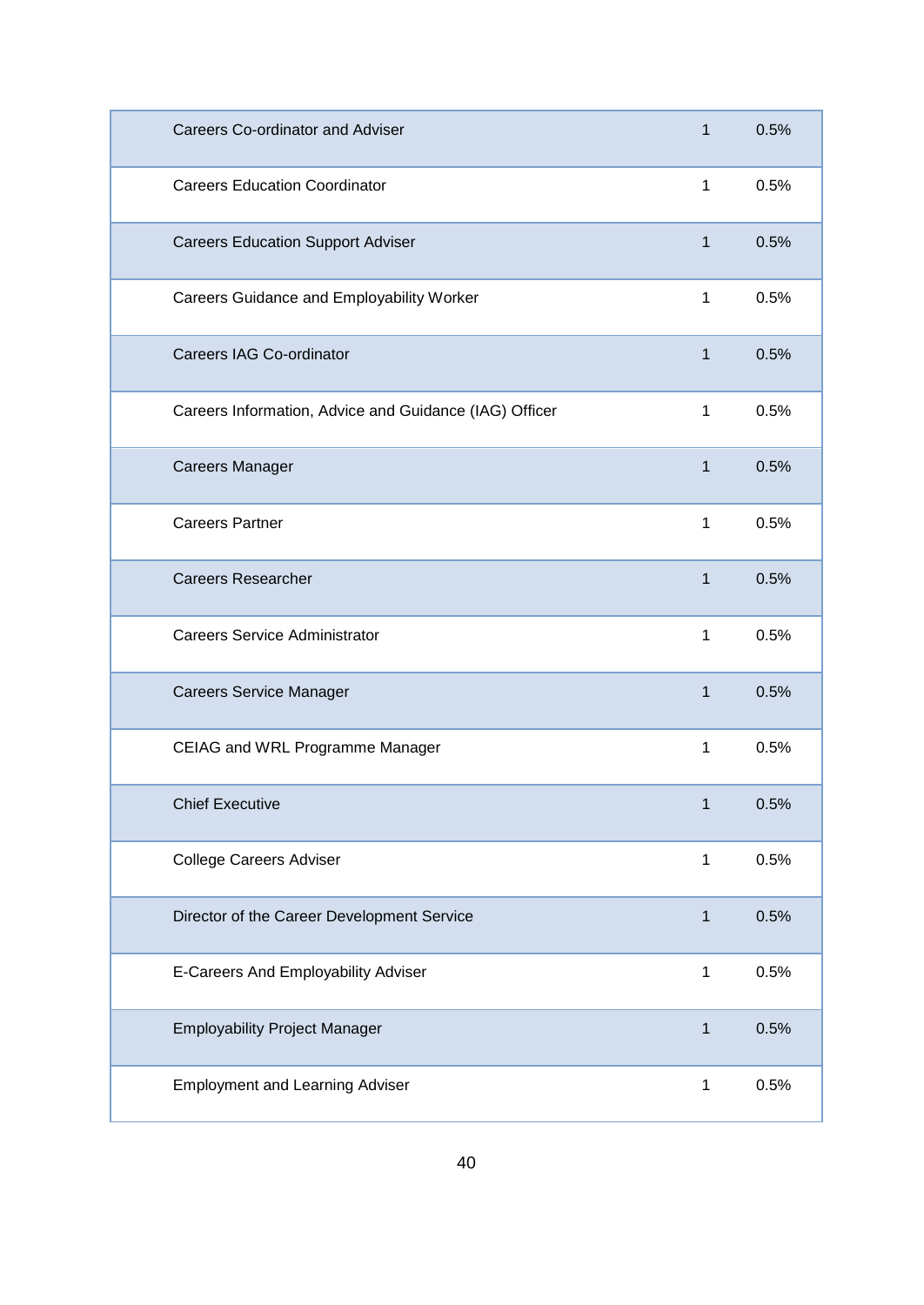| Employment and Training Consultant (Welfare to work)           | 1            | 0.5% |
|----------------------------------------------------------------|--------------|------|
| Employment Consultant / Careers Advisor                        | 1            | 0.5% |
| Colleges Liaison Officers Student Recruitment & Admissions     | $\mathbf{1}$ | 0.5% |
| <b>Executive Director</b>                                      | 1            | 0.5% |
| Faculty Careers and Employability Consultant (Social Sciences) | $\mathbf{1}$ | 0.5% |
| <b>Careers Assessor</b>                                        | 1            | 0.5% |
| <b>Green STEM Award Co-ordinator</b>                           | $\mathbf{1}$ | 0.5% |
| <b>Guidance Adviser</b>                                        | 1            | 0.5% |
| <b>Guidance Professional</b>                                   | $\mathbf{1}$ | 0.5% |
| Guidance Professional - Work Related Learning                  | 1            | 0.5% |
| <b>Guidance Services Manager</b>                               | 1            | 0.5% |
| <b>Head of Student Careers Advisors</b>                        | 1            | 0.5% |
| IAG & Employer Engagement                                      | 1            | 0.5% |
| Information Advice & Guidance Coordinator                      | 1            | 0.5% |
| Information, Advice and Guidance Worker                        | 1            | 0.5% |
| <b>Job Skills Advisors</b>                                     | 1            | 0.5% |
| Learning & Development Advisor                                 | 1            | 0.5% |
| National Careers Service Advisor - Prison Based                | 1            | 0.5% |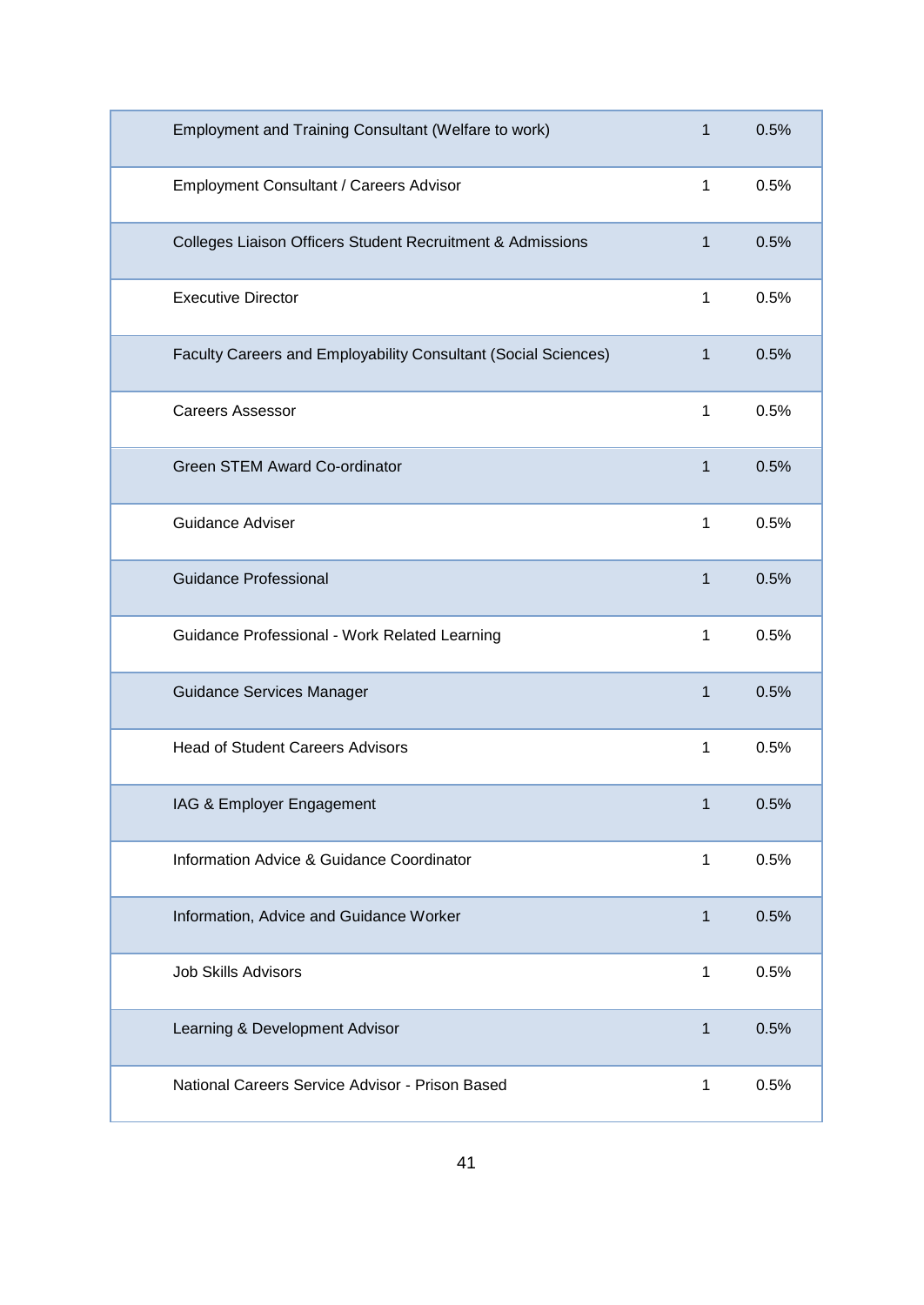| <b>NCS Regional Coordinator</b>                                                                                     | 1            | 0.5% |
|---------------------------------------------------------------------------------------------------------------------|--------------|------|
| Outreach & Development Worker                                                                                       | 1            | 0.5% |
| Pathways Adviser (SEND)                                                                                             | $\mathbf{1}$ | 0.5% |
| Placement and Internship Officer                                                                                    | 1            | 0.5% |
| Project Officer (Achievement Coach)                                                                                 | $\mathbf{1}$ | 0.5% |
| Regional Adviser                                                                                                    | 1            | 0.5% |
| <b>Regional Head of Operations</b>                                                                                  | 1            | 0.5% |
| <b>Research Fellow</b>                                                                                              | 1            | 0.5% |
| <b>Schools Careers Officer</b>                                                                                      | 1            | 0.5% |
| <b>SEN Senior Adviser</b>                                                                                           | 1            | 0.5% |
| Senior Personal Coach                                                                                               | $\mathbf{1}$ | 0.5% |
| <b>Specialist Career Consultant</b>                                                                                 | 1            | 0.5% |
| Specialist Careers Information, Advice and Guidance Advisor - Integrated 1<br><b>Targeted Youth Support Service</b> |              | 0.5% |
| <b>Specialist Practitioner (Career Destinations)</b>                                                                | 1            | 0.5% |
| Step Up to Business Co-ordinator                                                                                    | 1            | 0.5% |
| <b>Student Development Manager</b>                                                                                  | 1            | 0.5% |
| Student Finance Advisor -Information Advice and guidance                                                            | 1            | 0.5% |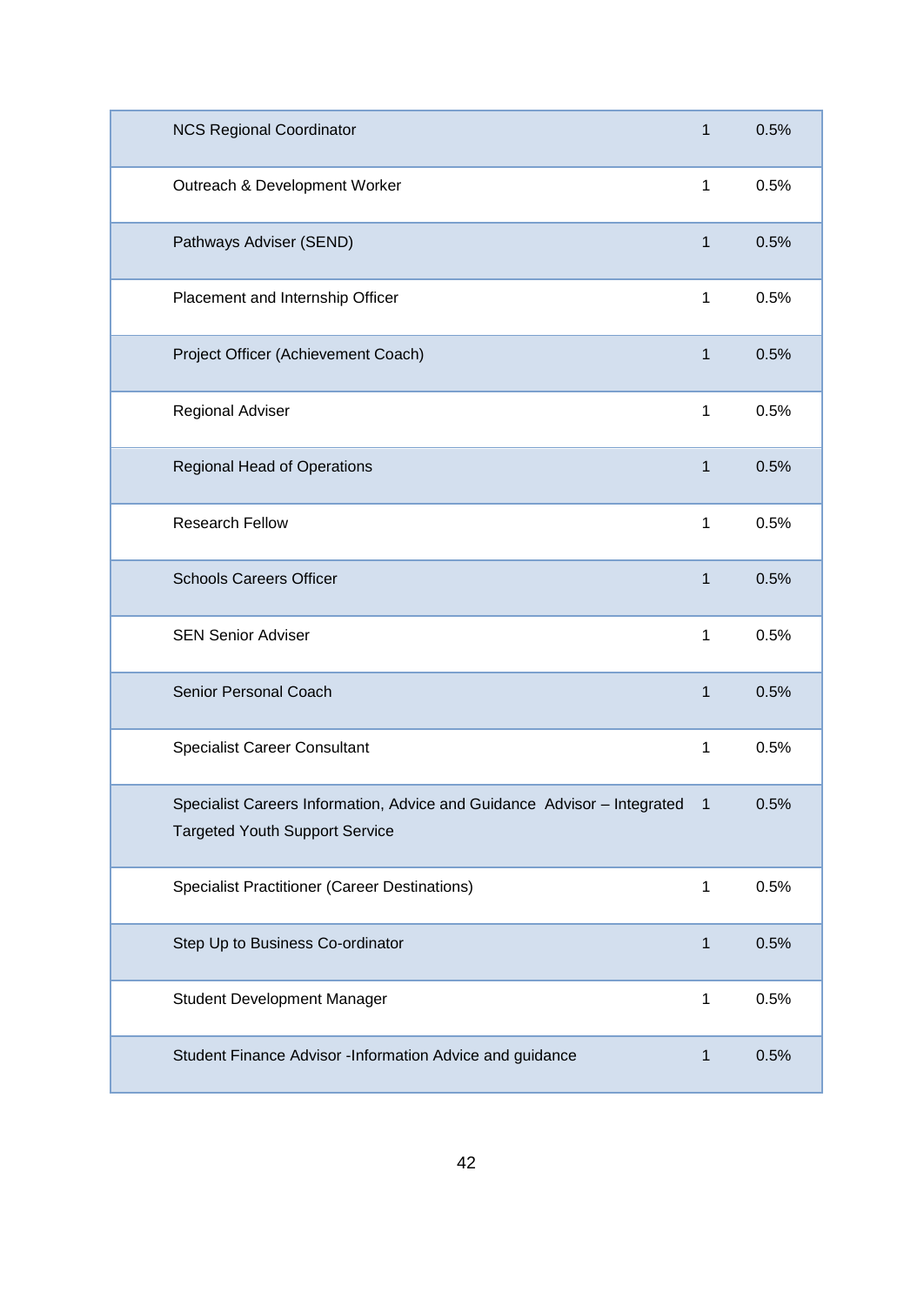| <b>Student Services Manager</b>                                                   | 1            | 0.5%   |
|-----------------------------------------------------------------------------------|--------------|--------|
| <b>Support Officer</b>                                                            | $\mathbf{1}$ | 0.5%   |
| <b>Talent Officer</b>                                                             | 1            | 0.5%   |
| <b>Team Leader</b>                                                                | $\mathbf{1}$ | 0.5%   |
| Team Manager                                                                      | 1            | 0.5%   |
| <b>Training Advisor - NEETS</b>                                                   | $\mathbf{1}$ | 0.5%   |
| <b>Vocational Counsellor</b>                                                      | $\mathbf{1}$ | 0.5%   |
| <b>Work Placement Advisor</b>                                                     | $\mathbf{1}$ | 0.5%   |
| Work programme Advisor                                                            | 1            | 0.5%   |
| Work Programme Team Leader                                                        | $\mathbf{1}$ | 0.5%   |
| YOS Education Training & Employment Officer                                       | 1            | 0.5%   |
| Youth Connexions Learning Difficulties and Disabilities (LDD) Personal<br>Adviser | $\mathbf{1}$ | 0.5%   |
| Youth Connexions Personal Adviser                                                 | 1            | 0.5%   |
| Youth Engagement Officer                                                          | 1            | 0.5%   |
| Youth Mentor NEET/RON                                                             | 1            | 0.5%   |
| Youth Support Team Programme Officer -IAG                                         | $\mathbf{1}$ | 0.5%   |
|                                                                                   | 214          | 100.0% |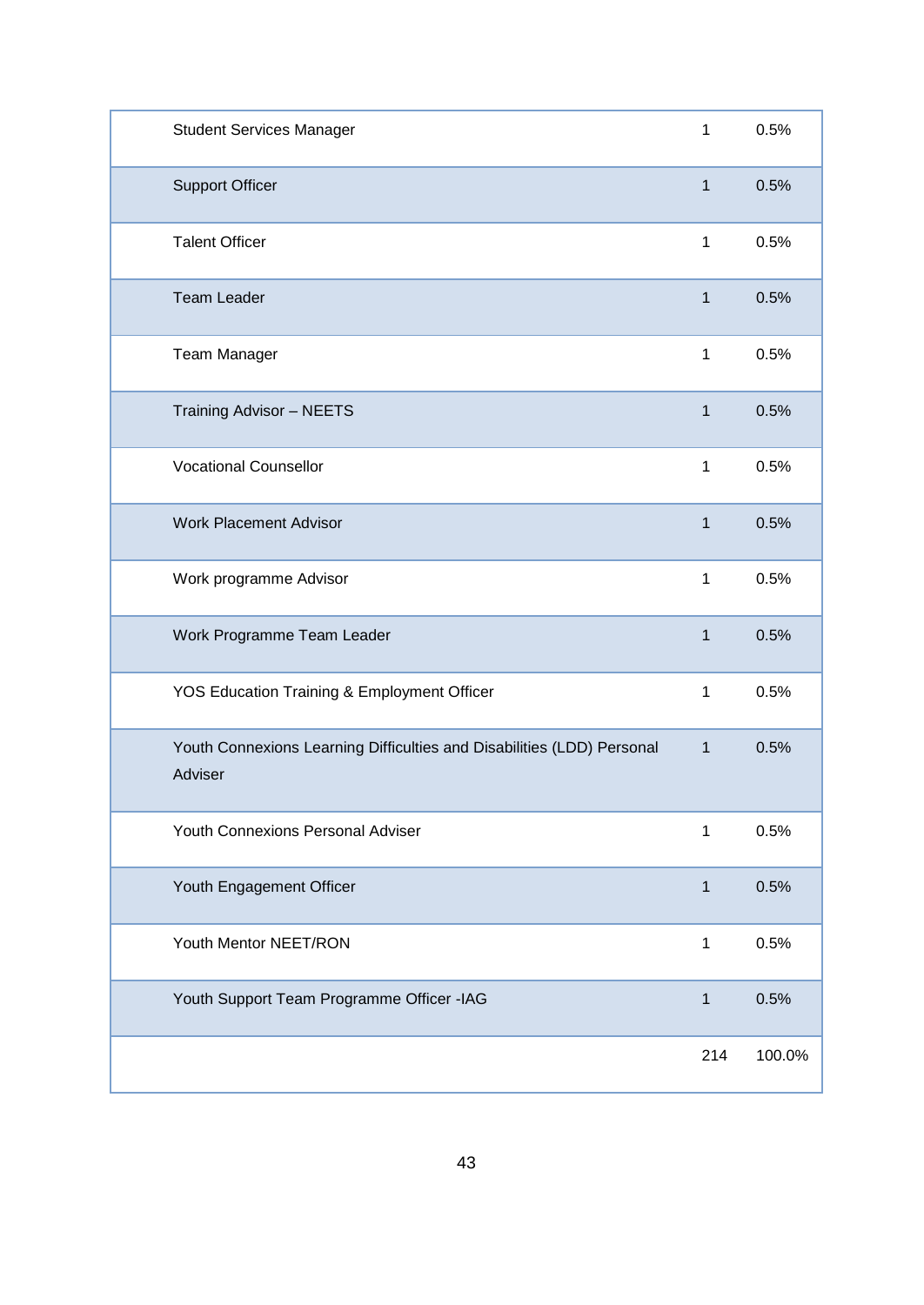# **Appendix 2: Qualifications by job level**

| <b>Qualification Level</b>                                                                                              | Entry level    | Practitioner   | practitioner<br>Advanced | Researcher          | Manager        | Manager<br>Senior | Total            |
|-------------------------------------------------------------------------------------------------------------------------|----------------|----------------|--------------------------|---------------------|----------------|-------------------|------------------|
| <b>GCSE's</b>                                                                                                           | $\mathbf{3}$   | $\overline{5}$ | $\pmb{0}$                | $\mathbf 0$         | $\pmb{0}$      | $\mathbf{1}$      | $\boldsymbol{9}$ |
| <b>A'levels</b>                                                                                                         | 1              | $\pmb{0}$      | $\mathbf 0$              | 0                   | $\mathbf 0$    | $\mathbf{1}$      | $\overline{c}$   |
| Undergraduate degree                                                                                                    | 4              | 15             | 18                       | $\mathbf{1}$        | $\overline{7}$ | 10                | 55               |
| Level 3 Learning and<br>development<br>qualification                                                                    | 4              | $\overline{c}$ | $\mathbf{1}$             | $\mathbf 0$         | $\pmb{0}$      | $\pmb{0}$         | $\overline{7}$   |
| <b>NVQ Level 3 Award for</b><br><b>Supporting Clients to</b><br><b>Overcome Barriers to</b><br><b>Learning and Work</b> | $\overline{4}$ | 10             | $\mathbf{1}$             | $\pmb{0}$           | $\mathbf{1}$   | $\pmb{0}$         | 16               |
| <b>NVQ 4 Advice and</b><br><b>Guidance</b>                                                                              | 4              | 46             | 10                       | $\mathbf{1}$        | $\overline{2}$ | 6                 | 69               |
| Level 4 Diploma in Career<br><b>Information and Advice</b>                                                              | $\overline{2}$ | 43             | 11                       | $\mathbf{0}$        | $\overline{2}$ | $\,6$             | 64               |
| Level 6 Diploma in Career<br><b>Guidance and</b><br><b>Development</b>                                                  | $\overline{2}$ | 18             | 10                       | $\pmb{0}$           | $\overline{2}$ | $\overline{2}$    | 34               |
| <b>Qualification in Careers</b><br><b>Guidance (QCG)</b>                                                                | $\mathbf 0$    | 16             | $\overline{7}$           | $\pmb{0}$           | $\overline{2}$ | $\overline{4}$    | 29               |
| <b>Prepared to work</b><br>towards QCF Level 6 in<br><b>Careers Information and</b><br><b>Advice</b>                    | 0              | 13             | 5                        | $\mathbf 0$         | $\pmb{0}$      | $\pmb{0}$         | $18$             |
| Diploma in Career<br><b>Guidance (Dip CG)</b>                                                                           | $\mathbf{1}$   | 25             | 11                       | $\mathsf{O}\xspace$ | $\overline{2}$ | $\overline{4}$    | 43               |
| <b>Basic skills level 2</b>                                                                                             | $\mathbf{1}$   | $\mathbf{1}$   | $\pmb{0}$                | $\mathsf 0$         | $\pmb{0}$      | 0                 | $\overline{a}$   |
| <b>Management</b><br>Qualification                                                                                      | $\mathbf 0$    | $\pmb{0}$      | $\pmb{0}$                | $\pmb{0}$           | $\overline{2}$ | $\overline{5}$    | $\overline{7}$   |
| Membership of CDI/CDI                                                                                                   | $\pmb{0}$      | 0              | $\overline{2}$           | 0                   | $\mathbf{1}$   | 0                 | 3                |